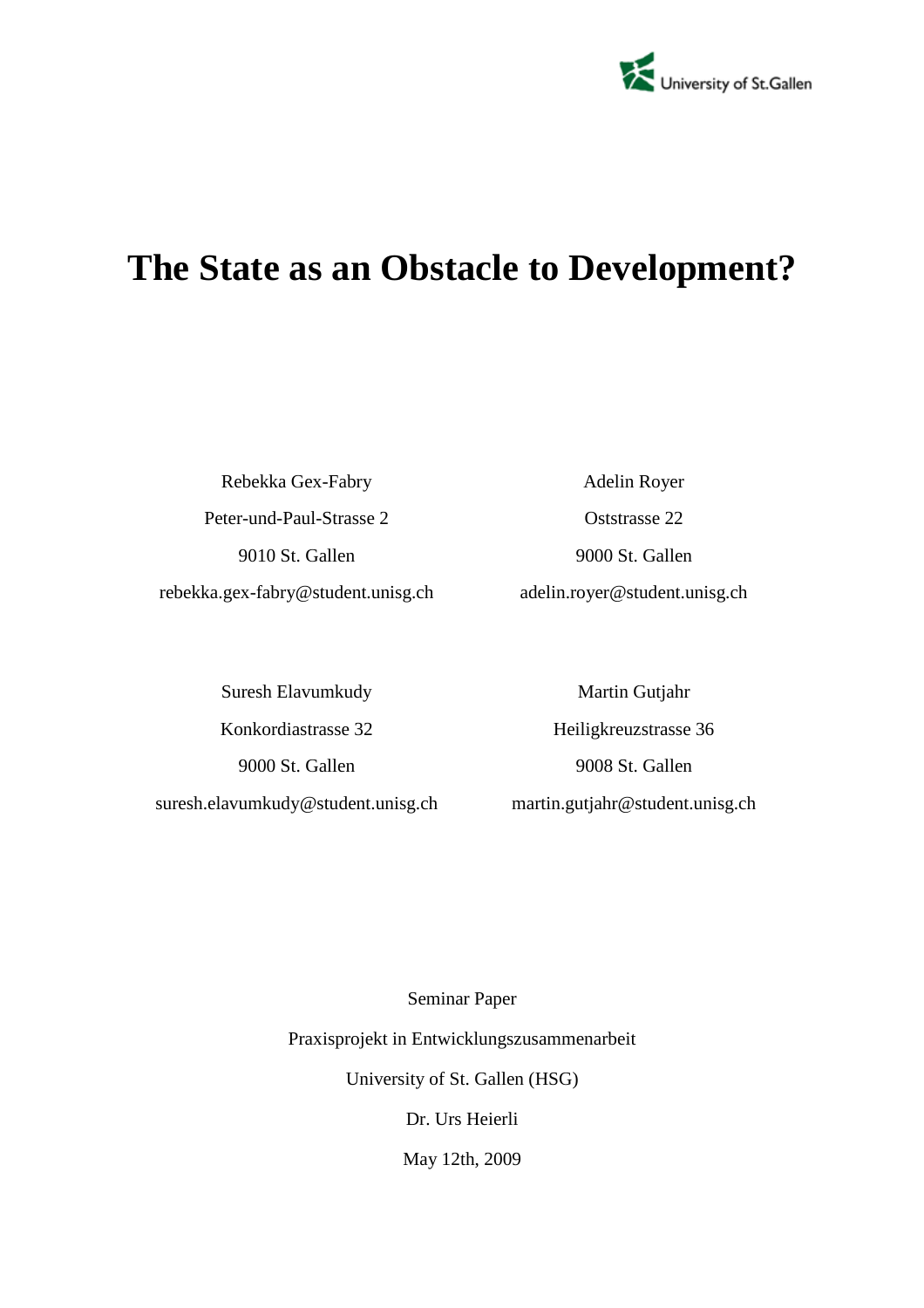# **Table of Contents**

| 1.                                                                            |    |
|-------------------------------------------------------------------------------|----|
| 1.1. Foreign Aid                                                              | 8  |
| 1. 1. 1.                                                                      |    |
|                                                                               |    |
| 1.2. The Role of the State                                                    | 9  |
|                                                                               |    |
|                                                                               |    |
|                                                                               |    |
| 1. 2. 4. The 1990s: Political, Economic and Institutional Society-Building 10 |    |
| 2.                                                                            |    |
| 2.1. Macroeconomic Environment                                                | 12 |
|                                                                               |    |
| 2. 2. Socioeconomic Indicators                                                | 13 |
| 2.3. The Role of the State                                                    | 14 |
|                                                                               |    |
|                                                                               |    |
|                                                                               |    |
| 2.4. Aid Forms and Actors                                                     | 15 |
| 3.                                                                            |    |
| 3. 1. Social and Economic Environment                                         | 16 |
| 3. 2. The Role of the State                                                   | 17 |
|                                                                               |    |
|                                                                               |    |
|                                                                               |    |
| 4.                                                                            | 22 |
| 4. 1. Historical Context                                                      | 22 |
| 4.2. Macroeconomic Environment and Socio-Economic Indicators                  | 22 |
| 4. 3. Public Finances                                                         | 23 |
| 4.4. Foreign Aid                                                              | 25 |
| 4.5. Governance Indicators                                                    | 25 |
|                                                                               |    |
|                                                                               |    |
|                                                                               |    |
|                                                                               |    |
|                                                                               |    |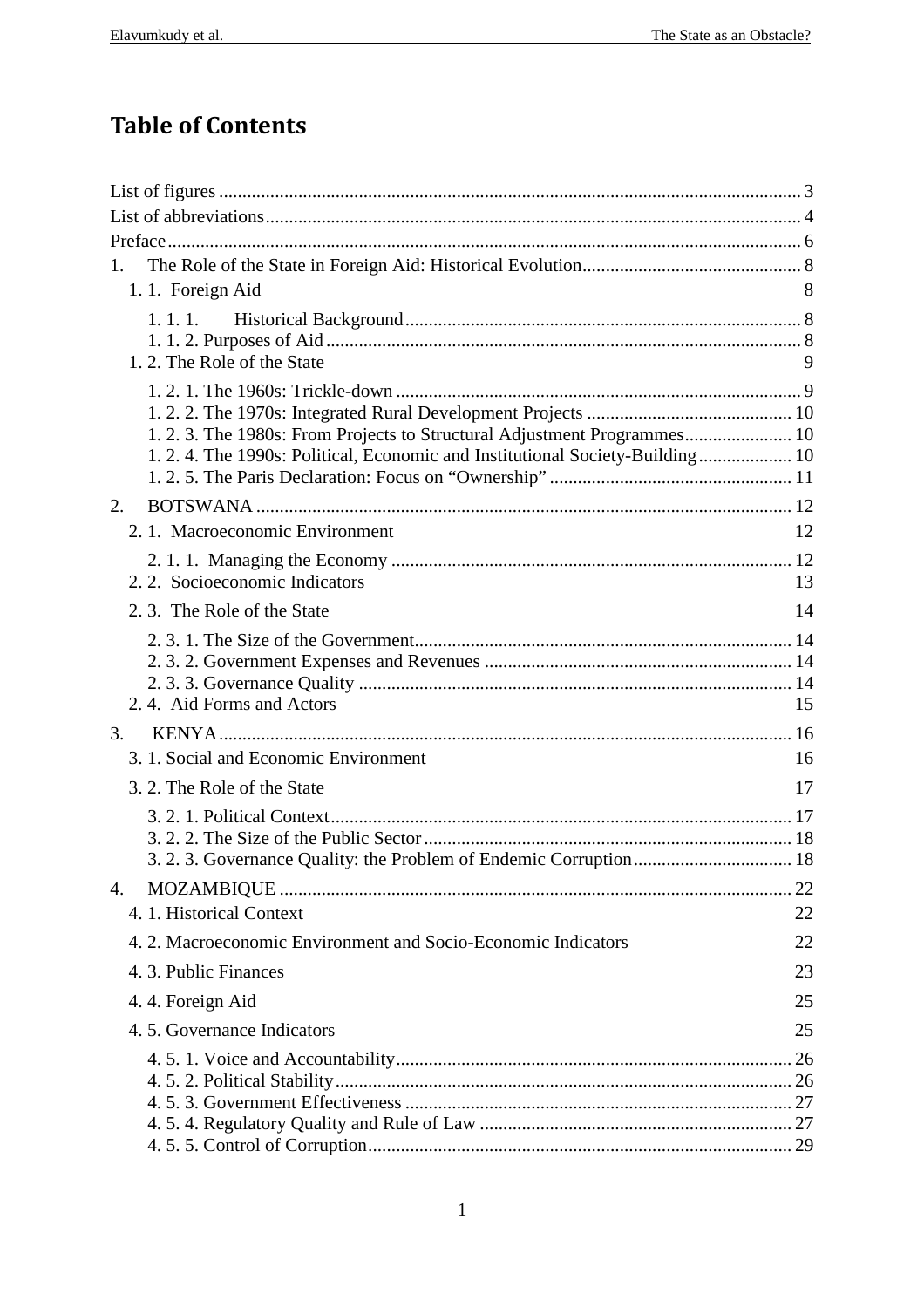| 5.1. Historical Context                 | 30 |
|-----------------------------------------|----|
| Social and Economic Environment<br>5.2. | 30 |
| 5.3. Role of the State                  | 32 |
|                                         |    |
|                                         |    |
|                                         |    |
|                                         |    |
|                                         |    |
|                                         |    |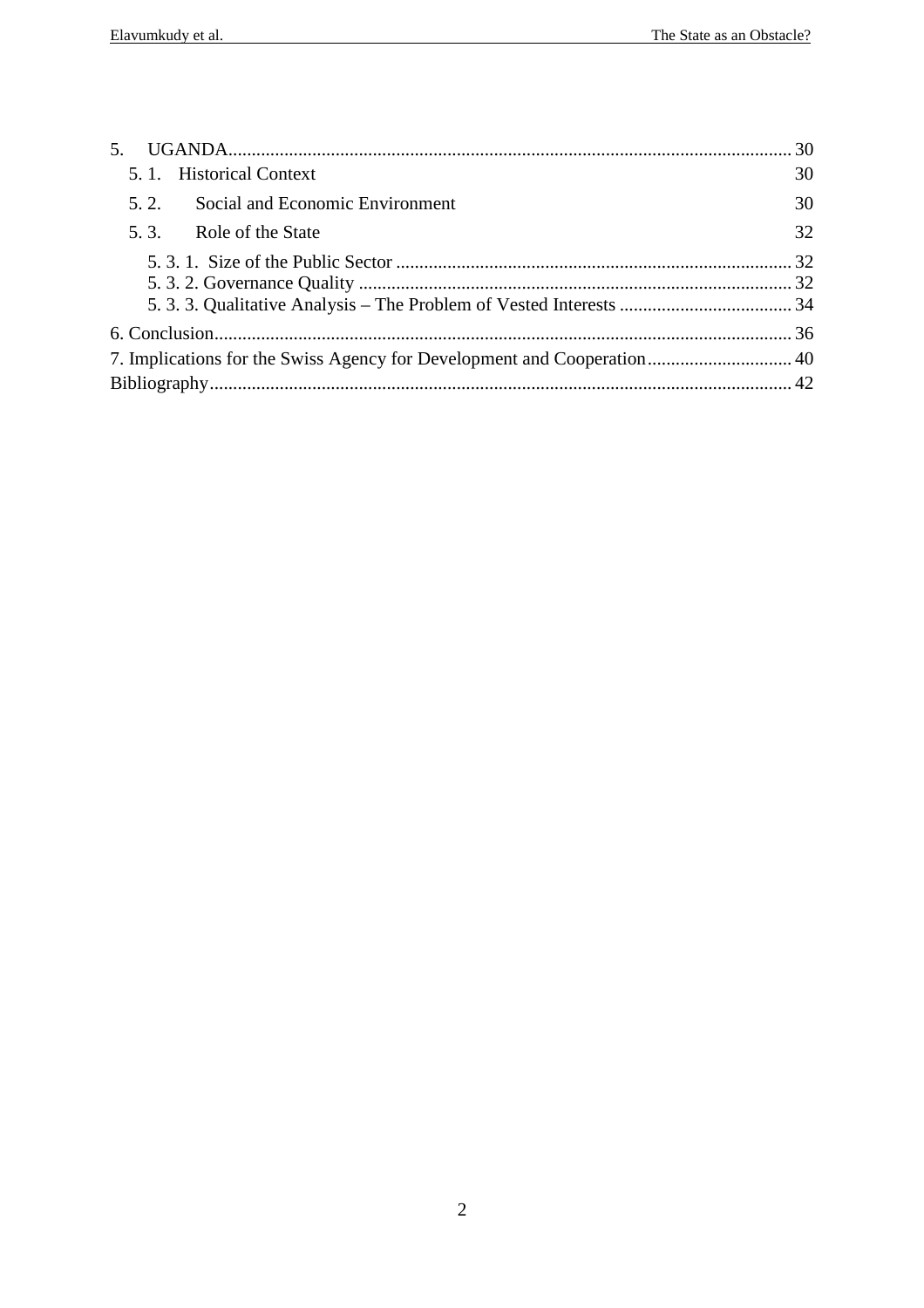# **List of figures**

| 2. Botswana                                                                              |  |
|------------------------------------------------------------------------------------------|--|
|                                                                                          |  |
|                                                                                          |  |
| Figure 2.3: Six governance dimensions between 2007, 2002 and 1996 (top-bottom order)  15 |  |
| 3. Kenya                                                                                 |  |
|                                                                                          |  |
|                                                                                          |  |
| Figure 3.3: Six governance dimensions between 2007, 2002 and 1996 (top-bottom order)  19 |  |
|                                                                                          |  |
| 4. Mozambique                                                                            |  |
| Figure 4.1.: Six governance dimensions between 2007, 2002 and 1996 (top-bottom order)26  |  |
|                                                                                          |  |
|                                                                                          |  |
| 5. Uganda                                                                                |  |
|                                                                                          |  |
|                                                                                          |  |
| Figure 5.3: Six governance dimensions between 2007, 2002 and 1996 (top-bottom order)  33 |  |
|                                                                                          |  |
| 6. Conclusions                                                                           |  |
|                                                                                          |  |
|                                                                                          |  |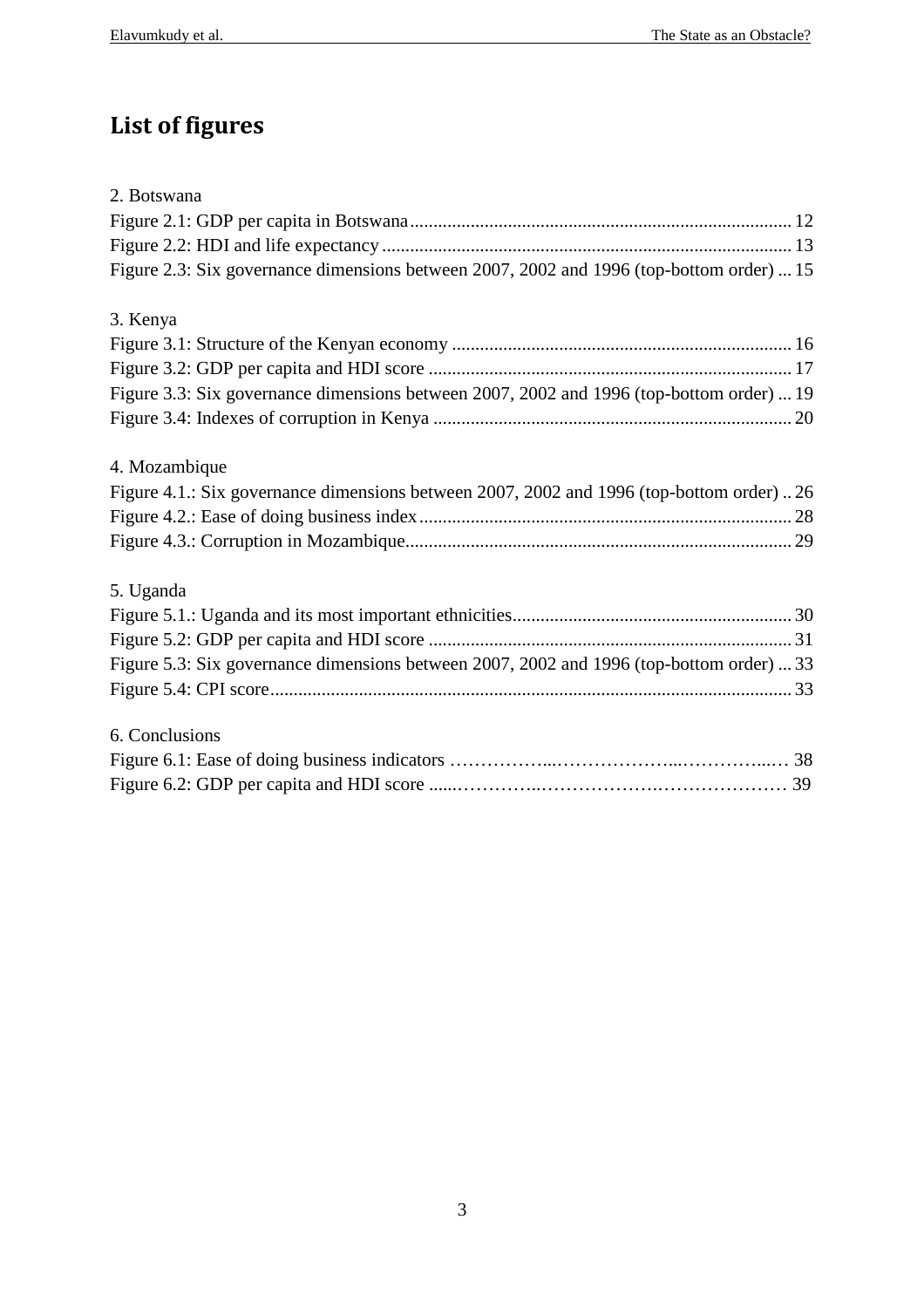# **List of abbreviations**

| ADB            | <b>African Development Bank</b>                        |
|----------------|--------------------------------------------------------|
| ADF            | African Development Fund                               |
| <b>AIDS</b>    | Acquired Immune Deficiency Syndrome                    |
| <b>CIA</b>     | Central Intelligence Agency                            |
| <b>CPI</b>     | <b>Corruption Perceptions Index</b>                    |
| <b>DAC</b>     | <b>Development Assistance Committee</b>                |
| ERP            | <b>Economic Rehabilitation Programme</b>               |
| <b>FDI</b>     | Foreign Direct Investment                              |
| <b>FRELIMO</b> | Frente de Libertação de Moçambique                     |
| G8             | Group of Eight                                         |
| <b>GDP</b>     | <b>Gross Domestic Product</b>                          |
| GoM            | Government of Mozambique                               |
| <b>GPA</b>     | <b>General Peace Agreement</b>                         |
| HDI            | Human Development Index                                |
| <b>HIV</b>     | Human Immunodeficiency Virus                           |
| <b>IMF</b>     | <b>International Monetary Fund</b>                     |
| <b>LDC</b>     | <b>Least Developed Countries</b>                       |
| <b>NATO</b>    | North Atlantic Treaty Organization                     |
| <b>NGO</b>     | Non-Governmental Organization                          |
| <b>ODA</b>     | <b>Official Development Aid</b>                        |
| <b>OECD</b>    | Organization for Economic Co-operation and Development |
| <b>PARPA</b>   | Plano de Acção para a Redução da Pobreza Absoluta      |
| <b>PEAP</b>    | <b>Poverty Eradication Action Plan</b>                 |
| <b>PFM</b>     | <b>Public Financial Management</b>                     |
| <b>PPP</b>     | <b>Purchasing Power Parity</b>                         |
|                |                                                        |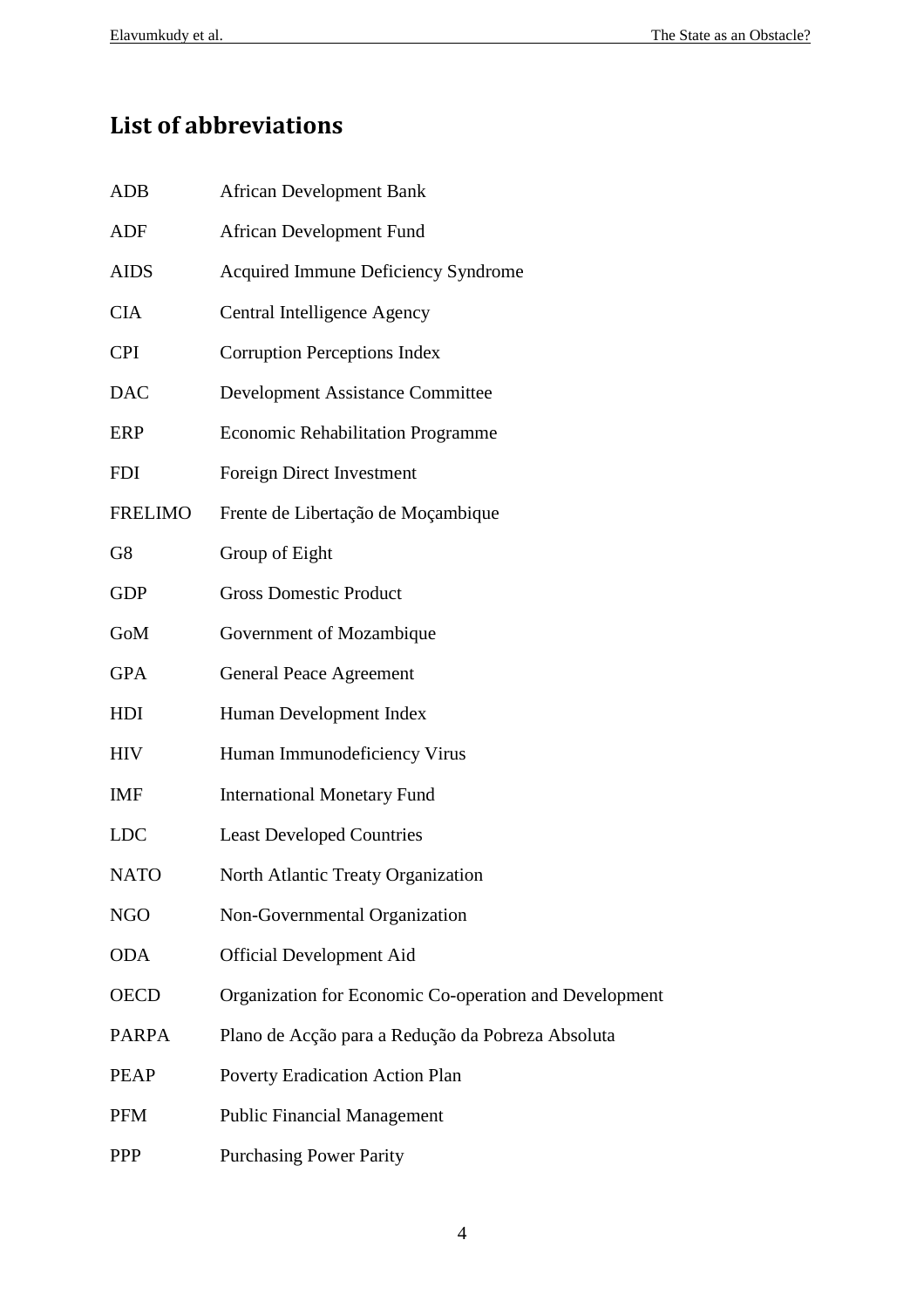| <b>PSR</b>     | <b>Public Sector Reform</b>                         |
|----------------|-----------------------------------------------------|
| <b>PWC</b>     | <b>Price Waterhouse Cooper</b>                      |
| <b>RENAMO</b>  | Resistência Nacional Moçambicana                    |
| <b>SADC</b>    | <b>Southern African Development Community</b>       |
| <b>SDC</b>     | <b>Swiss Agency for Development and Cooperation</b> |
| <b>SISTAFE</b> | Sistema de Administração de Fundos do Estado        |
| TI             | <b>Transparency International</b>                   |
| <b>UN</b>      | <b>United Nations</b>                               |
| <b>UNCTAD</b>  | United Nations Conference on Trade and Development  |
| <b>UNDP</b>    | <b>United Nations Development Programme</b>         |
| <b>USAID</b>   | United States Agency for International Development  |
| WВ             | World Bank                                          |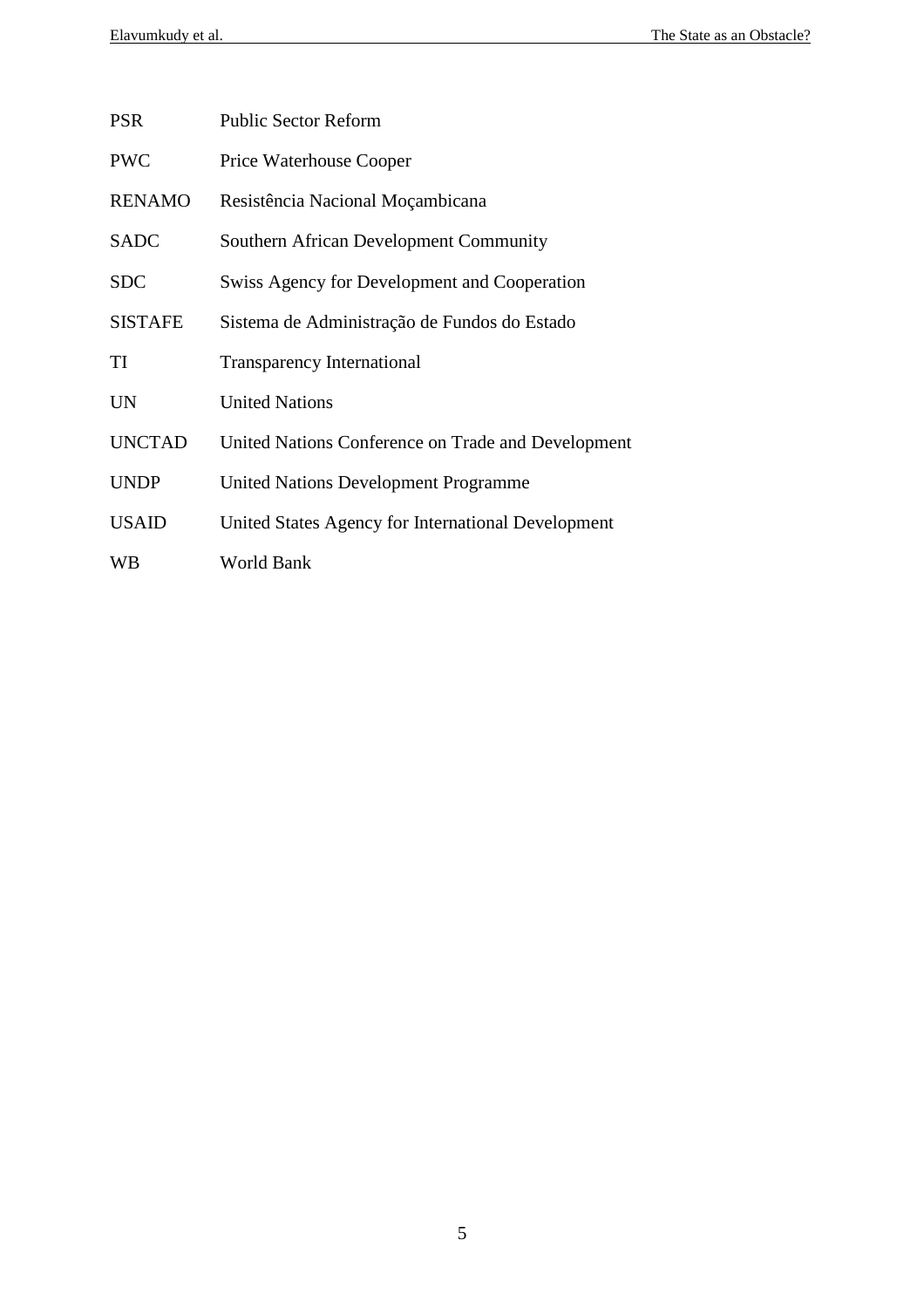## **Preface**

Why are some countries so rich and other countries so poor? At the dawn of the twenty-first century, a definitive answer to the fundamental question since the days of Adam Smith remains as elusive as ever. At the same time, never before has the question been more relevant. Indeed, a defining feature of the contemporary world economy is the dramatic inequality between countries. The economic divergence started with the industrial revolution in the  $18<sup>th</sup>$ century, as Western Europe and the United States succeeded in breaking the shackles of poverty and economic stagnation and in achieving global economic dominance. Outside the Western world, Japan is the only country that has reached similar stages of economic development and prosperity. Instead, many Asian and Latin American countries, although they have taken off and grown faster during the twentieth century, are yet to catch up with rich countries. Africa – in particular the Sub-Saharan region – appears to be mired in poverty.

At the beginning of the new millennium, this pattern of international inequality remains largely unchanged. If anything, the divide between rich and poor countries seems to be inexorably widening. The major implication of this trend is that low-income countries will continue to depend on aid and assistance from the rich world for a long time to come. Since the end of the Cold War, there have been unprecedented attempts by Western governments to rapidly develop poor countries. In particular, greater focus was placed on the African continent. A 2000 UN Summit agreed upon the ambitious and wide-ranging "Millennium Development Goals" (MDGs). In January 2005, British Prime Minister Tony Blair called at the World Economic Forum in Davos for "a big, big push forward" – financed by an increase in foreign aid – to end poverty in Africa. In February 2005, the international community endorsed the Paris Declaration with a view to make aid more effective. In July 2005, an important outcome of the G8 Summit in Gleneagles, Scotland, was the decision to double foreign aid to Africa, from \$25 billion a year to \$50 billion to finance the "big push". In addition, global campaigns such as *Make Poverty History* have contributed to putting the cause of ending poverty at the top of the agenda of the international community.

In view of the increased attention given to foreign aid in the fight against poverty, the following question becomes particularly relevant: *which role should the state in recipient countries play in the development process?* Traditionally, much of foreign aid has been given by states in the North to states in the South. It follows that increases in foreign aid would directly affect the state in recipient countries. Over the last few years, there has been a growing consensus among donor countries that a functioning and effective state in recipient countries would make an important contribution to development efforts. This change in thinking amounts to a momentous paradigm shift. The role of the state in promoting development, however, remains a much neglected topic in the literature. Scholars, policy-makers and practitioners are yet to develop a rich body of work on this issue-area. Moreover, a comprehensive assessment is largely absent in the existing literature, which often tends to give an uncritical view of the state. More attention and research on this subject are thus urgently required, not least because the newly favourable view on the role of the state has far-reaching implications for practice. The issue has become especially crucial in the aftermath of the Paris Declaration,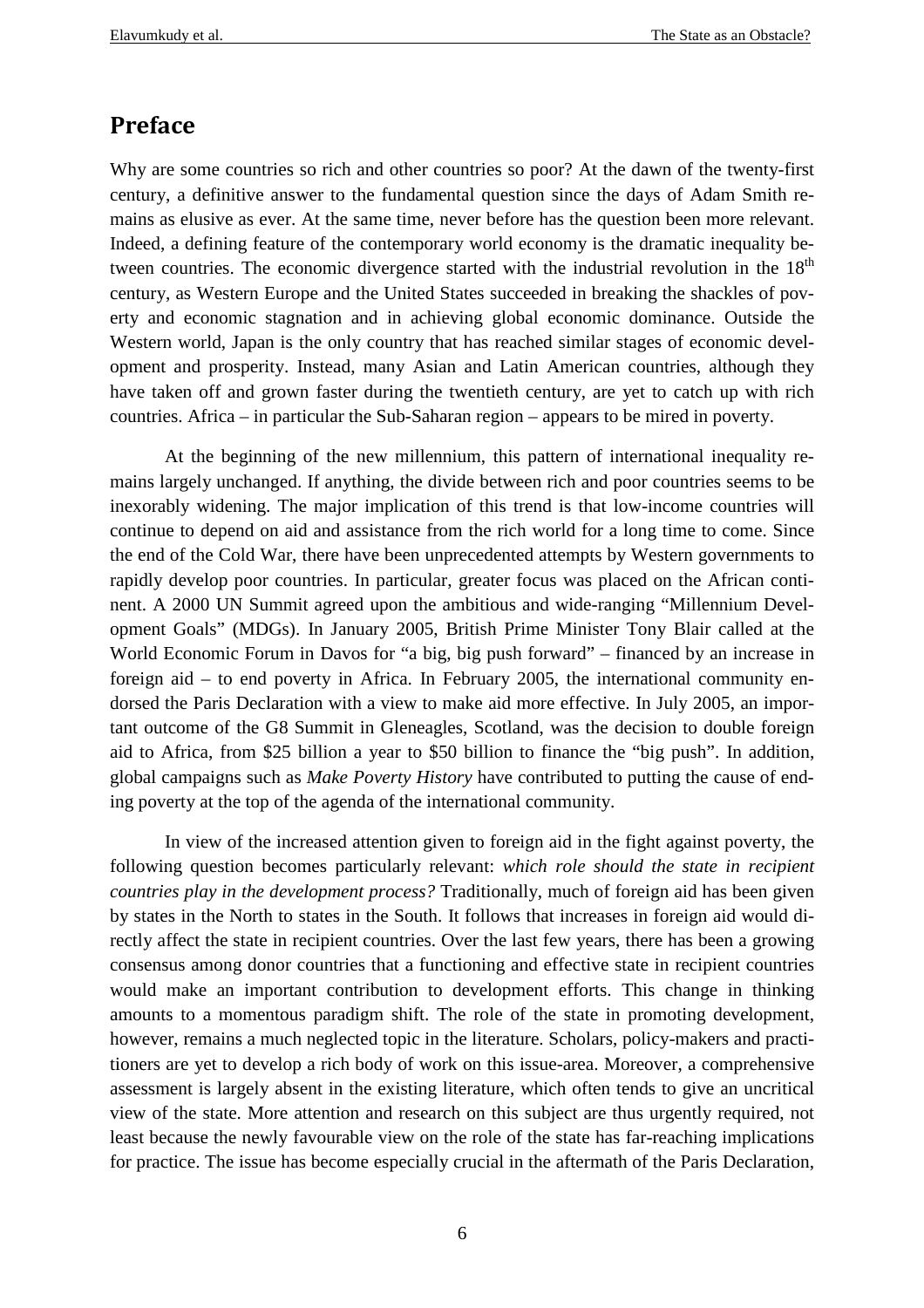since developing countries have been assigned the responsibility to implement their own development strategies and to exercise leadership over the management of foreign aid.

This paper attempts to shed light upon the role of the state in the development process in four Sub-Saharan African countries that are historically and geographically close to each other: Botswana, Kenya, Mozambique and Uganda. *The main research question is whether the state acts as a catalyst for or as an obstacle to development*. Our hypothesis is that while the mere size of the state is not per se an impediment, the state may impair development if its institutions and policies are plagued by "bad governance". In order to test this hypothesis, we need to find indicators that stress the correlation between development and the state – that is, both the "quality" of state governance and the "size" of the state. The primary focus is on indicators measuring the *"quality"* of state governance (e.g. "Governance Matters" indicators published by the World Bank) as well as on indicators related to the *"size"* of the state (public expenditures, number of employees in the public sector, "ease of doing business" indicators measuring the quality of the regulatory environment). Socio-economic indicators – in particular the Human Development Index (HDI) – are also taken into account, for they provide a good overview of the development stage in the four countries under consideration.

The paper is organized as follows. The first section illustrates the historical evolution of views on the role that the state is expected to play in the development process. It begins with a brief description of the historical background and the purposes of foreign aid. It then concentrates on the role of the state in promoting development during the post-war era. The following four sections apply the set of multiple indicators presented above on the four countries. The next section draws generalizable conclusions by conducting a cross-country analysis. The last section briefly discusses the implications of the key findings of this paper for the Swiss Agency for Development and Cooperation (SDC).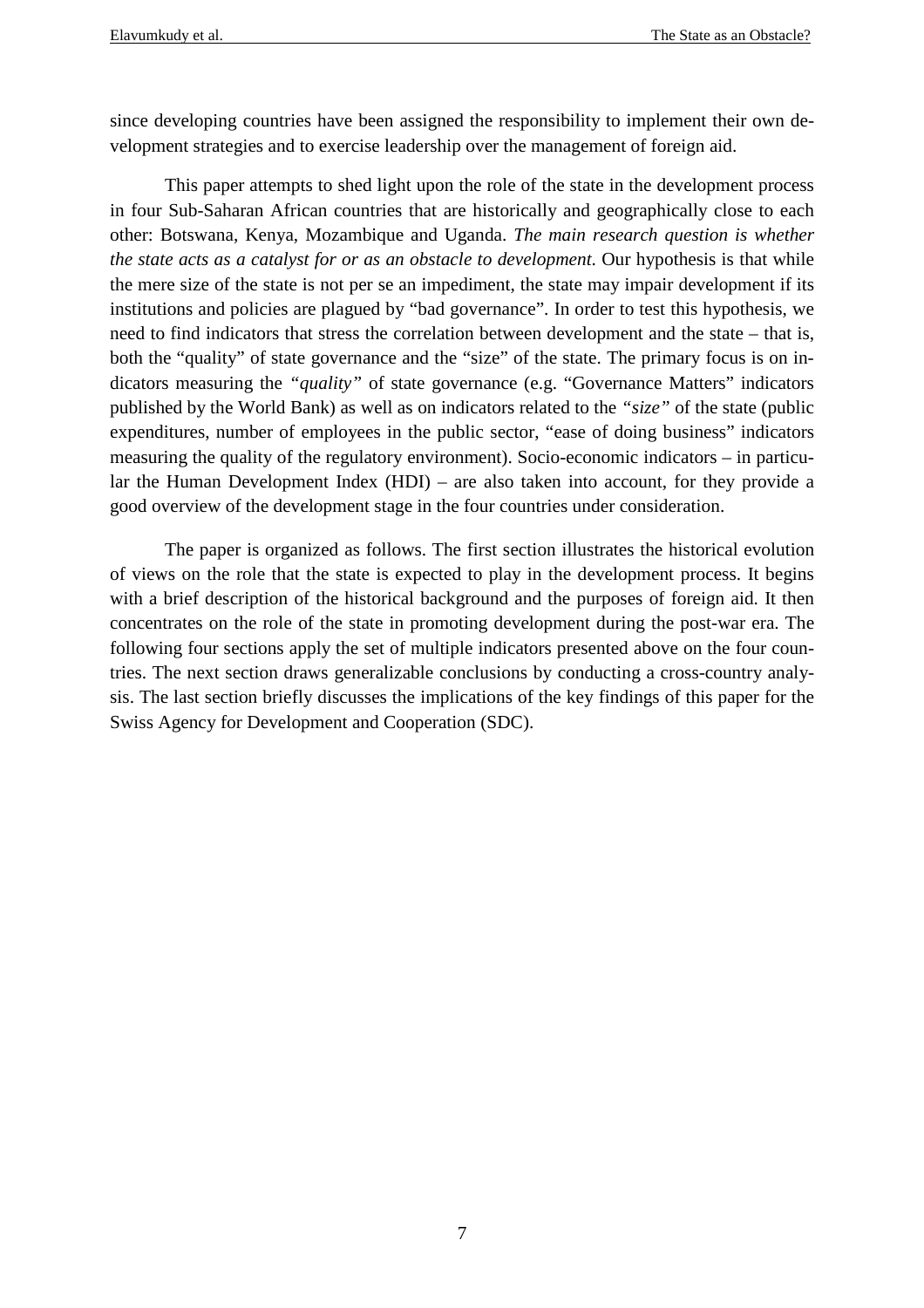## **1. The Role of the State in Foreign Aid: Historical Evolution**

## *1. 1. Foreign Aid*

## *1. 1. 1. Historical Background*

The end of the Second World War in 1945 marked a momentous watershed in modern history of international relations. The deadliest conflict in human history had completely destroyed the pre-war order, brought about the defeat of the Axis powers, and severely weakened the European great powers. The United States and the Soviet Union emerged in the aftermath as the world's major centres of power. The growing military and ideological rivalry between the two superpowers, however, ushered in the emergence of the Cold War and in the de facto division of the world into two antagonistic blocs. As the undisputed leader of the Western camp, the U.S. set about building a liberal Western order. Major arrangements of the post-war settlement were, among others, the North Atlantic Treaty Organization (NATO), the United Nations (UN), and the Bretton Woods institutions (Ikenberry, 2000, p. 9). Another distinctive feature of the post-war era was the *introduction of foreign aid*. Indeed, as Hans Morgenthau (1962) – one of the founding fathers of the discipline of International Relations – succinctly noted, foreign aid is among the "real innovations which the modern age has introduced into the practice of foreign policy" (p. 301). Lancaster (2007) corroborates this view by pointing out that "[f]oreign aid as we know it began as instrument of Cold War diplomacy. Without the Cold War, aid would likely not exist today ... Aid is, in short, a child of hardheaded, diplomatic realism" (p. 25).

## *1. 1. 2. Purposes of Aid*

 $\overline{a}$ 

The diplomatic rationale behind the voluntary transfer of public resources among sovereign states is not the sole explanation for its establishment in the post-war era. In fact, from its inception, "foreign aid was used for four main purposes: diplomatic, developmental, humanitarian relief, and commercial. Cultural purposes were also present but less prominent" (Lancaster, 2007, p. 13).<sup>1</sup> According to Rossiter (1985), the *diplomatic* purpose refers mainly to "the advancement of donor's short-term political and long-term strategic interests" (p. 9). The bipolar geopolitical reality indeed required an active promotion of political and national security priorities by the two rival blocs. The *developmental* purpose, instead, points to the "support for economic and social progress and a reduction in poverty" (Lancaster, 2007, p. 13). It also reflects the now generally accepted view that rich countries have a moral obligation in promoting development in poor countries (Martinussen and Pedersen, 2003, p. 10). Aid for *humanitarian relief* constitutes the support provided by the governments of better-off countries in the event of natural disasters and man-made catastrophes. And the *commercial* purpose of foreign aid includes expanding a country's exports and securing access to raw materials imports.

<sup>&</sup>lt;sup>1</sup> Martinussen and Pedersen (2003) classify the most important forms of foreign aid as follows: "development assistance and emergency relief; state and voluntary aid; financial, technical and commodity assistance; assistance in the form of grants and loans; bilateral and multilateral aid; and programme and project aid" (p. 39).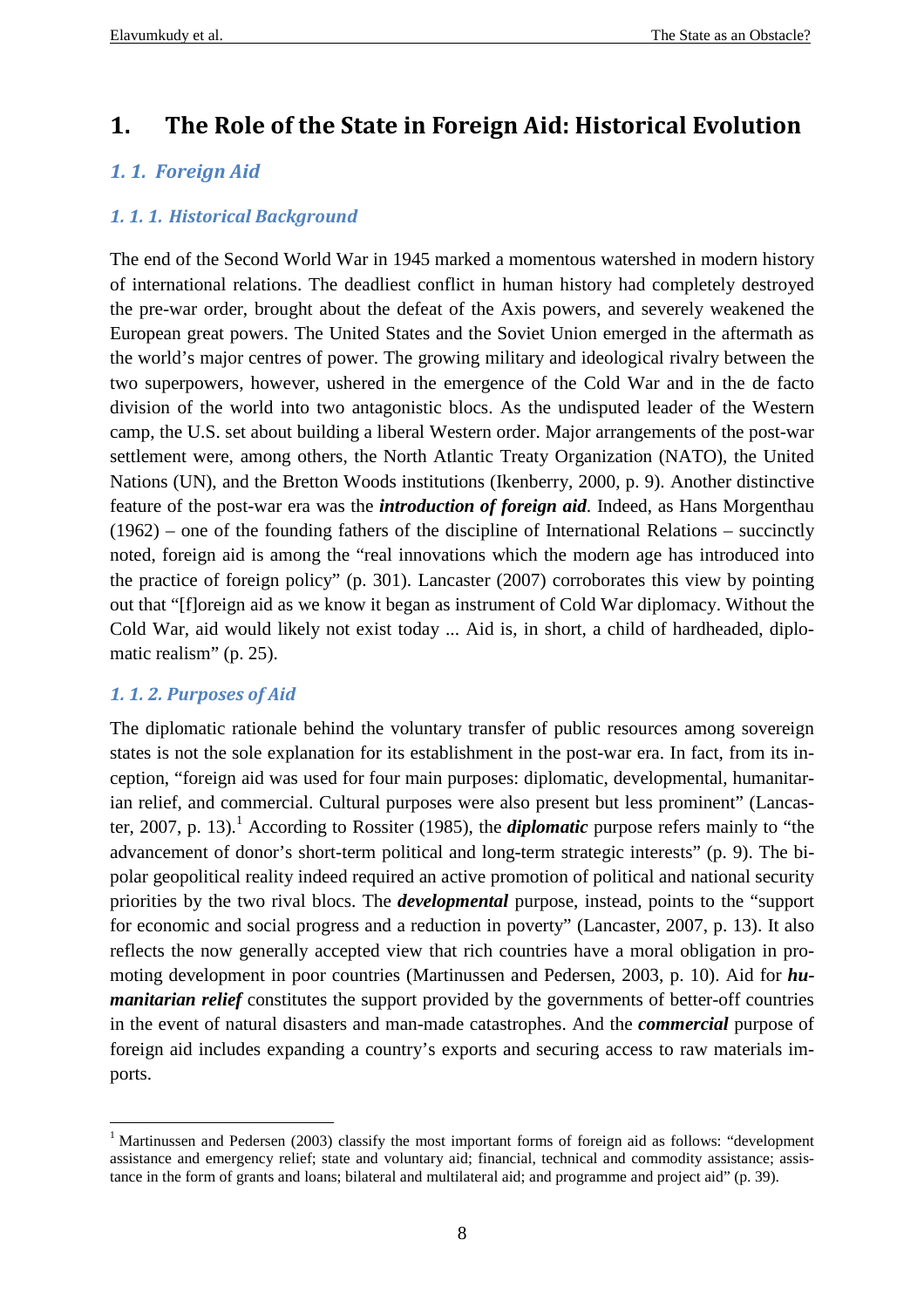Further, Lancaster (2007, p. 15) argues that donors have added four purposes to their existing aid agenda after the end of the Cold War. One of the new motives is the promotion of *economic and social transitions* in former socialist countries. Another purpose is the *promotion of democracy* and institutional development in Africa, Asia, and Latin America. As Lancaster (2007) points out, "the goal is to spread democracy, not just as a means of furthering development (on the assumption that development is likely to proceed more rapidly in democratic polities) or for promoting international peace and security (based on a view that democratic countries do not wage war on one another) but as a worthy goal itself, reflecting the value placed on political and civil rights by the aid-giving country" (p. 15). In addition, more aid is being given with a view to address *international public goods issues* such as environmental problems (e.g. water pollution), disease (e.g. HIV/AIDS), and food security. Further, donors provide aid for *mitigating conflicts and managing postconflict transitions*. In spite of the tidy differentiation of the various purposes of aid, however, it should be noted that the reality is much less clear-cut, that the purposes often tend to be inextricably linked with each other, and that each donor country pursues often a different mix of purposes.

## *1. 2. The Role of the State*

Having so far focused on donors, the analysis now seeks to complete the picture by addressing *the role of the state in recipient countries*. There are, of course, other actors such as the private sector and NGOs, but the focus on the state is justified by the fact that "[d]evelopment assistance has for the most part been an inter-state affair, that is, aid from a government in the North to a government in the South" (Martinussen and Pedersen, 2003, p. 41). The fundamental question can be then formulated as follows: which role should the state in recipient countries play in the development process? The question, however, has been answered differently since the inception of foreign aid. Martinussen and Pedersen (2003) aptly point to "signs of pendulum-like swings ... in donor's relationship to the state in developing countries" (p. 52). More importantly, the views on the role of the state are of practical relevance as well. The strategies adopted by donors to implement their aid policy agendas indeed tend to reflect their views on the form and functions of the state. In order to comprehend the current debate on the state in recipient countries, it is therefore important to show how the complex interplay between aid strategies and donors' views on the role of the state has evolved throughout the last four decades.

## *1. 2. 1. The 1960s: Trickle-down*

In the early post-war period, capital accumulation and technology were generally viewed as the main determinants of long-term economic growth and development (Bigsten, 2007, p. 296). The dominant aid strategy of donors incorporated these assumptions and thus adopted a two-pronged approach to development. Aid was given, on the one side, with a view to help meet budgetary and balance of payments needs, and on the other side, in order to finance physical infrastructure projects and technical assistance (Lancaster, 2007, p. 14). As Martinussen and Pedersen (2003) put it, "[t]he expectation was that modern technology and organization forms would trickle down and spread like modernizing rings in water to the sur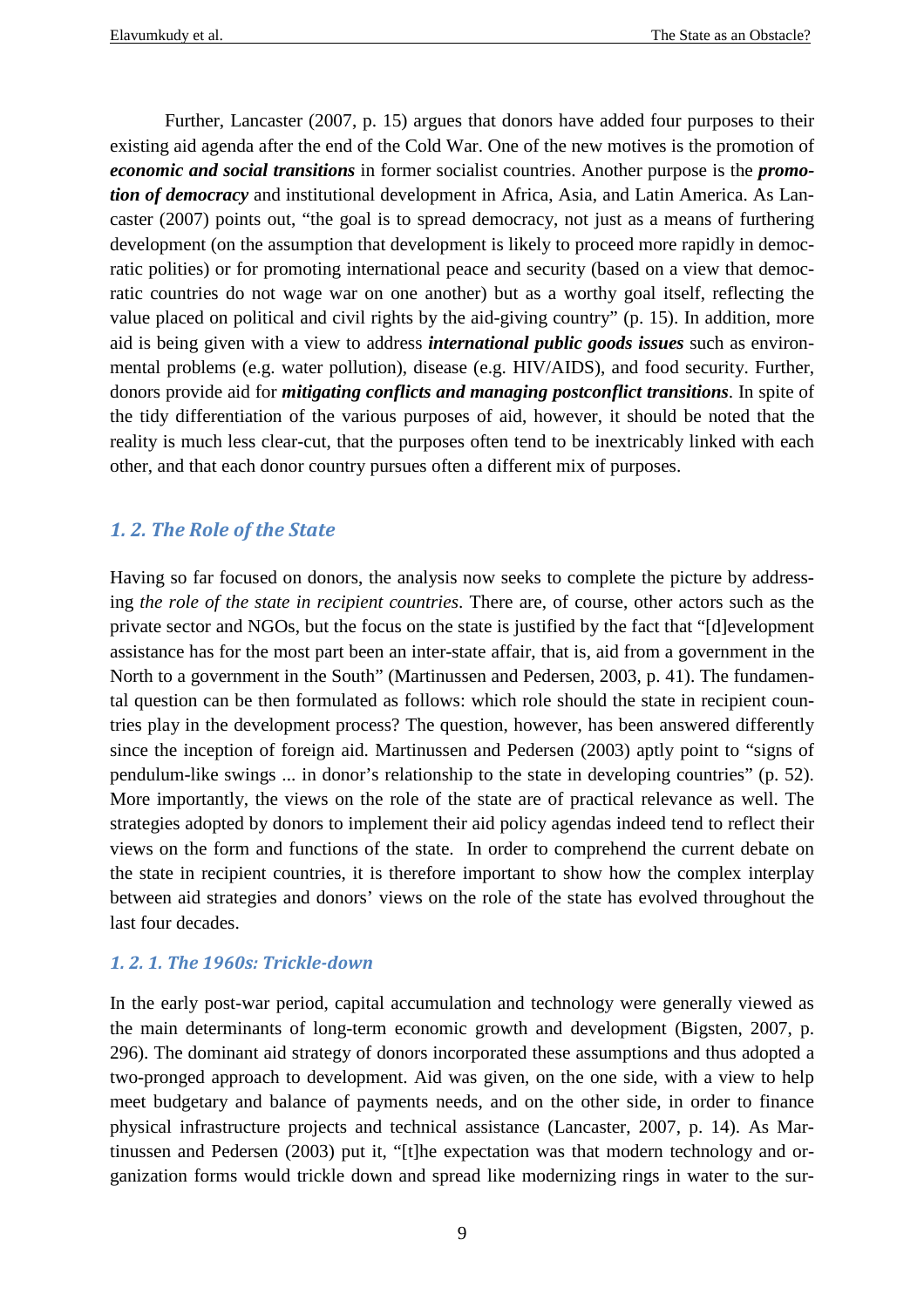rounding traditional society" (p. 44). Accordingly, the state in recipient countries was viewed as a crucial player in the implementation of this aid strategy. As a result, "[i]n the 1960s, the World Bank took the lead in enlarging the role of the state as the provider of modern infrastructure. The Bank supported the establishment of state boards and enterprises within trade, services and even production" (Martinussen and Pedersen, 2003, p. 52).

## *1. 2. 2. The 1970s: Integrated Rural Development Projects*

Over time, limits of the trickle-down-approach of the 1960s became evident. The most serious drawback was that poor people appeared to not benefit from the general growth that actually occurred in recipient countries. Donors reacted by amending their aid strategies. It followed that "aid for development took on a more redistributive orientation" (Lancaster, 2007, p. 14). In other words, greater emphasis was placed on fulfilling the basic needs of poor people. The donors' new approach took mainly the form of integrated rural development projects (Martinussen and Pedersen, 2003, p. 45). As Bigsten (2007) points out, the basic argument was that "poverty reduction efforts should focus on agriculture and social sectors such as education and health" (p. 296). Just as importantly, the modified aid strategy implied a new view on the role of the state as well. Indeed, as Martinussen and Pedersen (2003) note, "[i]n the 1970s, the [World] Bank contributed to extending the state's institutional presence into all corners of society through support to the line ministries' coordinating role and to establishing integrated project organizations with close links to administration at local, regional and national levels" (p. 52). Hence, the state was assigned a more important role in the development process than in the previous approach of the early post-war period.

## *1. 2. 3. The 1980s: From Projects to Structural Adjustment Programmes*

Oil price shocks, debt crises and global macroeconomic imbalances dealt a huge blow to developing countries during the early 1980s (Bigsten, 2007, p. 296). The domestic policy failures in developing countries, in turn, led to a paradigmatic change in donor's aid strategies. The new catchword of the World Bank (WB) and the International Monetary Fund (IMF) was "structural adjustment programmes". The basic conditionality was that donors would provide "aid to governments in developing countries in exchange for promises of liberalization" (Martinussen and Pedersen, 2003, p. 47). Consequently, developing countries were required, as Martinussen and Pedersen (2003) put it, "to 'roll back the state' ... and to create order in the macro-economic balances (balance of payments, debt, inflation and state deficits)" (p. 47). With regard to the role of the state, the new approach represented a revolution in development thinking. Indeed, Martinussen and Pedersen (2003) argue that "[i]n the 1980s, the World Bank's pendulum swing over to an attack on the state with demands for liberalization ..., privatization (sale of the state boards and enterprises that the Bank itself had often contributed to establishing), and cutbacks (firing of public employees, especially those lowest in the hierarchy)" (p. 53).

## *1. 2. 4. The 1990s: Political, Economic and Institutional Society-Building*

The end of the Cold War was bound to have far-reaching implications for the aid industry. In addition to the economic level included during the 1980s, the donor community added the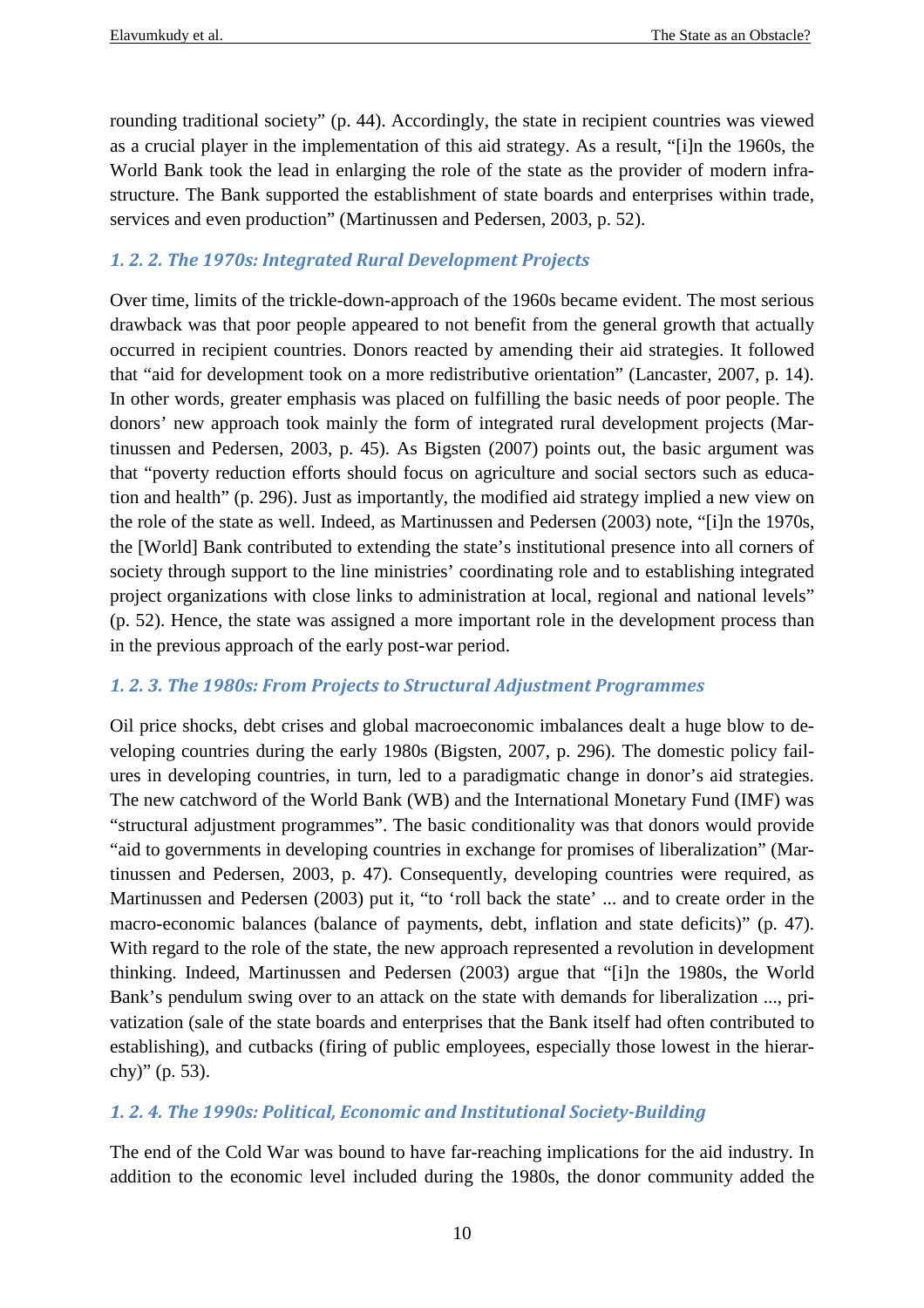political level to the aid strategies during the 1990s. As Martinussen and Pedersen (2003) observe, "[t]he donors made explicit demands for democratization in the form of multiparty elections, observance of political human rights and good governance. The latter meant ... open and transparent political-administrative systems that were accountable to the citizens; control of corruption and misuse of power; and a certain degree of decentralization of power to the local authorities" (p. 49). Bigsten (2007) also points out that "there was in the 1990s a shift back towards a policy emphasizing poverty reduction as the ultimate objective of development" (p. 296). The new approach to development, in turn, paved the way for a rethinking with regard to the state. As in the past, the World Bank set the tone of the debate, and its *World Development Report 1997* (1997) led to substantial reappraisal of the role of the state. Indeed, as Martinussen and Pedersen (2003) confirm, "[i]n the 1990s the Bank contributed to 'rehabilitating' the state, both ideologically ... and in the form of sector programmes via line ministries, credit programmes via special organizations and management of NGOs and local communities via local administrations" (p. 53).

## *1. 2. 5. The Paris Declaration: Focus on "Ownership"*

In 2000, the international agreed upon the Millennium Declaration and the Millennium Development Goals. The latter place greater attention on the effectiveness of foreign aid, that is, on its ability to allocate resources to areas that will have the greatest impact in reducing extreme poverty and hunger, along with improving education, gender equality, health and environmental sustainability. The last Millennium Development Goal – to "develop a global partnership for development" – States that the effectiveness of foreign aid depends on the cooperation between donors and partner countries (World Bank & Canadian International Development Agency, 2008, p. 7). Building on these Goals, the Paris Declaration on Aid Effectiveness endorsed on March 2, 2005 aims at improving aid effectiveness by enabling developing countries to achieve their own development goals. Consequently, the Paris Declaration confirms the increasing emphasis on the role of the state through the key principle of "ownership", according to which "partner countries exercise effective leadership over their development policies and strategies and co-ordinate development actions".<sup>2</sup> Partner states are thus to be viewed as the main actors in assistance, and donor countries are expected to respect this leadership. Practically, low-income countries have to develop and implement themselves national development strategies that provide for the distribution and the coordination of foreign aid. As a result, general budget support emerges as the main aid modality: donors are moving away from earmarked aid towards programming flexible resources in support of the priorities of the partner country's government (Vokral, 2008).

 $\frac{1}{2}$  The full text of the Paris Declaration can be retrieved on OECD website: http://www.oecd.org/dataoecd/11/41/34428351.pdf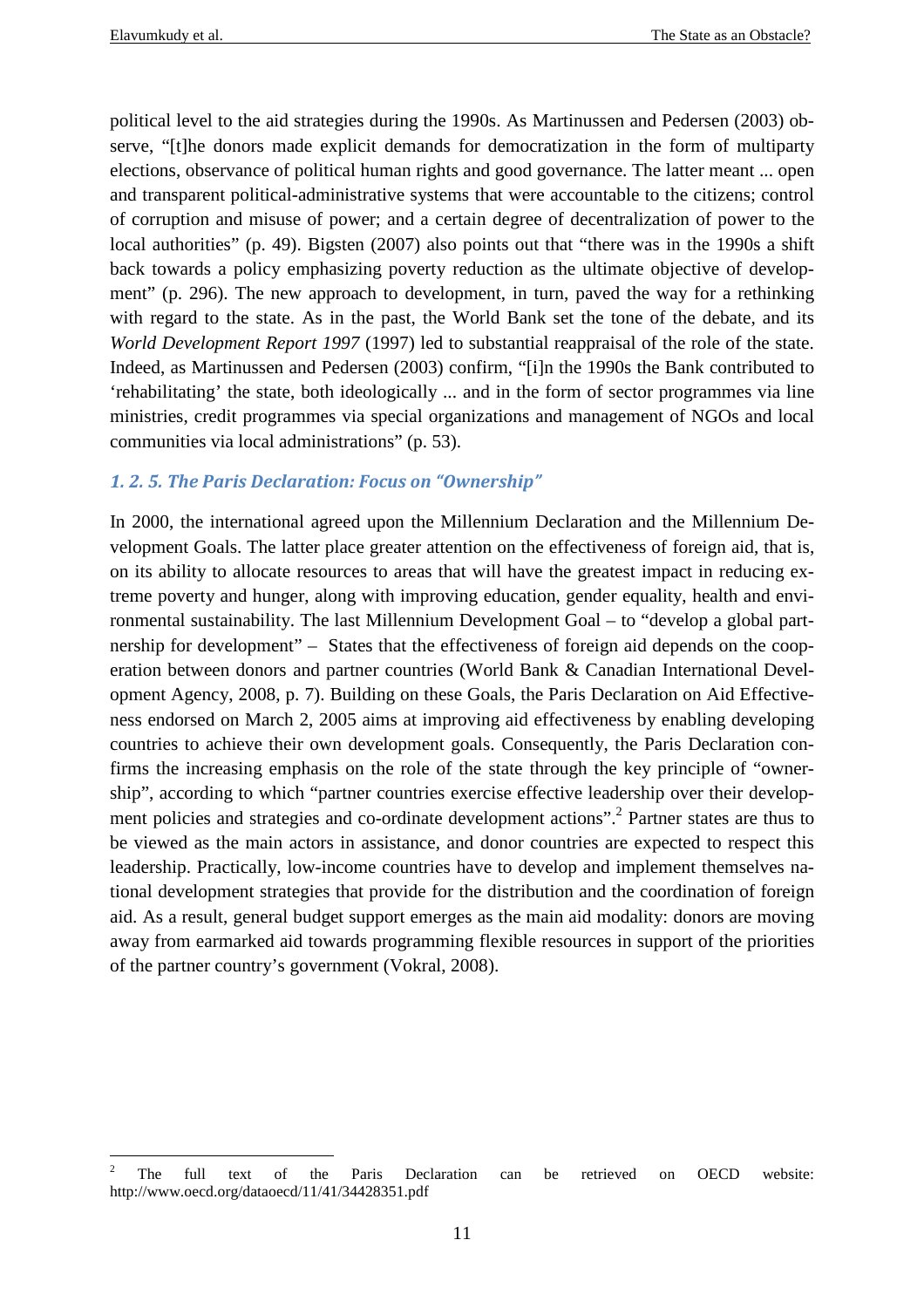## **2. BOTSWANA**

## *2. 1. Macroeconomic Environment nvironment*

Botswana is a former British protectorate. "When Botswana attained her independence in 1966, she was among the poorest countries in the world" (The Republic of Botswana, 2008, p. 13). One of the legacies of having been governed from outside the country was the relatively low level of infrastructure. Indeed, the road network, railways and airports were extensively built up only after the achievement of independence. In addition, the government was dependent on foreign aid during the early years (African Development Bank [ADB] / African Development Fund [ADF], 2002, p. 11). Since then, however, there has been a remarkable economic transformation. The performance during the period of 1995-2000 was particularly impressive: real gross domestic product (GDP) grew at the annual average rate of 5.8% (see Figure 2.1). With a per capita income higher than in any other country in Africa, Botswana was now well-positioned to qualify as a middle income country (ADB / ADF, 2002, pp. 1-2).



**Figure 2.1: GDP per capita in Botswana**

*Source: World Bank (2007)* 

The positive economic performance was largely fuelled by the mining sector, which accounts for 40.5% of total GDP (Organisation for Economic Co-operation and Development [OECD], 2008a, p. 154). In particular, a key role was played by the diamond sector, which accounts for 75% of the exports and on which the economy remains dependent to a very high degree ( can Development Bank / African Development Fund, 2002, pp. 1 1-2). D Despite considerable efforts, Botswana has been unable to achieve significant diversification in exports (OECD, 2008a, p. 153). Another factor of vulnerability is the reliance on South Africa: most of Bo Botswana's imports and exports are directed through its neighbour. As a result, the country tends to be directly exposed to domestic developments in South Africa (United Nations Conference on Trade and Development [UNCTAD], 2003, p. 13). operation and Development [OECD],<br>e diamond sector, which accounts for<br>lependent to a very high degree (Afri-

## 2.1.1. Managing the Economy

The principal objective of monetary policy in Botswana is to achieve a low and stable level of inflation that spurs growth and competitiveness (OECD, 2008a, p. 157). Although the economy is growing at a high pace, the country had an inflation rate of only 7.2% in 1999, in contrast to 16.5% registered in 1992 (ADB / ADF, 2002, p. 6.) One major contribution to pros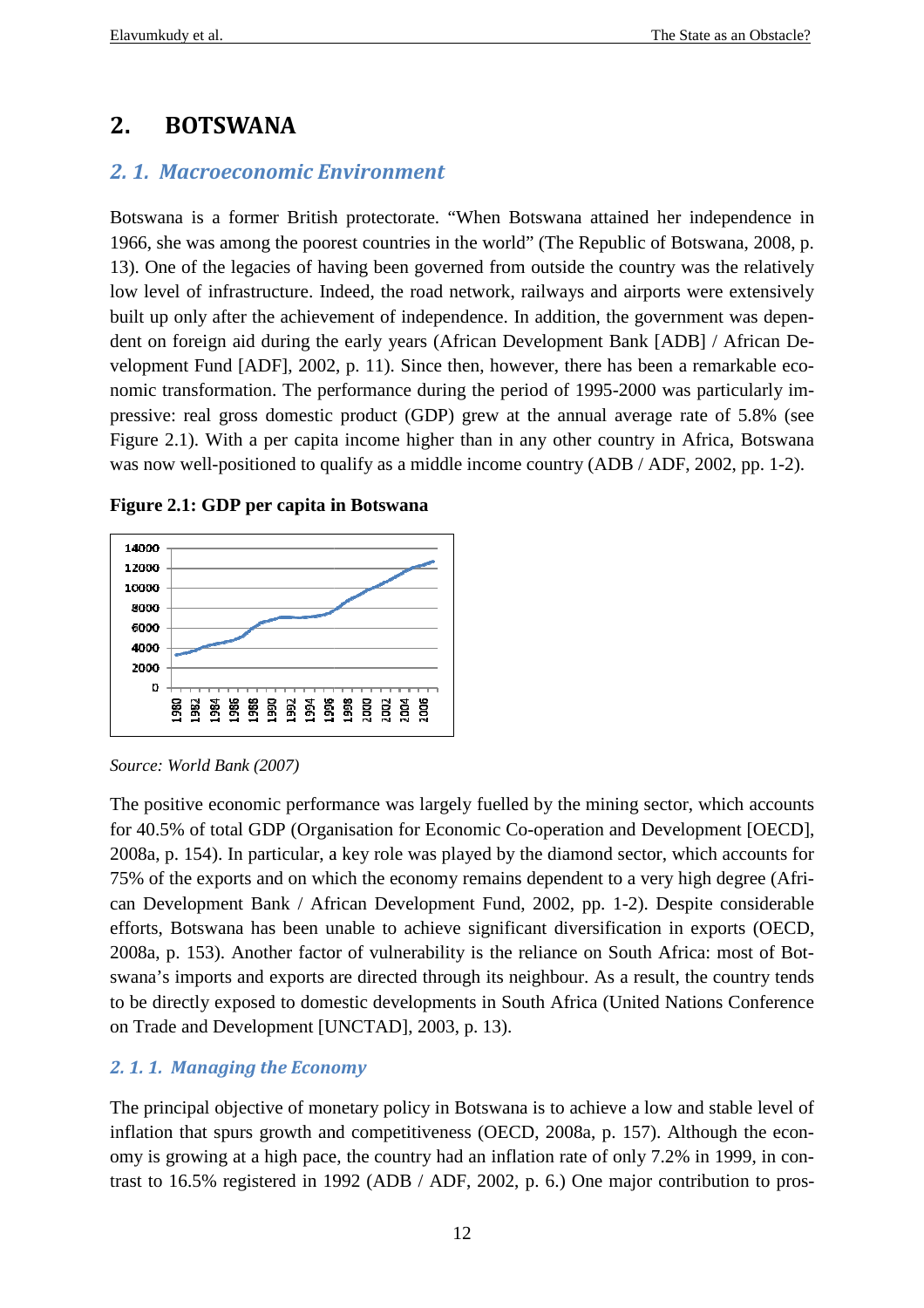perity in Botswana are the proceeds – mainly from the mining sector – that were invested in basic physical and social infrastructure (including water, roads and schools), which in turn has fostered development of tourism and services such as finance and telecommunications (Coolidge & Rose-Ackerman, 1997, p. 36). Another important factor in promoting prosperity is the government's willingness and ability to share the benefits of economic growth. In order to ensure that all citizens benefit from the growing economy, the government has decided to provide a number of social safety nets (OECD, 2008a, p. 159).

Despite Botswana' stable macroeconomic environment, the country has not been successful in attracting foreign Direct Investment (FDI). In 2005/2006, FDI accounted for about 10% of GDP, down from 28% in the previous year. The fact that FDI is largely confined to the mining sector might be viewed as an indication of the failure of Botswana to attract substantial amounts of foreign investment. The country has lagged behind other Southern African countries, pointing to the need to improve the business climate. A number of initiatives have been undertaken, such as the enactment of new laws and policies with a view to promoting FDI. These reforms also target unemployment. Although the official unemployment rate has fallen to 21.5% in 1996, it remains high, with a rate of 17.6% in 2007 (ADB/ ADF, 2002, p. 3; OECD, 2008a, p. 154).

## *2. 2. Socioeconomic Indicators*

In spite of having the highest per capita income in Africa, poverty is highly prevalent in the country (African Development Bank / African Development Fund, 2002, p. 2). The inequality of the distribution of wealth is best shown with the GINI-coefficient, estimated at 0.57 in the latest Household Survey in 2002/03 (IMF, 2005a, p. 5). According to the negative correlation between inequality and growth, this result suggests that there is an urgent need for Botswana to reduce poverty in order to obtain sustainable growth when mining revenues and government activities level off (Royal Norwegian Ministry of Foreign Affairs, 2002, pp. 35 and 37).





*Source: World Bank (2007)*

Botswana has a moderate HDI, with 0.654 in 2005 (United Nations Development Programme [UNDP], 2008a). The fast increase of Botswana's GDP has not been translated into a growing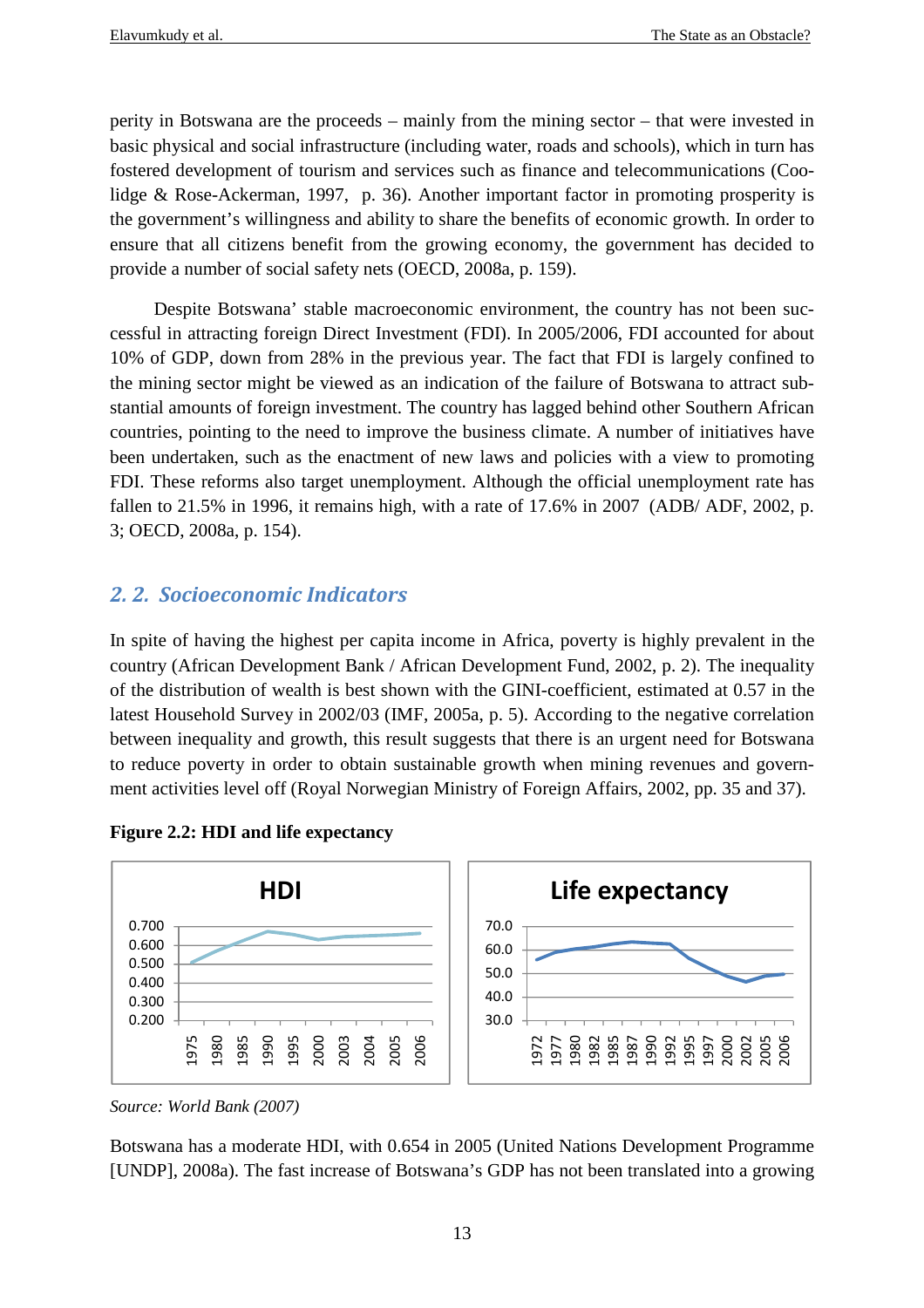HDI. The reason it keeps constant throughout the years lies in the decline of life expectancy, which has decreased from 63.5 (1987) to 49.8 years (2006) because of the upcoming of HIV in the 80s (Figure 2). According to the World Bank, 24% of the population was infected by HIV in 2008, which is one of the highest percentages in Africa.

## *2. 3. The Role of the State*

## *2. 3. 1. The Size of the Government*

The government crowded out development-enhancing private sector activities by ensuring the services of scarce human resources. Total public sector employment, including the parastatals, accounted for about 43% of total employment (Royal Norwegian Ministry of Foreign Affairs, 2000, p. 20-21). It is now being recognised that the government should gradually reduce its role and influence, transforming itself from a key participant in the economy to a facilitator. A step towards that end is the privatisation of enterprises. The newly created *Public Enterprise Evaluation and Privatisation Agency (PEEPA)* has prepared a master plan for privatising state-owned enterprises, but little progress has been achieved. One of the major difficulties is related to the absence of an effective regulatory framework to protect consumers from the monopolistic tendencies of some enterprises (OECD, 2008a, p. 161).

## *2. 3. 2. Government Expenses and Revenues*

HIV/AIDS became a national emergency and its prevention and control is now being accorded the highest priority. Along with tuberculosis, the diseases had a major impact on health services (Republic of Botswana, 2005, p. 7). According to the World Development Indicators of the World Bank, expenditure in the health sector rose from 8% of GDP in 2001 to 18.2% in 2005. The spread of HIV/AIDS is undermining past achievements and intensifies pressures on expenditures just as budgetary resources are becoming more constrained. The authorities recognized the importance of fiscal adjustment in maintaining macroeconomic stability. They reiterated their commitment to achieving balanced budgets over the medium term and agreed that significant additional fiscal adjustment may be necessary in the context of the budget 2005/2006 in order to achieve this objective (International Monetary Fund [IMF], 2005a, pp. 4-7). Botswana's tax rates are generally low, and the tax legislation is simple and transparent. As public spending increased in response to higher revenues, significant shares of diamond revenues have also been saved. These savings boost the country's foreign exchange reserves, which have been managed prudently and transparently by the central bank. The government also has "medium-term plans to channel diamond revenues into capital investments" (Carstens, 2005).

## *2. 3. 3. Governance Quality*

As mentioned in the last section, the economic transformation is due not only to the mining sector, but also to the prudent economic management and governance (The Republic of Botswana, 2008, p. 13; ADB/ ADF, 2002, p. 11). Botswana, which is the oldest multi-party democracy in Africa, has enjoyed remarkable political stability (OECD, 2008a, p. 163). It is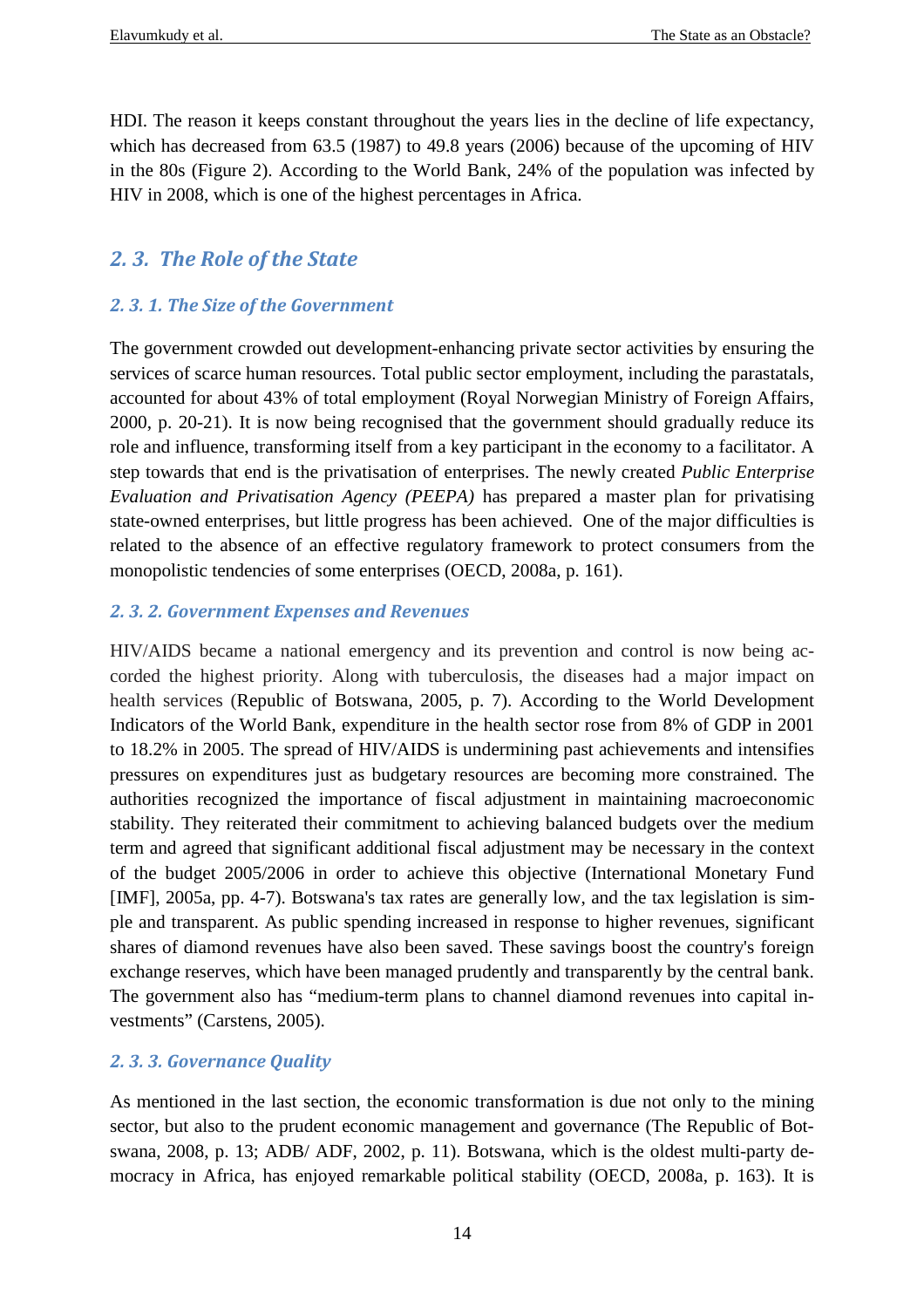Africa's least corrupt nation according to *Transparency International* (36 out of 180) (Transparency International, 2008). In 1994, Botswana established a *Directorate on Corruption and Economic Crime* (Coolidge & Rose-Ackerman, 1997, p. 39).

**Figure 2.3: Governance indicators: Comparison between 2007, 2002, 1996 (top-bottom order)** 



*Source: World Bank (2008b)* 

Botswana enjoyed relatively good governance since its independence. It might be argued that the lack of systemic corruption, along with the high levels of political and macroeconomic stability, appears to encourage a long-run perspective among politicians. The economic success produced by this helps to maintain political stability, generating a "virtuous cycle" (Coolidge & Rose-Ackerman, 1997, pp. 37-38). Better governance is also an important factor in the fight against poverty and in the efforts to improve living standards. The past decade shows that improved governance promotes development (World Bank, 2008d).

## *2. 4. Aid Forms and Actors*

The World Bank Group has financed a total of 28 operations since the first operation was approved in 1964. As Botswana's economy grew, the country tapped increasingly into its own resources for development financing, and stopped resorting to foreign aid. The Bank's engagement shrank and its focus shifted to limited analytical and advisory work (The World Bank, 2008). As a result of its economic and social performance, the country has also ceased to be eligible for African Development Bank resources. The last borrowing from the Bank took place in 1992 (ADB / ADF, 2002, p. 23).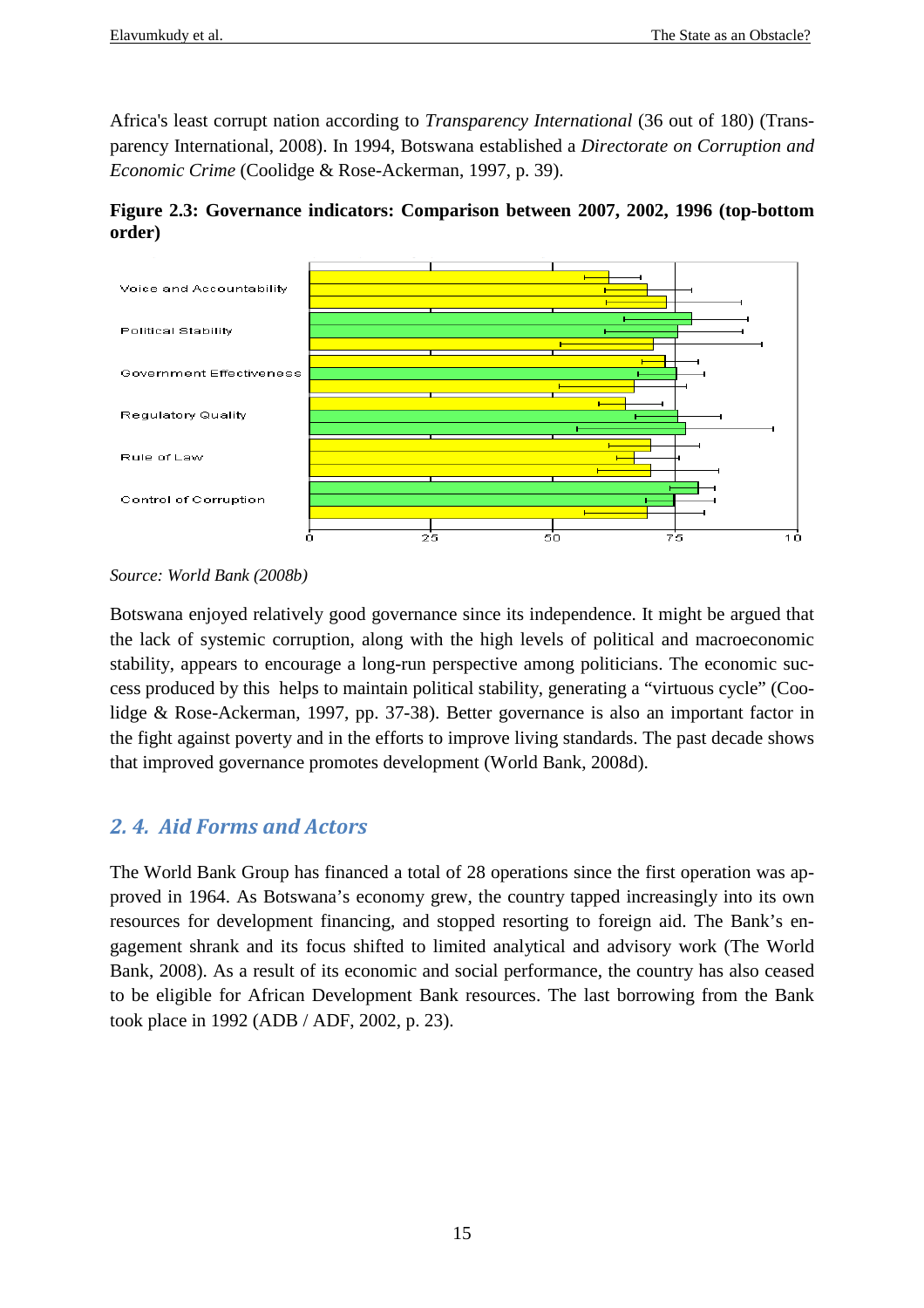## **3. KENYA**

## *3. 1. Social and Economic Environment*

Kenya's economy is considerably strengthened by the diversity of its economic structure. Unlike countries such as Botswana, Kenya does not depend on a single industry. The *manufacturing sector* accounts for about 15% of GDP. Agro-based industries are performing best, along with producers of wood, cork and basic chemical products. Kenya also has a significant engineering industry along with producers of glass and construction materials and a large textile and clothing industry. In the *service sector*, tourism is dominant, accounting for nearly 50% of GDP (see figure 3.1). The *agricultural sector* (coffee, tea, cotton, sugar, tobacco and pyrethrum) remains the cornerstone of the economy, accounting for 27.1% of GDP and employing about 80% of the workforce. Kenya is also the second largest horticultural exporter in Sub-Saharan Africa, and the second largest exporter of flowers in the world (Euromonitor, 2008a). Furthermore, Kenya's economy may count on the sound *infrastructure* of its capital Nairobi, the main communication and financial centre of East Africa, as well as of Mombasa, the most modern port in East Africa.

## **Figure 3.1: Structure of the Kenyan economy**



*Source: OECD (2008b, p. 349)* 

Whereas the Kenyan economy grew at an annual average of only 1.5% between 1997 and 2002 (Euromonitor, 2007), economic growth has been much stronger than expected since 2002. GDP growth was 5.8% in 2005, and in 2007 it reached 6.6%. Yet, growth fell sharply in the aftermath of the last elections. The Kenyan economy staged a recovery in the second half of 2008, but another downturn is expected in 2009. However, the economic growth has largely failed to raise Kenyans' standards of living, because Kenya's population has at the same time quickly increased. The number of people in Kenya living in income poverty increased from 11.3 million people in 1990 to 17.1 million in 2001 (Government of Kenya, p. 16). In 2006, 46% of the Kenyan population still lived under the poverty line. Even if life expectancy is higher than in most Sub-Saharan countries (54.1 years in 2007), there has been no sign of progress in terms of the rating of HDI since 1990 (see figure 3.5).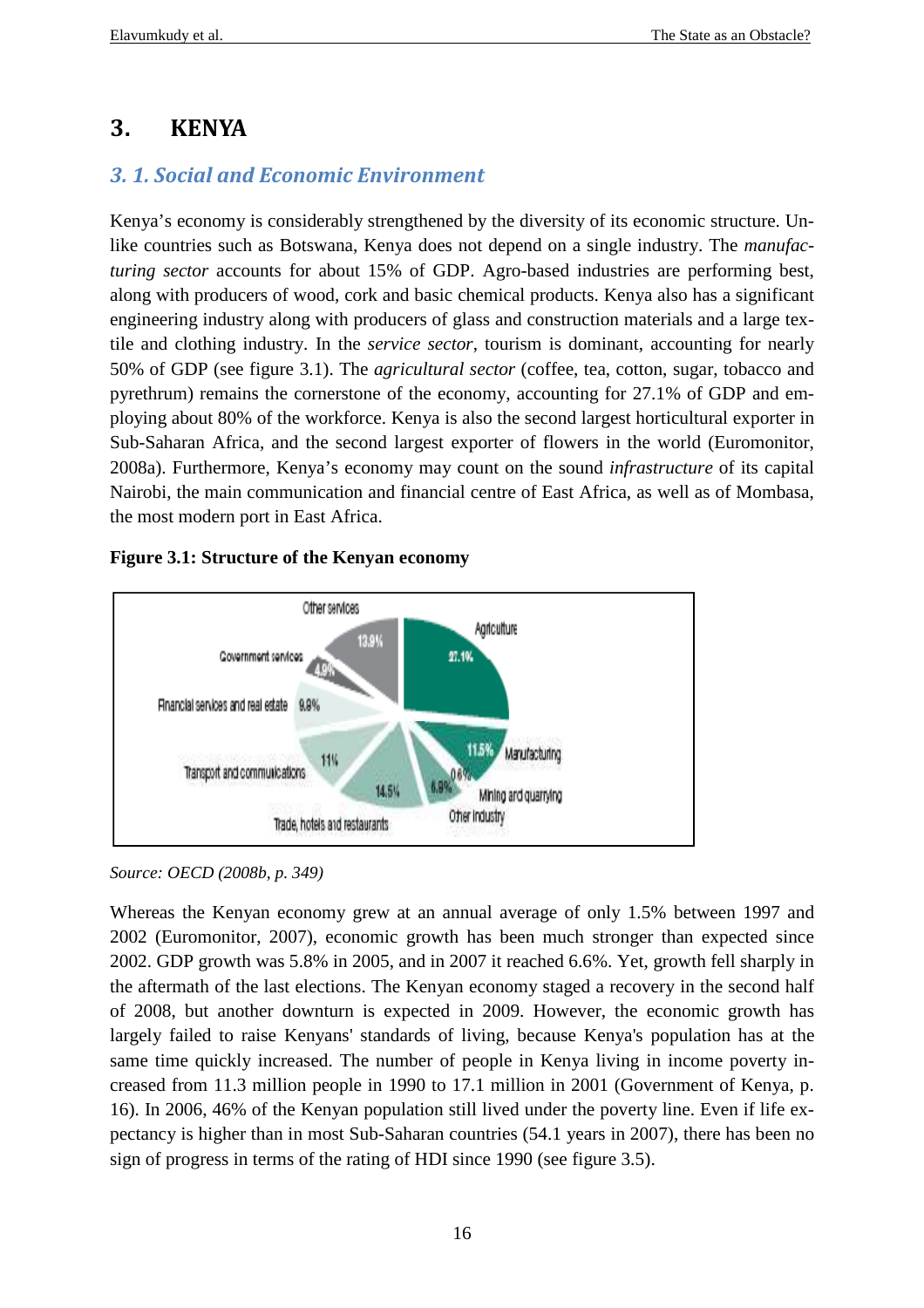



*Source: World Bank (2007)* 

Besides, Kenya is one of the most unequal countries in Africa. First, income distribution is geographically extremely unequal; in Nairobi, 30% of people live below the poverty line while in the northwest the figure is 95%. Second, Kenya's Gini coefficient which indicates income inequality on a scale of 0-1 (where 0 is equivalent to perfect equality and 1 is equivalent to perfect inequality), rose from 0.43 in 2000 to 0.52 in 2007. This level of inequality is not unusual in Sub-Saharan Africa, but while the situation has improved in most countries, income disparity worsened in Kenya despite strong economic growth (Euromonitor, 2008b). However, Kenya has a well-established middle class of professionals, which separates it from many other African countries that are divided between the extremely rich and the very poor. 19.7% of households in 2007 had an income of US\$2,500 to US\$10,000, which puts them within the broad limits of the middle class for Kenyan standards.

The government has set very ambitious targets in its promising "Kenyan Vision 2030 Strategy". They include annual rates of growth of 10% by 2013 and the annual creation of 500,000 jobs, through the implementation of five-year plans providing for investment in infrastructure and education. The plan's future, however, is uncertain and will depend on the priorities agreed to in the parliament.

## *3. 2. The Role of the State*

#### *3. 2. 1. Political Context*

A former British Crown Colony, Kenya was granted independence in 1963 in the aftermath of the Mau Mau rebellion that broke out in 1956. The country's first president Jomo Kenyatta was in power until 1978. At Kenyatta's death, Daniel Arap Moi took over from him; he had an increasingly autocratic style and repression increased. In the first democratic, multiparty elections in 1992, and then in 1997, Daniel arap Moi won re-election, but he was constitutionally barred from running in 2002, and Mwai Kibaki was elected President.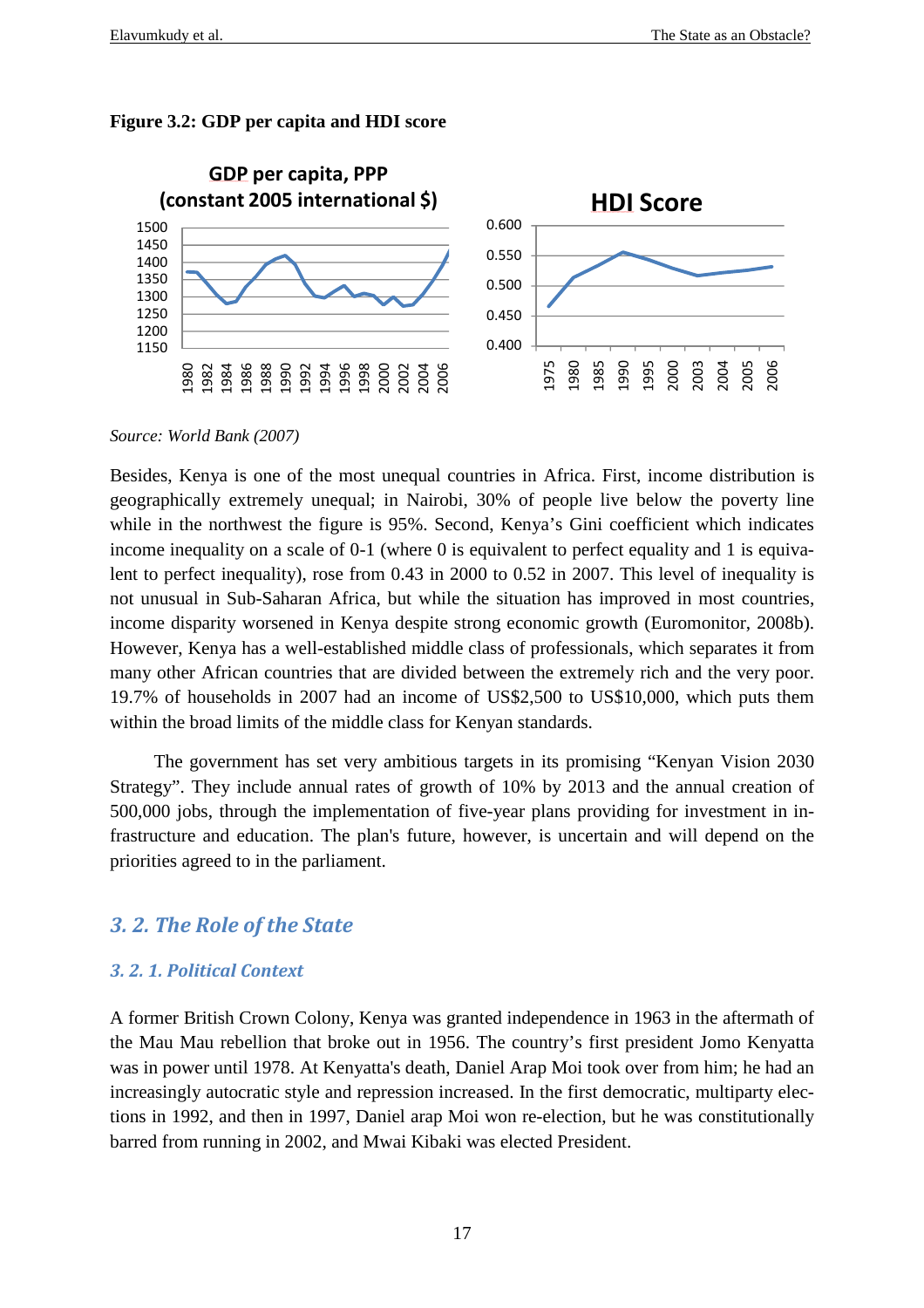Kibaki was re-elected as President in December 2007, defeating Raila Odinga of the Orange Democratic Movement. The poll was widely criticised by both western observers and opposition leaders. It also led to the worst violence since independence: More than 1,500 people were killed in the violence following the latest election and over 300,000 were forced from their homes. International negotiations eventually resulted in a change in the composition of the government in March 2008 (Euromonitor, 2008a).

## *3. 2. 2. The Size of the Public Sector*

The Kenyan government considerably simplified the business regulation by eliminating 205 business licenses and simplifying another 371 under the new Licensing Laws (Repeals and Amendment) Act, 2006 out of a total 1,325. As a result, Kenya was ranked among the top ten global reformers in the World Bank's *Doing Business Report 2008*. Besides, Kenya was awarded the UN Public Service Award in the category of "Improving Transparency, Accountability and Responsiveness in the Public Service" in 2007. In addition, the Ash Institute for Democratic Governance and Innovation at Harvard University's John F. Kennedy School of Government nominated the Kenyan government for an international award for improved performance in the public service (OECD, 2008b, p.354).

 Despite this, the Kenyan public sector is still too large and inefficient, absorbing a disproportionate part of government revenues. Throughout the 1970s and 1980s public employment grew much faster than the economy or the government budget. The overall share of the public sector in total wage employment rose from 32% in 1964 to 50% in 1991. By 1993, however, action on this issue had become imperative because of the economic crisis that erupted in the same year. A civil service reform program was launched, supported by the World Bank, UNDP and several bilateral donors. A central component of the program has been the retrenchment of workers in the lower wage categories through a voluntary retirement incentive scheme; some 50,000 low-wage employees were retired without replacement between 1993 and 1998 (O'Brien, 2001, p. 62). However, progress has been limited: the government still employs one third of the Kenyan labour force (Economist Intelligence Unit, 2008), and compensation of employees represented *59%* of government expenses in 2005 (World Bank, 2009). Roughly *two-thirds* of the taxes collected are spent on servicing debts and paying the inefficient public sector (Euromonitor, 2008a).

## *3. 2. 3. Governance Quality: the Problem of Endemic Corruption*

Through a consultative process that involved the civil society, private sector, donors and other stakeholders, the government formulated from 2003 onwards an ambitious governance agenda, called the Governance, Justice, Law and Order (GJLOS) Reform Program (African Development Fund, 2004, p.13) , which is based on the idea that "governance, justice, law and order are not merely one of several pillars of reform, they are the bedrock of reform. Put differently, without governance, justice, law and order, there is no government, i.e. there is no rule of law, and no avenue by which citizens can claim their rights in a non-conflictual manner" (Government of Kenya, 2005, p.24). The governance agenda proposes a far-reaching reform of the judiciary, strengthening of the rule of law and security and implementing reforms in public administration systems that are critical for improving transparency and accountability.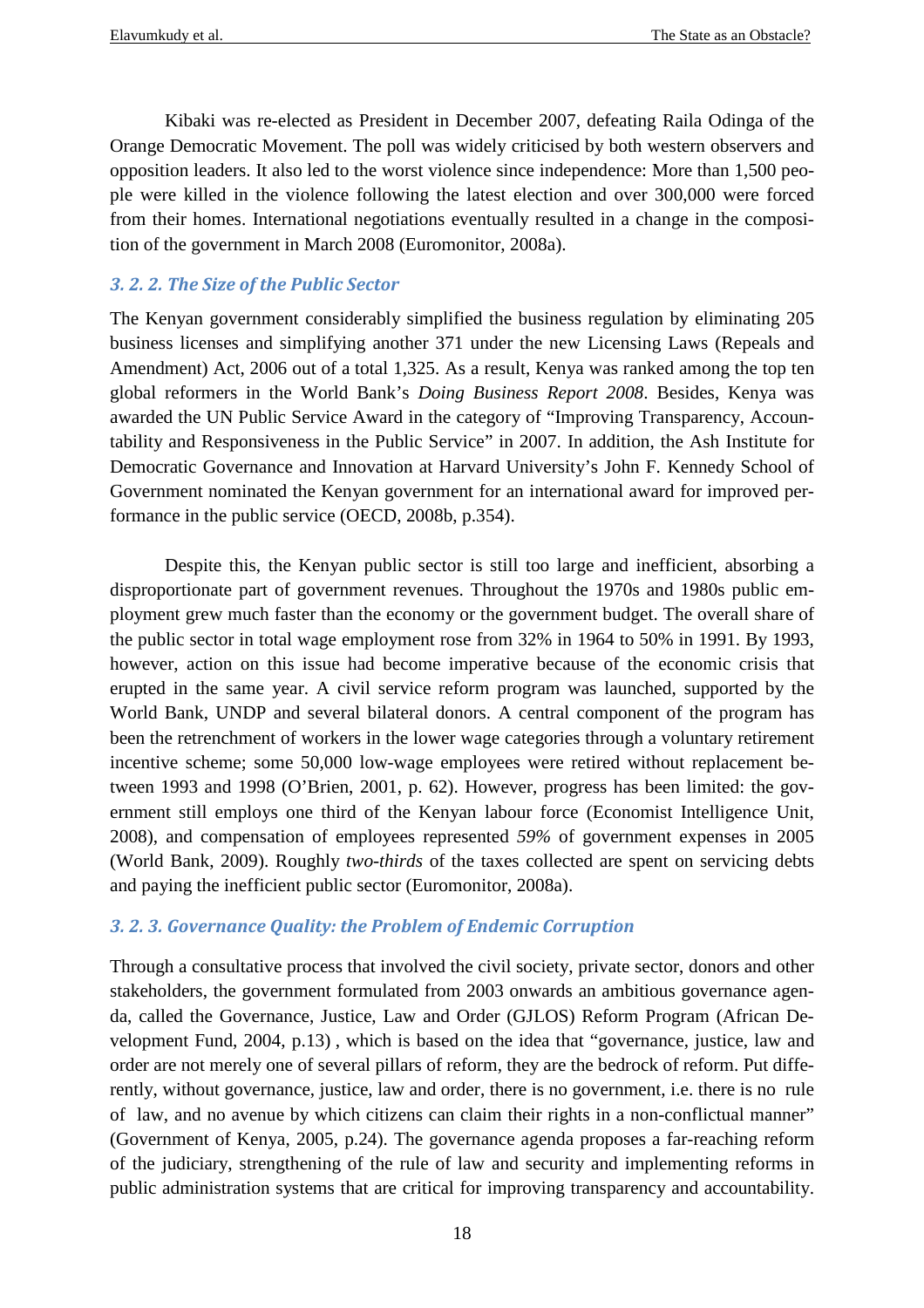Thus, legal acts have strengthened independence and integrity of the judiciary, improved access to knowledge of law, recruited magistrates, decongested prisons, improved training of the police, recruited new police officers, improved living conditions of police officers (African Development Fund, 2004). As a result, at least before the 2007 turmoil, most governance indicators were on the rise – in particular as far as voice and accountability and regulatory quality were concerned, which indicate that Kenya underwent progress in terms of governance quality (see figure 3.3).





#### *Source: World Bank (2008b)*

However, under President Moi, who ruled the country between 1978 and 2002, corruption became rampant, which caused donors to withdraw; nowadays, endemic corruption, especially at the government level, still significantly increases the costs of doing business in Kenya. Furthermore, to quote from Nguzo za Haki - a publication of the Kenya National Commission for Human Rights (KNCHR) - corruption is "a complex phenomenon that undermines government's capability of working for the poor", insofar as corruption distorts access to public service where people have to pay bribes in return for service, diverts resources from intended public use into private use, perpetuates discrimination in the way citizens are able to access public services, and leads to the infringement of political and civil rights (Government of Kenya, 2005, p. 38). As a result, the poor are hardest hit by corruption; they simply cannot afford it.

 In April 2003, two laws provided for a reduction in corruption: The Anti-Corruption and Economic Crimes Act and The Public Officer Ethics Act. The latter provides for codes of conduct for all public officers, including members of Parliament, the executive, the judiciary and which compels all officers to declare their wealth (African Development Fund, 2004). More importantly, the Anti-Corruption and Economic Crimes Act established the Kenya Anti-Corruption Commission (KACC), which has been the main symbol of the Kenyan Government's commitment to eradicate corruption "through Law Enforcement, Prevention and Public Education" (KACC, 2009). The Commission investigates any matter that raises corruption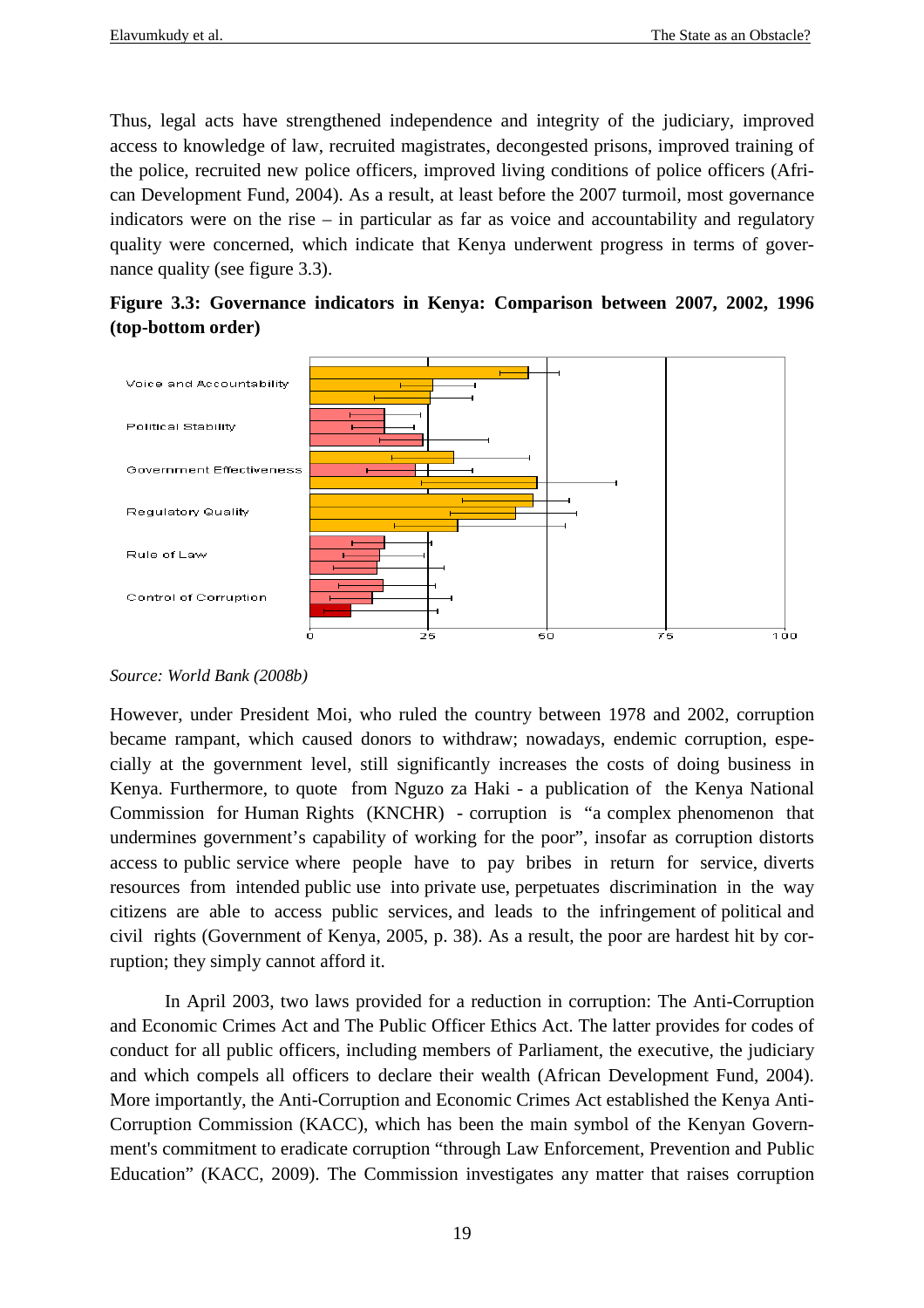suspicions, and may institute civil proceedings against any person for the recovery of property or for compensation; and recovery of such property even if the property is outside Kenya (Government of Kenya, 2005, p. 24). At the request of any person, the Commission may also advise and assist persons or public bodies in order for them to eliminate corrupt practices. The Commission also examines the practices and procedures of public bodies in order to facilitate the discovery of corrupt practices. Finally, the Commission has the mandate to educate the public on the dangers of corruption. For instance, in March 2009, a total of 446 reports were processed by the KACC, 146 taken up for investigations, 17 forwarded to other investigative agencies and 55 referred to various public service organizations.

#### **Figure 3.4: Indexes of corruption in Kenya**

Table 7: Summary Rankings of Top Ten Offenders

|                                  | Likelihood |      | Impact |        | Severity                 |         |              |                |      |      |      |      |  |                              |      |
|----------------------------------|------------|------|--------|--------|--------------------------|---------|--------------|----------------|------|------|------|------|--|------------------------------|------|
|                                  | 2005       | 2004 | 2005   | 2004   | 2005                     | 2004    |              |                |      |      |      |      |  | <b>CPI Score</b>             |      |
| Kenya Police                     | 82.2       | 81.6 | 32.0   | 25.6   | 38.8                     | 44.9    |              |                |      |      |      |      |  |                              |      |
| State Corporations n.e.s         | 46.2       | 38.5 | 3.5    | 2.5    | 17.9                     | 14.7    |              | 3              |      |      |      |      |  |                              |      |
| Local Authorities nie s          | 66.9       | 589  | 123    | 87     | 256                      | 234     |              |                |      |      |      |      |  |                              |      |
| Teachers Service Commission      | 66.7       | 57.6 | 0.8    | 0.8    | 36.7                     | 21.2    |              | 2.5            |      |      |      |      |  |                              |      |
| Kenya Prisons                    | 91.4       |      | 1.3    |        | 31.4                     |         |              |                |      |      |      |      |  |                              |      |
| Judiciary                        | 72.0       | 69.6 | 2.5    | 2.0    | 31.7                     | 26.1    |              | $\overline{2}$ |      |      |      |      |  |                              |      |
| Provincial Administration        | 57.0       | 54.7 | 21.9   | 18.6   | 24.3                     | 23.1    |              |                |      |      |      |      |  |                              |      |
| Ministry of Lands and            |            |      |        |        |                          |         | 1.5          |                |      |      |      |      |  |                              |      |
| Settlement                       | 71.0       | 65.7 | 3.0    | 2.8    | 21.0                     | 36.3    | $\mathbf{1}$ |                |      |      |      |      |  |                              |      |
| Ministry of Health               | 75.0       | 45.7 | 1.5    | 0.7    | 18.8                     | 8.6     |              |                |      |      |      |      |  |                              |      |
| Mombasa City Council             | 67.3       |      | 1.4    |        | 4.7                      |         | 0.5          |                |      |      |      |      |  |                              |      |
| Nairobl City Council             | 21.3       | 79.2 | 0.7    | 2.4    | 0.0                      | 20.8    |              |                |      |      |      |      |  |                              |      |
| <b>Immigration Department</b>    | 20.0       | 61.5 | 0.6    | 0.7    | 0.0                      | 23.1    | 0            |                |      |      |      |      |  |                              |      |
| Kenya Revenue Authority          | 20.1       | 57.6 | 0.4    | 1.6    | 0.0                      | 15.2    |              |                |      |      |      |      |  |                              |      |
| Min. of Culture, Gender& Sports  |            | 48.0 |        | 0.5    |                          | 16.0    |              |                | 1999 | 2000 | 2001 | 2002 |  | 2003<br>2004<br>2005<br>2006 | 2007 |
|                                  |            |      |        |        |                          |         |              |                |      |      |      |      |  |                              |      |
|                                  |            |      |        |        |                          |         |              |                |      |      |      |      |  |                              |      |
|                                  | Frequency  |      | Cost   |        | Size                     |         |              |                |      |      |      |      |  |                              |      |
|                                  | 2005       | 2004 | 2005   | 2004   | 2005                     | 2004    |              |                |      |      |      |      |  |                              |      |
|                                  |            |      |        |        |                          |         |              |                |      |      |      |      |  |                              |      |
| Kenya Police                     | 5.1        | 2.5  | 740.4  | 2377.2 | 1,465                    | 10.831  |              |                |      |      |      |      |  |                              |      |
| State Corporations n.e.s         | 1.2        | 0.3  | 243.2  | 6.0    | 10.783                   | 1,286   |              |                |      |      |      |      |  |                              |      |
| Local Authorities n.e.s          | 3.0        | 1.4  | 138.4  | 24.8   | 995                      | 427     |              |                |      |      |      |      |  |                              |      |
| Teachers Service Commission      | 0.3        | 0.1  | 10.8   | 5.1    | 11.325                   | 13, 115 |              |                |      |      |      |      |  |                              |      |
| Kenya Prisons                    | 2.0        |      | 6.8    |        | 931                      |         |              |                |      |      |      |      |  |                              |      |
| Judiciary                        | 1.2        | 0.4  | 51.5   | 12.2   | 5.053                    | 3.606   |              |                |      |      |      |      |  |                              |      |
| Provincial Administration        | 1.3        | 0.7  | 142.0  | 73.6   | 1,136                    | 1,093   |              |                |      |      |      |      |  |                              |      |
| Ministry of lands and settlement | 1.3        | 0.3  | 55.7   | 12.2   | 3.901                    | 3.037   |              |                |      |      |      |      |  |                              |      |
| Ministry of Health               | 2.7        | 0.1  | 8.5    | 0.3    | 629                      | 713     |              |                |      |      |      |      |  |                              |      |
| Mombasa City Council             | 1.1        |      | 19.8   | - 1    | 3.346                    |         |              |                |      |      |      |      |  |                              |      |
| Nairobi City Council             | 1.9        | 0.3  | 9.2    | 2.7    | 314                      | 1.266   |              |                |      |      |      |      |  |                              |      |
| Immigration Department           | 0.7        | 0.1  | 23.8   | 0.7    | 3.153                    | 2.644   |              |                |      |      |      |      |  |                              |      |
| Kenya Revenue Authority          | 1.3        | 0.5  | 61.3   | 6.1    | 4.069                    | 1.571   |              |                |      |      |      |      |  |                              |      |
| Min. of Culture, Gender& Sports  |            | 0.6  | ×,     | 3.1    | $\overline{\phantom{a}}$ | 1,816   |              |                |      |      |      |      |  |                              |      |

*Sources: left: TI Kenya (2006); above right: TI (2008)* 

Despite the establishment of the Kenyan Anti-Corruption Commission, and the fact that Kenya was the first country to sign and to ratify the UN Convention against Corruption (December 2003 in Merida, Mexico), it was estimated that senior officials siphon off more than US\$1 billion a year in public revenue still in 2007 (Euromonitor, 2007). In 2005, the likelihood of encountering bribery attained 82.2% in 2005 as far as the Kenyan Police was concerned and even 91.4 % with regard to Kenyan prisons. In 2008, Kenya still ranked  $147<sup>th</sup>$  out of 180 countries in Transparency International's Corruption Perception Index (CPI). As shown by the chart below, no improvement has been noticed by Transparency International since 1998. Transparency International-Kenya's Kenya Bribery 2008 Index (TI Kenya, 2008) shows that respondents encountered bribery in over half (56%) of their interactions with all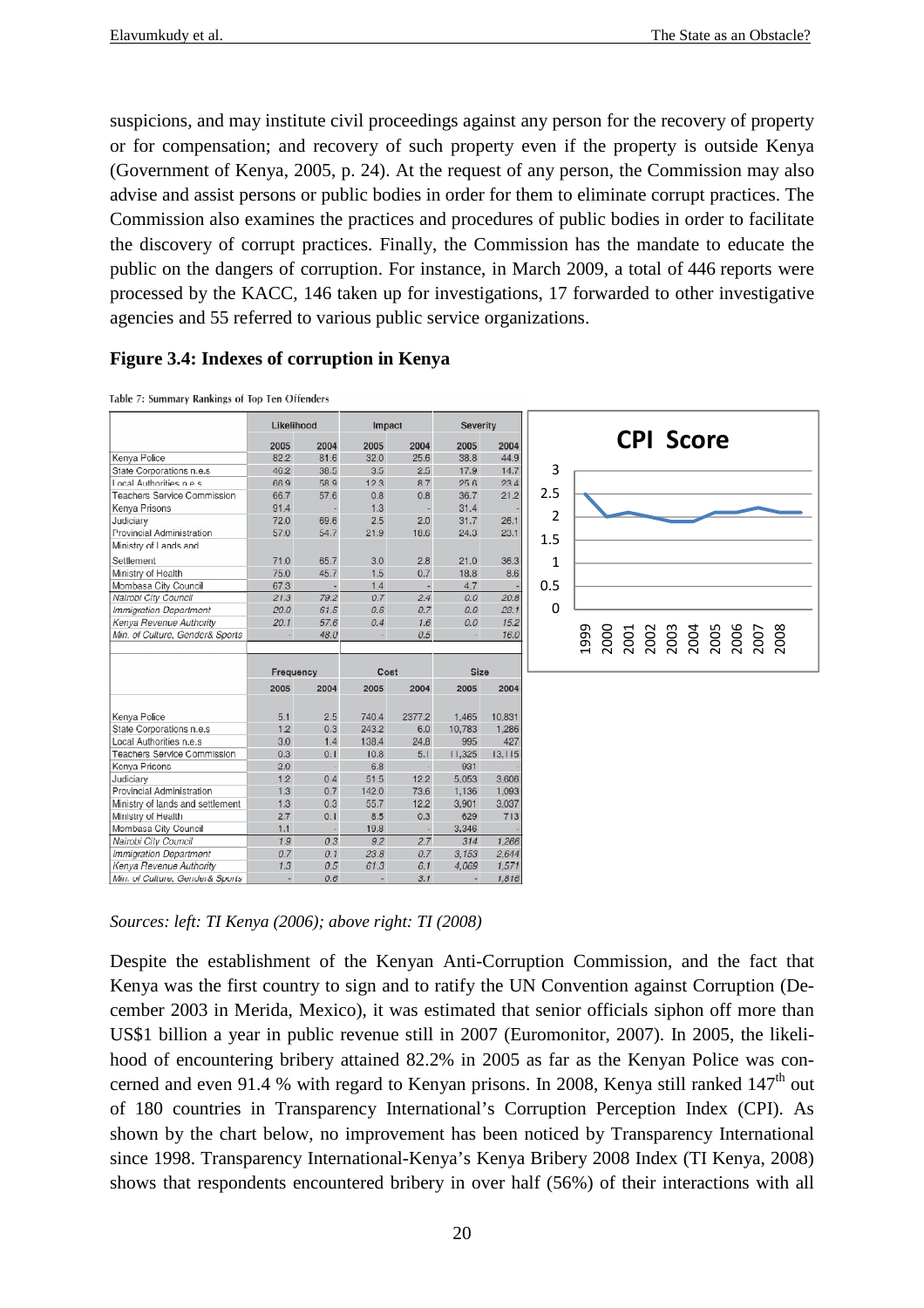organizations, both public and private, compared to 54% in 2007, with both of these figures significantly higher than those obtained from the 2006 and 2005 surveys (47% and 34%, respectively). As a result, prior to the 2007 election, western donors had threatened again to cut off aid because of government corruption (Euromonitor, 2008a).

The present government was elected in 2007 on an anti-corruption platform but it has so far done little to fulfil its promises, especially since President Kibaki seems to be too enfeebled to continue with his efforts to root out corruption. Thus, corruption appears to be flourishing again in the ruling coalition. New scandals occurred, notably in skewed distribution of oil and maize, but also in the immigration, tourism and financial sectors, so that it seems to some that corruption is "back to Moi-era levels" ("Kenya corruption 'back to Moi-era levels'", 2009). As a result, investors still cite corruption as the major deterrent to doing business in Kenya, which otherwise has been one of Sub-Saharan Africa's most attractive spots for foreign money.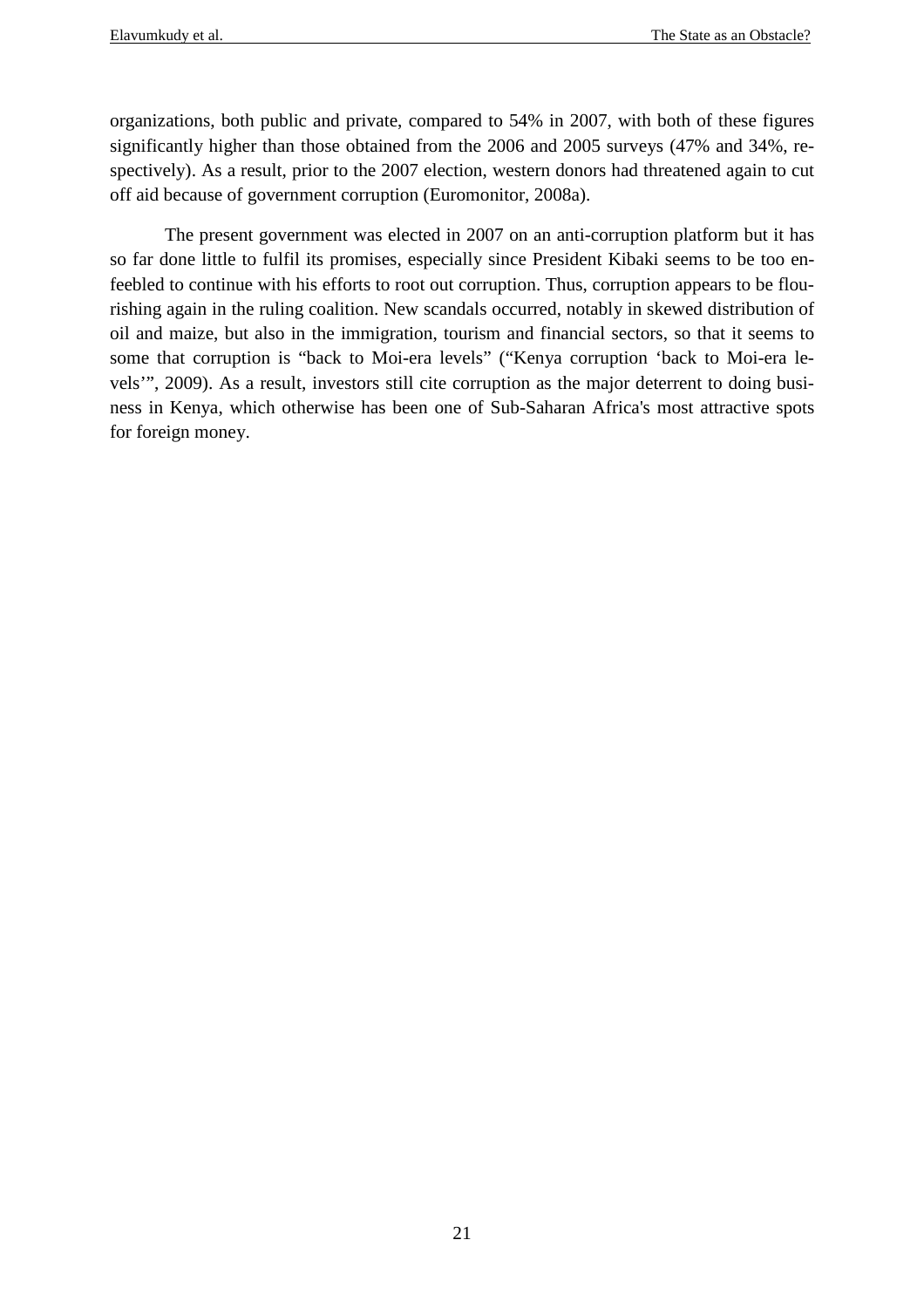## **4. MOZAMBIQUE**

## *4. 1. Historical Context*

Mozambique had been a Portuguese colony for over 500 years. In 1962, the nationalist movement, the Liberation Front of Mozambique (*Frente de Libertação de Moçambique*, FRELIMO), was founded to counter the Portuguese rule. The ensuing armed struggle – the Mozambican War of Independence – between the Portuguese and FRELIMO ended in 1975 with Mozambique achieving independence. Peace, however, turned out to be short-lived. FRELIMO, which had established itself as the sole legal party after the abrupt departure of the Portuguese, was pitted against an insurgent group, the Mozambican National Resistance (*Resistência Nacional Moçambicana*, RENAMO). The latter was created and backed by former Rhodesia, and after Zimbabwe's independence, by South Africa's Apartheid regime, with a view to destabilize the Marxist-oriented FRELIMO that supported the national liberation movements of these countries. Fighting between FRELIMO and RENAMO – the Mozambican Civil War – began in 1977 and ended in 1992 with the signing of the General Peace Agreement (GPA) in Rome.

Mozambique then faced the daunting challenges related to post-war reconstruction. One of the legacies of decade-long military conflicts was the extreme socio-economic backwardness of the country, with "high levels of external and internal debt, a disordered economy, destroyed infrastructures, unskilled human resources and millions of citizens directly and indirectly affected by the civil war" (African Development Bank [ADB], 2005, p. 5). But the restoration of peace paved the way for increased political stability. This, in turn, helped the transition from a socialist regime based on a centrally planned economy to a democratic multiparty political system with a market-based economy. The introduction of market-based economic reforms actually begun already during the mid 1980s as the FRELIMO regime, in spite of its formal socialist commitment, turned to the West by becoming member of the Bretton Woods institutions in 1986 and by adopting a structural-adjustment Economic Rehabilitation Programme (ERP) in 1987 (Arndt, Jones and Tarp, 2007, p. 242). The first democratic elections were successfully held in 1994, with FRELIMO emerging victorious and staying henceforth in power. The result of the general reconstruction effort and of political and economic liberalization was an impressive success in economic growth and poverty alleviation. Indeed, as Arndt, Jones and Tarp (2007) point out, "Mozambique is a success story in terms of growth and poverty reduction since 1992" (p. 280).

## *4. 2. Macroeconomic Environment and Socio-Economic Indicators*

In assessing the performance of the post-war era, it is important to take into account the desperately low base from which the reconstruction effort was actually initiated. Since 1992, Mozambique has succeeded in achieving a stable *macroeconomic environment* (Tarp and Lau, 1996). An important indicator of this rapid and sustained trajectory of improvement is the GDP growth rate. As Arndt, Jones and Tarp (2007) note, "annual real growth is estimated to have averaged 6.5% for the period 1992-2004, against 7.8% on aggregate" (p. 243). Although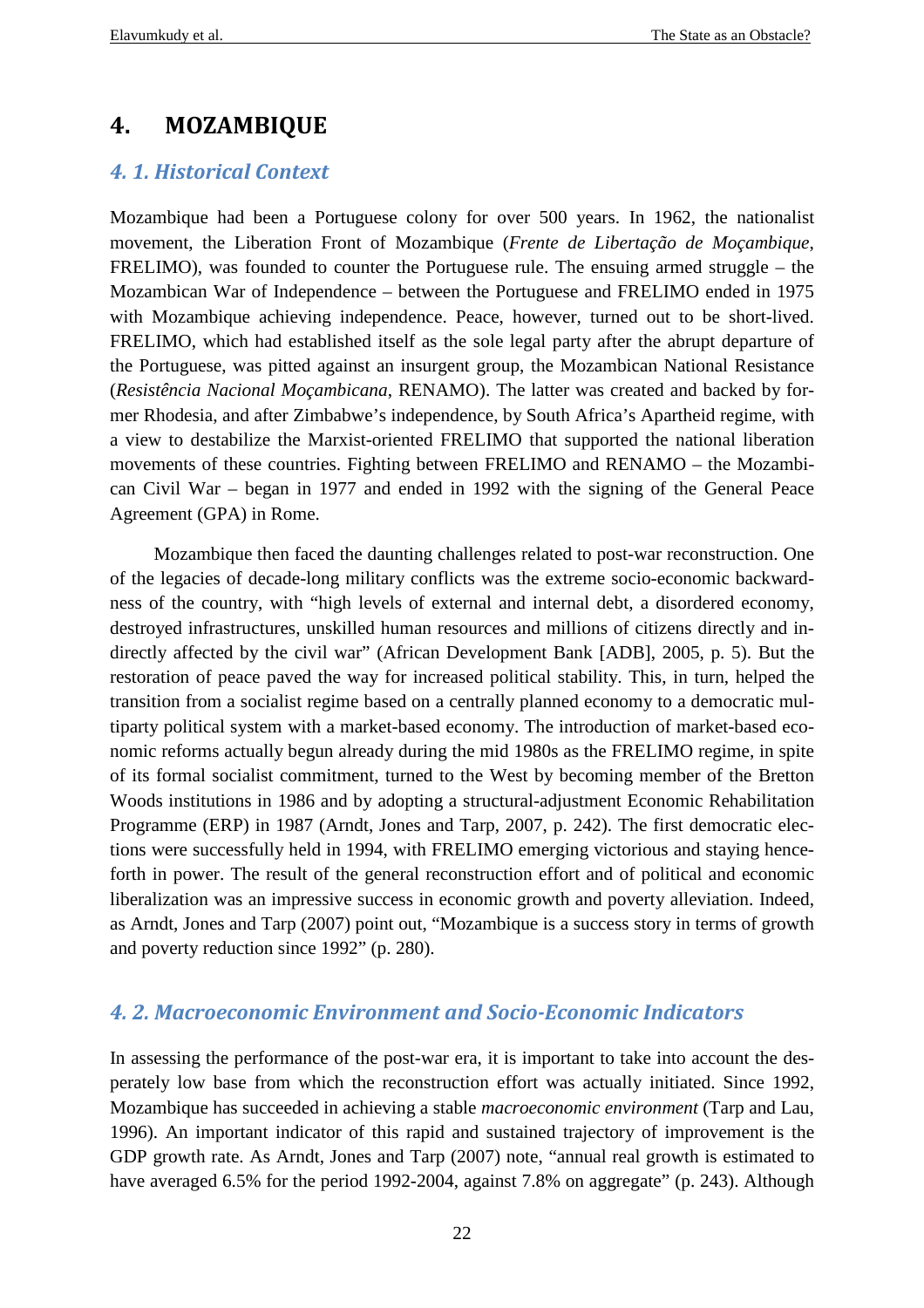there are important variations between income groups, regions, and urban and rural areas (World Bank, 2008), "growth has been supported by robust recovery of the agricultural sector, with manufactures, transport and communications also playing major roles. Growth has also been boosted by a small number of large enclave-type foreign investments" (Arndt, Jones and Tarp, 2007, p. 243). The improved macroeconomic stability is also reflected in other indicators, such as improvements in debt sustainability, control over inflation, reduction of the exchange rate, and growth of international reserves (Arndt, Jones and Tarp, 2007, p. 254). The pattern of improvement is further confirmed by the average annual growth of GDP per capita, which increased from 1.6% (1987-1997) to 5.2% (1997-2007) (World Bank, 2008b).

Similarly, *socio-economic indicators*, too, reflect the positive trend of the post-war period. Even though Mozambique remains one of the poorest countries in the world, the percentage of the population living below the poverty line decreased from 69.4% in 1996/1997 to 54.1% in 2002/2003 (Arndt, Jones and Tarp, 2007, p. 252). Further evidence is provided by health and education indicators: infant and child mortality rates have rapidly dropped, malnutrition indicators and vaccine coverage have generally improved, and enrolment rates and access to education have also shown good progress (SDC, 2007; Arndt, Jones and Tarp, 2007, pp. 252-254). But, notwithstanding the substantial improvements, Mozambique continues to be plagued by acute poverty. The most worrying signs are the high levels of malnutrition, a relatively low life expectancy, the high prevalence of HIV/AIDS, geographical disparities, impaired access to water and sanitation services, and concerns about the quality of education (SDC, 2007).

## *4. 3. Public Finances*

With regard to the *revenue* side, it is necessary to begin with the observation that over much of the period of civil strife, that is, "[b]etween 1975, when Mozambique gained its independence, and late 1980s, the economy declined, the informal sector grew rapidly, and tax administration disintegrated" (IMF, 2005b, p. 21). In 1987, Mozambique introduced basic tax policies as part of its transition from socialist central planning to market-based economy. The tax system established in 1987, however, was "highly complex, distortionary, and inefficient and had a low revenue-generating capability" (IMF, 2005b, p. 21). As a result, the Government of Mozambique (GoM) introduced a tax reform in 1996. The primary objectives were to "increase the tax revenue ratio to GDP gradually, enhance the system's administrative efficiency, obtain greater tax equity by broadening the tax base and applying moderate rates, and promote economic activity in general and investment in particular" (IMF, 2005b, p. 23). The main achievement of the reforms was an increase in overall revenue. Indeed, "[t]ax revenues as a percentage of GDP have grown by 1.4% since 1996. ... The largest revenue gain came from the introduction in 1999 of the VAT [value-added tax], to replace an inefficient and ineffective sales tax. ... Income tax revenue also increased by  $\frac{3}{4}$  of 1% of GDP over this time frame" (IMF, 2005b, p. 33). However, in spite of Mozambique's success in developing a comprehensive tax system, the latter still has considerable weaknesses. In particular, the current tax "system has to date generated relatively low revenues [with a tax ratio below the average of Southern African Development Community (SADC) countries]. This seems to be mainly the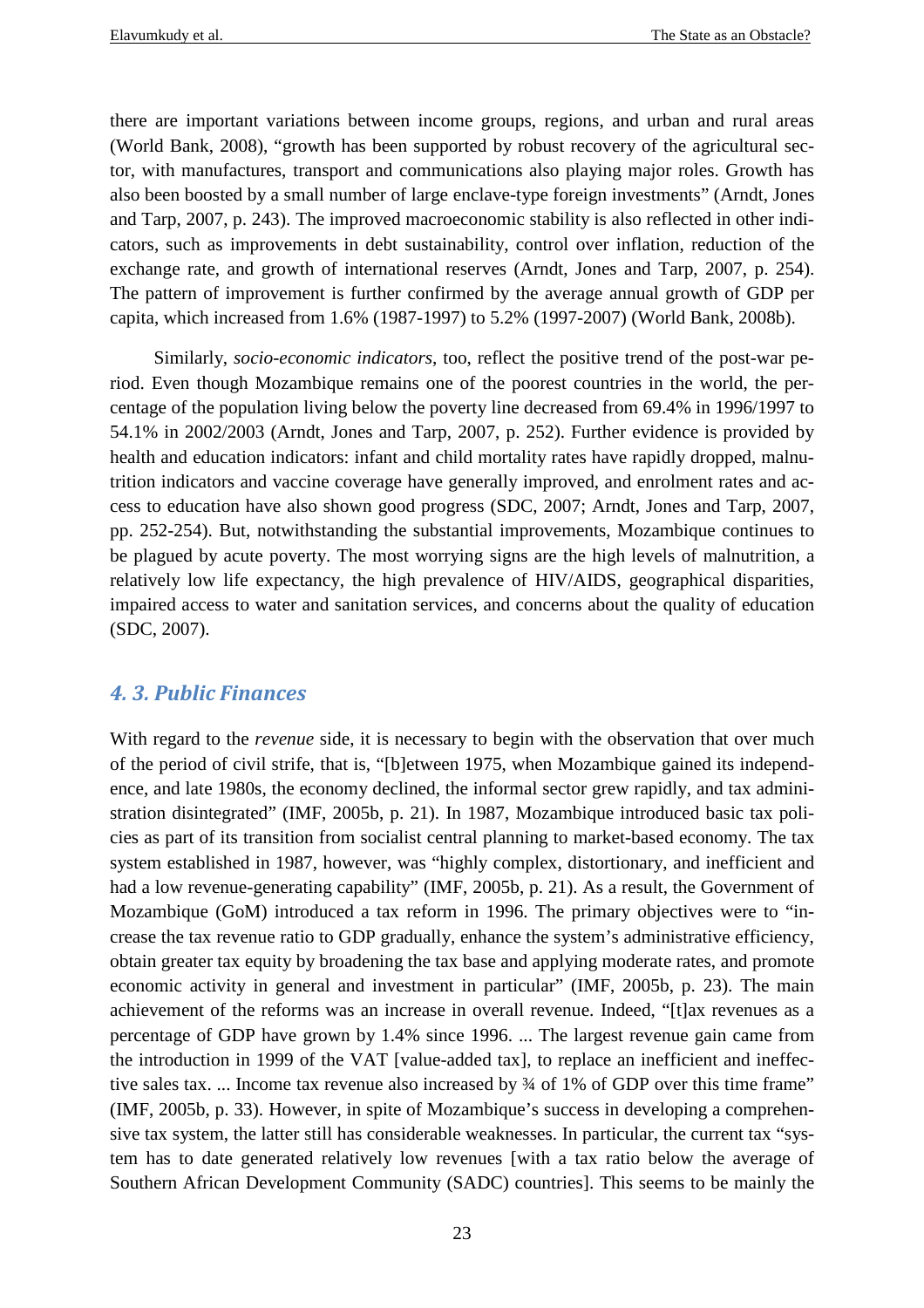result of the narrow tax base, which has been eroded by generous tax exemptions and incentives, and poor tax enforcement" (IMF, 2005b, p. 35).

As regards the expenditures side, the GoM faced the daunting challenge of reforming the allocation and management of public resources. In fact, "[b]efore 2000 Mozambique's public financial management was characterized by poor practices across every dimension. Accounting used antiquated systems. Budget coverage was poor. Expenditures outcomes were almost impossible to track. Cash management was fragmented and weak, and auditing ineffective. There was little transparency and accountability for the use of resources" (World Bank, 2008, p. 80). Batley (2002) even points to a "[l]ack of government control of, or even information on, a high proportion of public spending" (p. 8). It follows that the "[d]ata on expenditures by sector before 1999 are unavailable, and data since then have severe deficiencies" (World Bank, 2008, p. 81). In addition, "[e]xtrabudgetary activities are significant in Mozambique relative to the size of the budget, despite the fact that legislation requires universal coverage by the state budget ... [More importantly], such extrabudgetary spending is not subject to systematic monitoring, control, and evaluation" (IMF, 2001, p. 2). One major reason for this state of disarray was the government's weak capacity in a country that had only recently emerged from a protracted civil war. Another reason was "the inadequate legal basis for financial management, corrected with a new financial management law in 2001 and the phased introduction in 2004 of a new integrated financial management system, SISTAFE [Sistema de Administração de Fundos do Estado]" (World Bank, 2008a, p. 81).

Total expenditures as a percentage of GDP have increased considerably. Indeed, "[g]overnment spending has increased at least as fast as GDP since 1999, implying positive real growth. National accounts show government consumption per capita (current expenditures) growing 12% a year during 1997-2003. Although some of this increase included a large increase in government salaries, it also reflects a large increase in inputs devoted to providing publicly supplied goods and services" (World Bank, 2008a, p. 81). Furthermore, government spending in education, health, infrastructure (e.g. roads, water and sanitation) has been increasing as a share of total government expenditures. The increased resources for these publicly provided services reflect the new anti-poverty focus of Mozambican authorities. In fact, the new "expenditure policy underlay the first national poverty reduction strategy (PARPA I), which identified four priority areas for public expenditure: education, health, basic infrastructure, and agricultural and rural development. The 2006 revised strategy (PARPA II) increased the scope of targeted expenditure to add HIV/AIDS, governance and judicial systems, and other such priorities as social action and labor and employment" (World Bank, 2008, p. 79). However, despite the whole-hearted reform efforts of the government, serious impediments stand in the way. In particular, "there have been problems of weak capacity and poor infrastructure. And results have differed across sectors, with education showing outstanding achievements, water fairly good progress, and health and [agricultural] extension the least" (World Bank, 2008a, p. 79).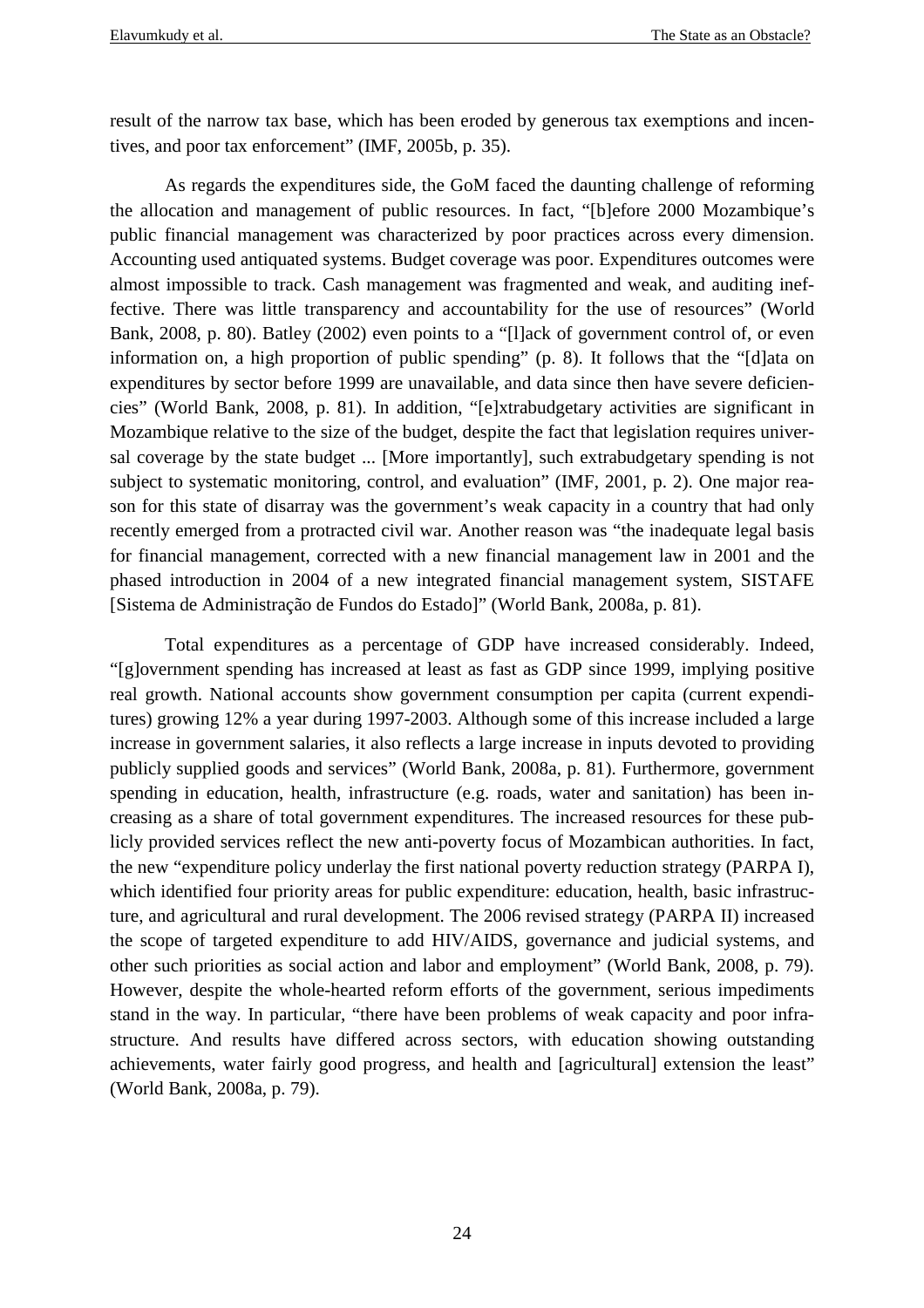## *4. 4. Foreign Aid*

Mozambique is heavily dependent on high levels of foreign assistance. First of all, it should be noted that it is one of the largest aid recipient countries in Africa (IMF, 2005). Moreover, the pattern of heavy aid dependence is not new. In the early 1990s, aid dependence accounted for more than 100% of GDP (Batley, 2002). It had then fallen to below 30% of GDP by the late 1990s (Harvey, 2002). As Batley (2002) points out, "[d]onor support accounts for more than half of total public spending and currently about two-thirds of public investment" (p. 7). Between 1998 and 2004, "foreign grants and loans receipts accounted for 15% of GDP, on average, 70% of which was in the form of grants – that is program, project, and in-kind grants [...] During 1998-2004, total grants and loans averaged US\$641 million dollars and were allocated mainly to the priority sectors defined in Mozambique's poverty reduction strategy paper" (IMF, 2005, p. 12). It follows that foreign development assistance plays a crucial role in the country's fight against poverty. $3$ 

In view of the heavy aid dependency, two facts are of particular concern. The first fact is Mozambique's high vulnerability to donor pressures. For donor countries, as Batley (2002) warns, "there is a danger of misusing power by dominating the policy discussion and reducing [Mozambican] government accountability to its own constituency" (p. 7). The danger is not only potential but also real. In fact, "[m]ost political, economical and social reforms started as responses 'suggested' by international institutions and countries ... and not as a result of initiatives based on Mozambique's own technical, political and social maturity" (ADB, 2005, p. v). The second fact refers to the problem that, as Batley (2002) points out, "much aid is unrecorded and unknown to government"  $(p, 7)$ .<sup>4</sup>

## *4. 5. Governance Indicators*

The following section discusses the evolution of Mozambique in terms of governance indicators. Over the years of civil war, the system of governance was modelled on "a combination of Portuguese administrative law and government structure together with policies of socialist ownership and planning" (Batley, 2002, p. 8). The post-war period, instead, was characterized by the transition to democracy and the adoption of liberal political institutions. An analysis of the current governance structures in Mozambique should therefore take into account the fact that the latter are relatively new and, to say the least, not yet deep-rooted. Figure 4.1 provides a broad overview of how the governance dimensions have developed in the period 1996-2007.

 $\overline{a}$ <sup>3</sup> On an analysis of the impact, changing role and composition of foreign aid in Mozambique, see Arndt, Jones and Tarp (2007). On macroeconomic management of foreign aid, see IMF (2007).

<sup>&</sup>lt;sup>4</sup> The main reason for this lack of information is that a "large proportion of donor funding is 'off-budget', meaning that it is not applied through the Treasury but allocated direct to ministries, provinces, districts, or to donor projects that completely by-pass government" (Batley, 2002, p. 9). The by-passing seriously impairs the government's capacity to allocate and manage resources in an efficient way.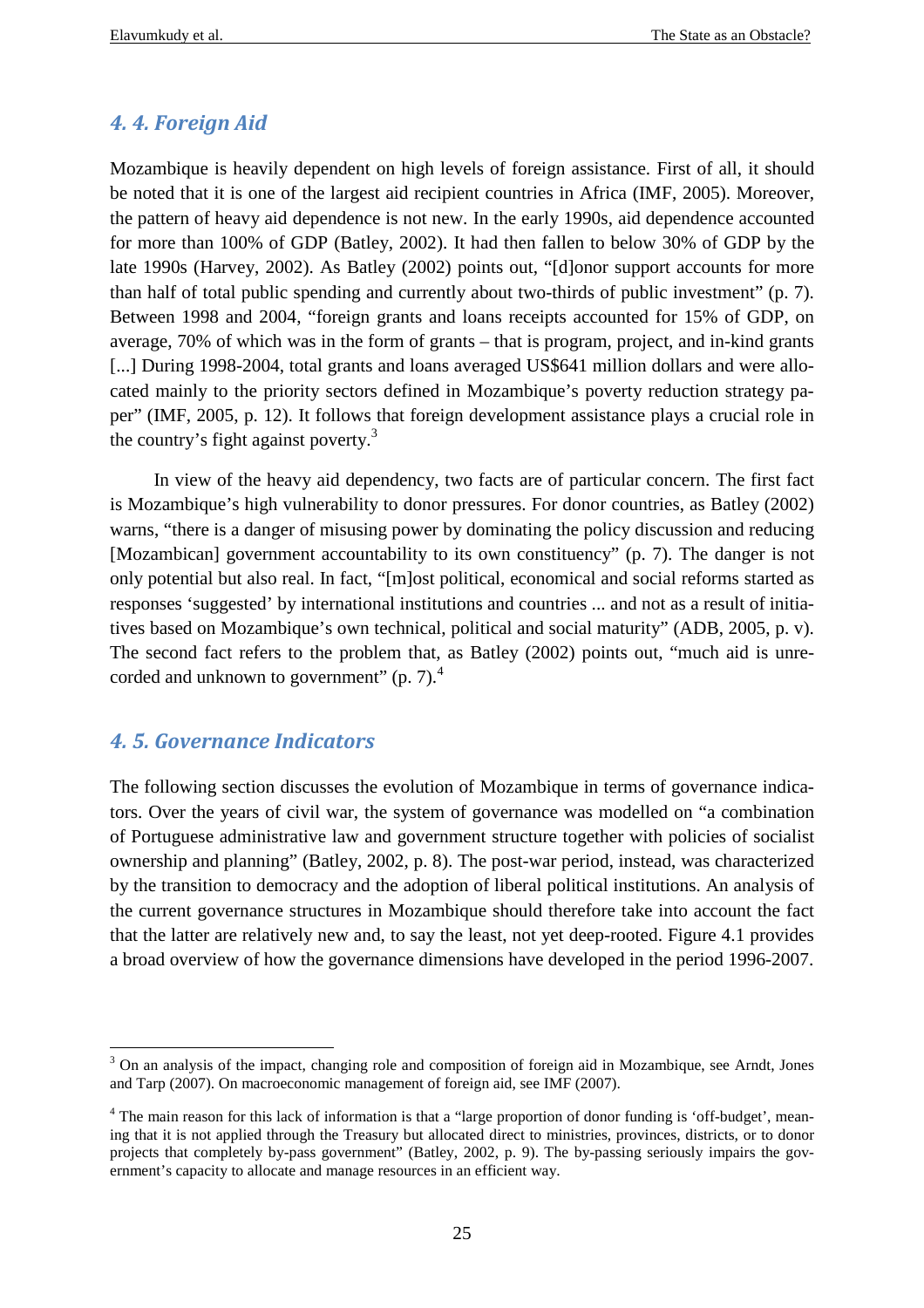

#### **Figure 4.1: Six governance dimensions between 2007, 2002 and 1996 (top-bottom order)**

 *Source: World Bank (2008b)* 

#### *4. 5. 1. Voice and Accountability*

The dimension of voice and accountability in Mozambique is, as shown in Figure 4.1, ranked high compared to other governance indicators. Since 1992, the country has indeed made great strides in liberalizing its political institutions. The progressive trend, however, should be put into perspective. In fact, "accountability of governmental institutions, the justice system and Parliament remains inadequate" (ADB, 2005, p. v). The Parliament, for instance, is confronted with several financial and operative constraints that hamper its ability to duly monitor government activity. Moreover, civil society organizations and the media lack the ability to force the GoM to carry out effectively and efficiently its obligations towards the citizens (ADB, 2005, p. 26). Illiteracy, poverty and gender discrimination only compound the problem of insufficient accountability. Not surprisingly, the country ranks slightly below the regional average on government accountability (ADB, 2005, p. 2). Mozambique thus has still a long way to go to consolidate its accountability system. And any reform efforts should take into account the fact that the reality of insufficient accountability has deep roots. Indeed, the "legacy of colonialism, decades of protracted conflict, and centralized rule damaged trust, downward accountability, and state-society relations in Mozambique. And the checks and balances developed during the postwar period have frequently been unable to safeguard the needs and interests of citizens, particularly poor ones, leading to resentment, frustration, marginalization, and exclusion from the public sphere" (World Bank, 2008a, p. 120).

## *4. 5. 2. Political Stability*

Another governance dimension that fares comparatively well is political stability. In the postwar era, Mozambique adopted "a democratic multiparty political system based on universal suffrage, an independent judiciary, and freedoms of assembly, religion, and speech" (Lloyd, 2007, p. 3). The transformation process was facilitated by the fact that the former rebel group RENAMO agreed to lay down arms and operate as a political party (Lalá, 2003). The first multiparty elections were held in 1994, with FRELIMO – led by the charismatic Joaquim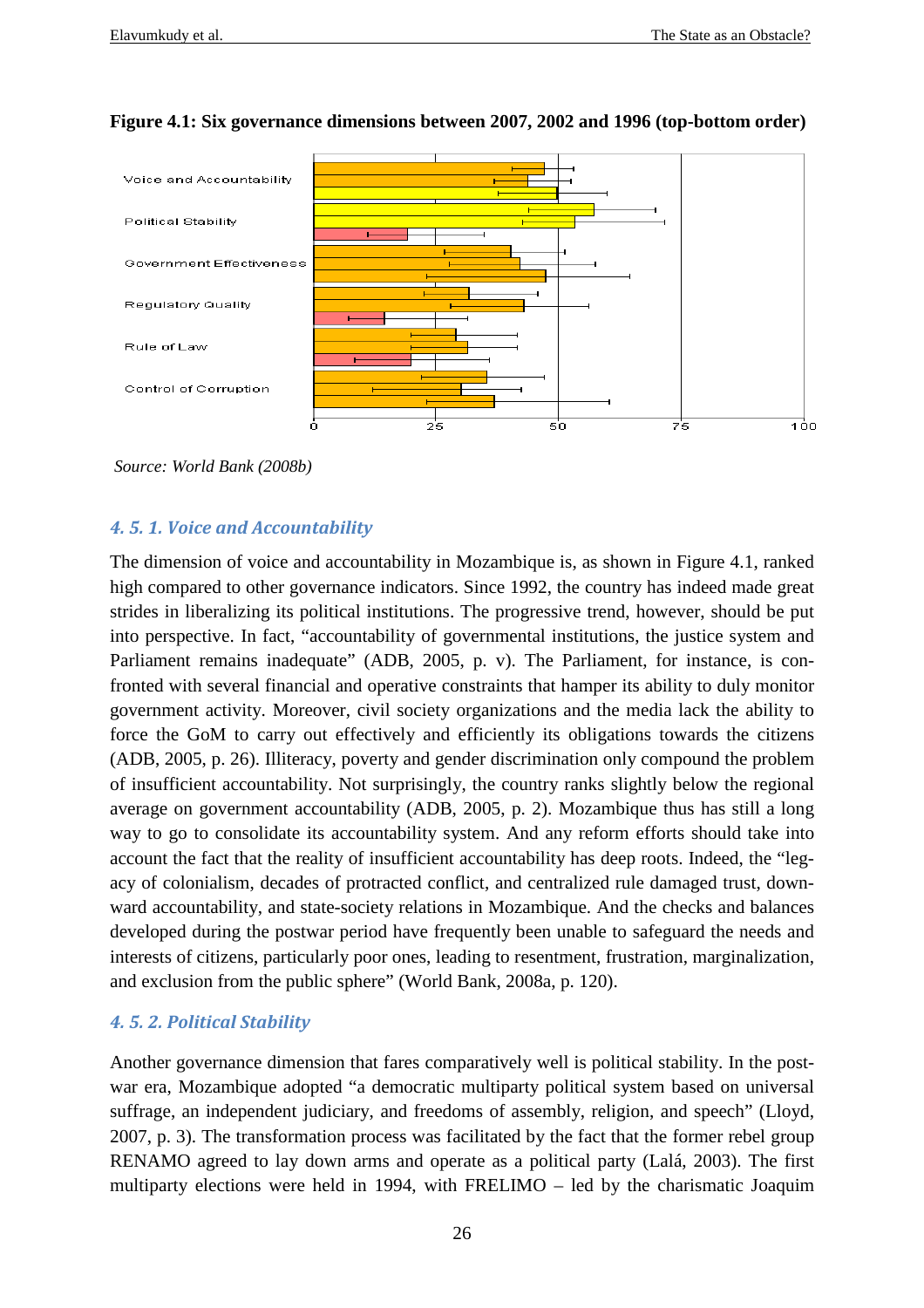Chissano – emerging victorious and becoming the ruling party. After 18 years at the helm, President Chissano stepped down in 2005 in the aftermath of the December 2004 elections, and was succeeded by Armando Guebuza, a wealthy businessman and an influential FRE-LIMO member. According to Llyod (2007), "Guebuza's election cemented the control of ... FRELIMO over the country. The opposition RENAMO ... saw its political influence slump. ... The continued electoral losses of RENAMO suggest that Mozambique increasingly displays a 'predominant party' system, with FRELIMO being seen as the 'natural' party of government" (p. 2). The enduring dominance of FRELIMO threatens the fledgling democratic foundations.<sup>5</sup> In addition, the winner-takes-all electoral system has left parliament weak and FRE-LIMO dominating all three branches of government (World Bank, 2008, p. 120). More worryingly, "[t]ensions from the civil war still exist; the two main parties frequently accuse one other of physically harassing supporters in their respective political strongholds" (Llyod, 2007, p. 4).

## *4. 5. 3. Government Effectiveness*

The effectiveness of government authorities is, as Figure 4.1 suggests, perceived to have decreased during the period 1996-2007. The main explanation for the deteriorating trend is arguably that the "state is overextended and, in comparison with other African countries, faces difficulties in delivering services and enforcing legislation at the district level" (ADB, 2005, p. v-vi). Government effectiveness is hampered by deficiencies at several dimensions. The major flaws are found in the size of the state apparatus, the quality of public services and the quality of policy formulation and implementation. The African Development Bank points to this sobering state of affairs in unambiguous terms: "The capacity of the Mozambican public sector to deliver quality public services remains limited. The sector is beset by: (i) poorly qualified and unmotivated civil servants; (ii) a high level of centralization; (iii) inefficient public services and an inadequate system of financial management; and (iv) widespread corruption" (p. 3). As Llyod (2007) notes, the civil servants are generally selected on the basis of merit and open competition, but their efficiency and professionalism are undermined by relatively low pay, inadequate resources, and lack of training. The authorities recognized the flaws in the prevailing system. Consequently, the GoM introduced a Public Sector Reform (PSR) program in 2001, "covering legislative, financial and judicial areas, including decentralisation, the progressive of state employees and anticorruption measures. The program has produced significant technical results but lacks practical implementation" (World Bank, 2005, p. vi).

## *4. 5. 4. Regulatory Quality and Rule of Law*

The GoM generally promotes the private sector, encourages foreign investment and guarantees the right to ownership of property (Llyod, 2007, p. 15). Laws and policies that regulate business activity are therefore formulated and implemented with a view to support private sector development. It should be noted that the Mozambican "economy is characterized by, at

 $\overline{a}$ <sup>5</sup> As Llyod (2007) notes, "[d]espite equal campaigning opportunities and government campaign funding for all parties, FRELIMO nevertheless enjoys a decided electoral advantage as it has been in power for three decades, is better able to tap into state resources for political campaigning, and has built a national presence" (p. 3).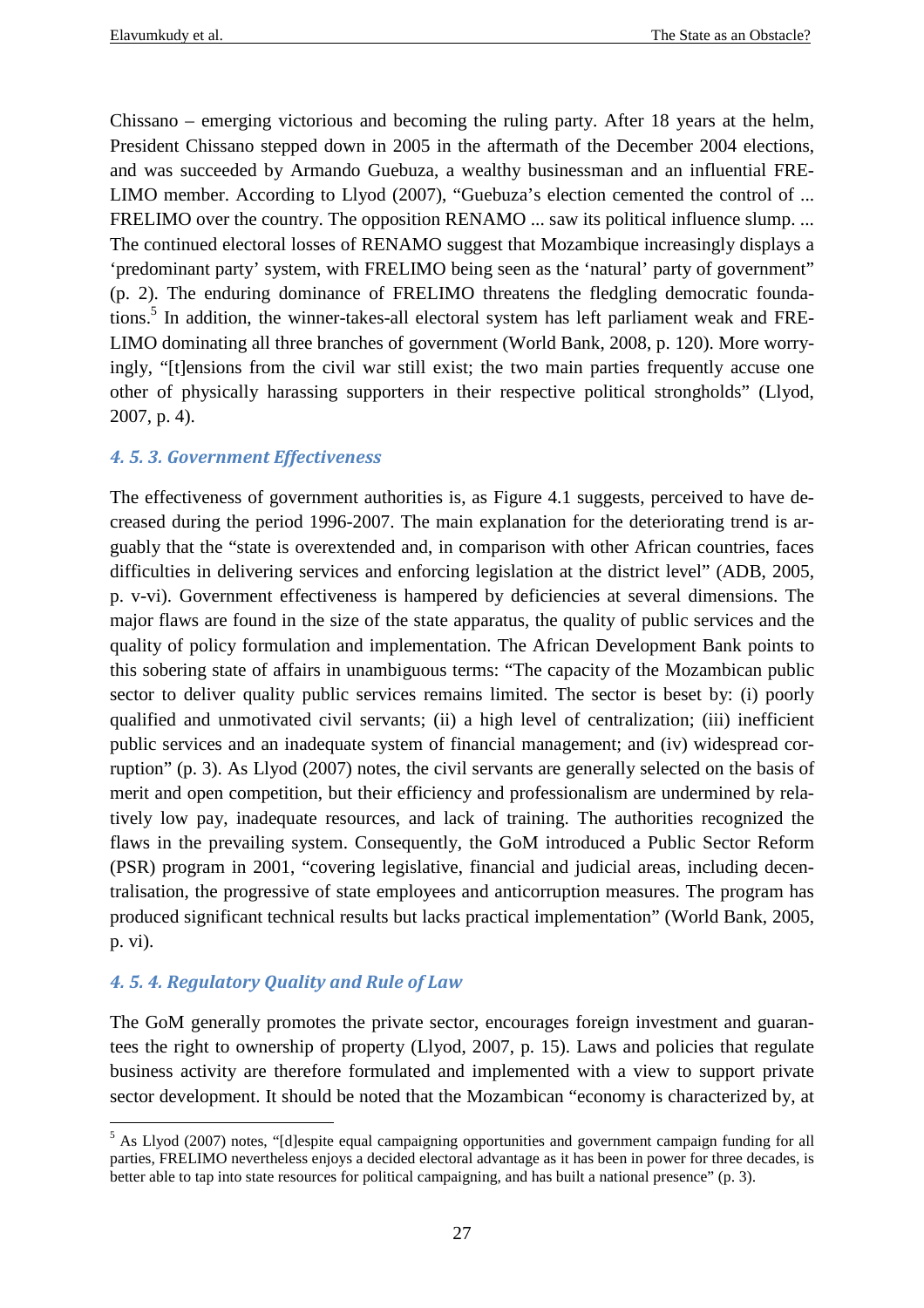best, an incipient private business sector" (Arndt, Jones and Tarp, 2007, p. 278). The predominantly favourable business climate is also reflected by the substantial increase in foreign investment during the past few years (Llyod, 2005, p. 15). The commitment to liberal business regulation, however, fails to conceal several deficiencies in the regulatory regime. In particular, excessive administrative rules and procedures – "red tape" – remain a major concern. Indeed, as the United States Agency for International Development (USAID) (2002a) points out, "[r]ed tape is a serious problem in Mozambique" (p. 3). Another major constraint is the lack of judicial capacity (Llyod, 2007, p. 15). It follows that the inefficient nature of the judicial system makes protection of property rights often problematic. In general terms, as shown in Figure 4.2, Mozambique ranks poorly and is even below the regional average in the ease of doing business index.



**Figure 4.2: Ease of doing business index**

Excessive administrative constraints adversely affect private investment and business activity, with negative consequences for economic growth and employment. For instance, compared with a regional average of 63 days, it takes between 132 and 153 days to start a company in Mozambique. As a result, only few entrepreneurs are willing to bear this long and costly process and many give up or prefer to remain unregistered (ADB, 2005, p. 9).

As Figure 4.1 illustrates, the rule of law is the governance indicator with the lowest levels in the Mozambican case. As the African Development Bank (2005) notes, "Mozambique scores poorly in international indexes on the rule of law" (p. 18). Indeed, the efficient and effective functioning of the legal and justice system is severely impaired. The following depiction emphasizes the major structural flaws in the prevailing system: "(i) complex judicial procedures; (ii) insufficient human resources; (iii) poorly trained staff; and (iv) an excessive number of judicial processes per judge ... In view of these difficulties, many citizens have lost faith in the legal and judicial systems. A high percentage of processes are not concluded due to corruption. The judicial fee system is highly complex and costs are excessively high for the average citizen" (ADB, 2005, p. vi). In recent years, the GoM has introduced a range of legislative reforms with a view to make the formal judicial system more accessible to the poor (World Bank, 2008a, p. 131).

*Source: World Bank (2008a)*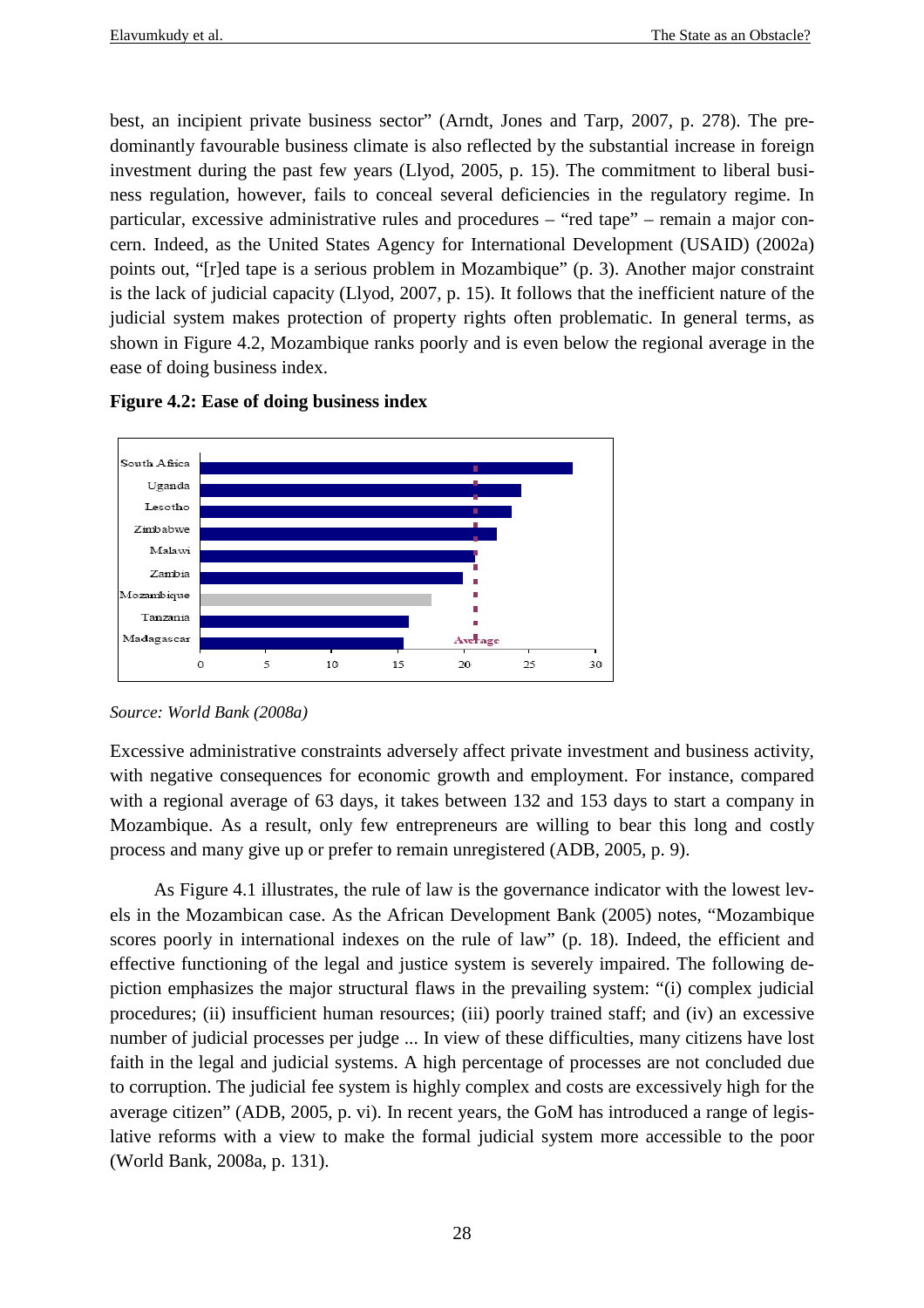## *4. 5. 5. Control of Corruption*

The extent of corruption represents perhaps the most serious concern in regard to the governance system in Mozambique. Not surprisingly, the governance dimension of the control of corruption in Figure 4.1 displays comparatively low levels. Corruption is also a politically hot issue in the country. In 2004, the President Chissano had to step down amid complaints of government corruption, and the FRELIMO candidate Guebuza won the presidential elections by running on an anticorruption (and anticrime) platform (Llyod, 2007, p. 3). Figure 4.3 emphasizes the great extent to which public function is used for private benefit in Mozambique.

|  |  | <b>Figure 4.3: Corruption in Mozambique</b> |
|--|--|---------------------------------------------|

|                                                                          | <b>Corruption Snapshot</b>                                        |
|--------------------------------------------------------------------------|-------------------------------------------------------------------|
| <b>Dimension</b><br>widespread but involving relatively small<br>amounts | <b>Actors &amp; Promoters</b><br>mostly in the public sector.     |
| - Victim of corruption in the last 6 months                              | 70%                                                               |
| 45%                                                                      | - Believes Police is highly corrupt                               |
| - Victim of crime in the last 6 months                                   | 58%                                                               |
| 41%                                                                      | - Believes Tribunals are highly corrupt                           |
| - Paid between 20-100% of GDP per capita 21%                             | Victim of bribery by doctors, teachers<br>25-35%<br>and policemen |
| <b>Causes</b>                                                            | <b>Consequences</b>                                               |
| corruption habits within the public sector,                              | at social and political stability and economic                    |
| unawareness and distortions of the law and fear                          | growth                                                            |
| Public servants recruited through open                                   | Supports death penalty and other violent                          |
| 13%                                                                      | 71%                                                               |
| competition                                                              | penalties for corrupt people                                      |
| Public servants with legal training on their                             | Believes Government is willing to change                          |
| 12%                                                                      | 20%                                                               |
| professional activity                                                    | situation                                                         |
| Survey participants willing to reveal<br>5%<br>identity                  | - Reduction in foreign investment <sup>a)</sup><br>> 50%          |

#### *Source: ADB (2005)*

 $\overline{a}$ 

Several indicators confirm that the phenomenon of corruption is deep-seated. Transparency International's 2008 Corruption Perceptions Index (CPI) ranked Mozambique – with a CPI score of  $2.6 - 126$  out of 180 countries surveyed.<sup>6</sup> USAID (2002a) too paints a sobering picture: "Corruption in Mozambique is widespread, if not endemic, and presents a serious, asyet-unaddressed threat to all sectors in the country. Mozambique has, in fact, developed an unenviable worldwide reputation for corruption" (p. 3). Nonetheless, national authorities have demonstrated the willingness to firmly tackle the issue. In particular, the GoM introduced the Anti-Corruption Strategy (2006-2010), which is "an integral part of the overall Public Sector Reform Strategy, with the objective of improving the provision of public services to citizens, and developing a favourable environment for the growth of the private sector" (CIRESP, 2006).

<sup>6</sup> See Corruption Perceptions Index, www.transparency.org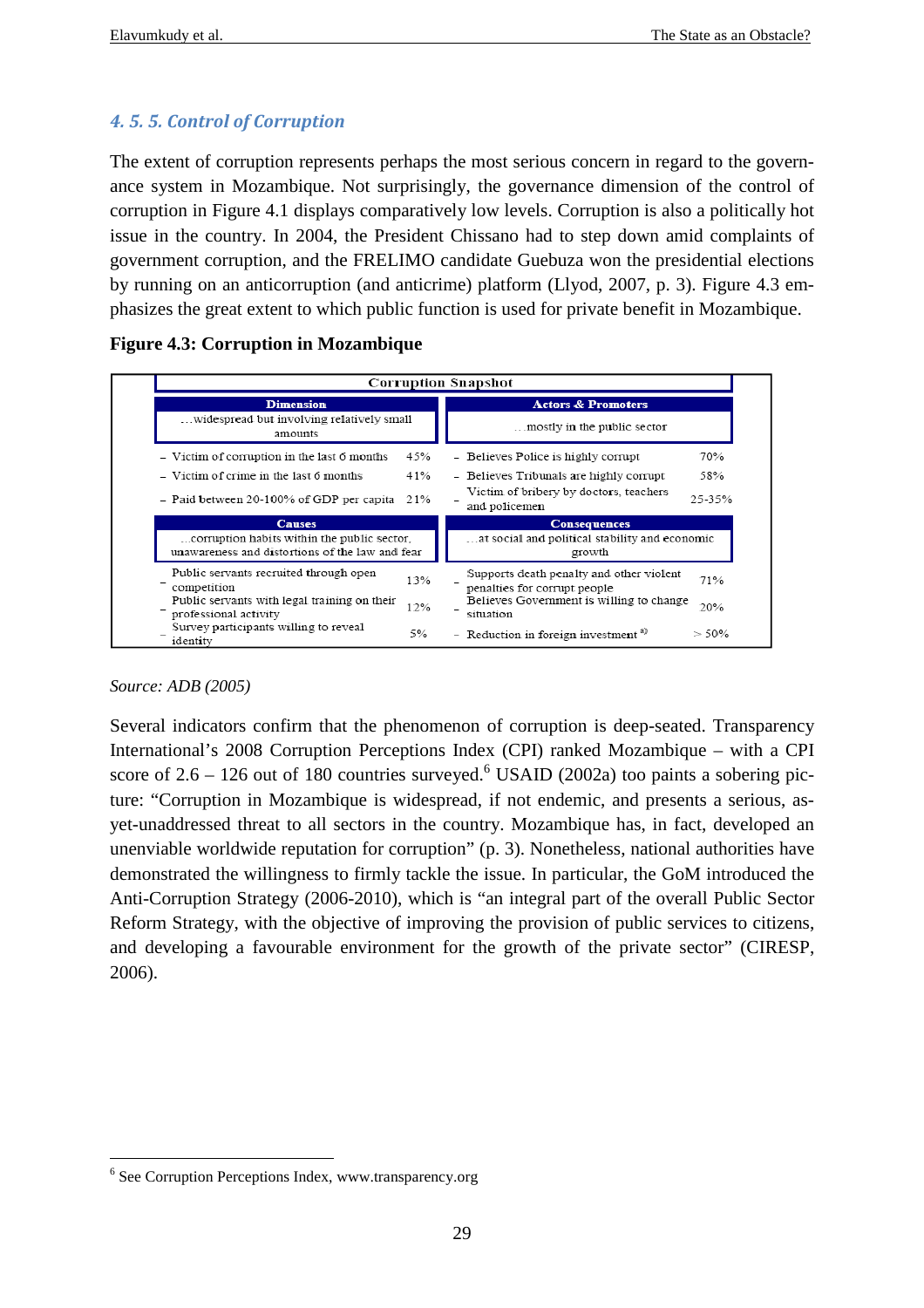## **5. UGANDA**

## *5.1. Historical Context*

Uganda's boundaries were drawn up by the British colonizers and contain a large number of different ethnic groups with very distinctive sets of traditions and long histories of their own. This made co-operation between them particularly cumbersome after Uganda gained independence from its former colonial power in 1962. The country soon fell under the sway of the ruthless dictator Idi Amin, who ruled the country during the years 1971-1979. More than 300,000 people were killed over that period (Central Intelligence Agency [CIA], 2009). After Amin invaded the neighboring state of Tanzania, his government was overthrown and replaced by a civilian government under Milton Obote, who had already **Figure 5.1: Uganda and its major ethnicities** 



served as Uganda's first president after the country's independence. Allegations that the elections that brought Obote to power were rigged helped provoke a civil war that left around 100,000 people dead. After Obote promoted a clan relative to army chief, he was overthrown by two high-ranking army officers in 1985. Their rule ended after a few months as Yoweri Museveni's Uganda Resistance Army took the country's capital Kampala by force in 1986 (Pirouet, 2009). Museveni has been Uganda's president ever since. Shortly after coming to power, Museveni banned all political parties other than his National Resistance Movement. In 1995, a new constitution that proscribed one-party rule was enacted (Marblestone, 2005). In 2005, the ban on other parties was lifted and they were allowed to participate in elections in 2006 (Perkins, 2009). The elections were won by Museveni, who is expected to stay in power until at least 2011. Also, Uganda is plagued by an insurgency in the North which is led by the Lord's Resistance Army, a guerilla movement (Hofer, 2009). As of today, 1.27 million internally displaced persons live in the country (CIA, 2009).

## *5. 2. Social and Economic Environment*

Uganda is blessed with vast fertile grounds and significant mineral deposits of copper, cobalt and gold. Nevertheless, Uganda is among the least-developed countries (LDC) in the world. In 2008, the values of GDP (at purchasing power parity, PPP) and GDP per capita were US\$ 35bn and US\$ 1,100 respectively. Only 67% of the country's population is literate. Life expectancy at birth is 52.7 years (CIA, 2009) and Uganda is ranked 156 out of 179 states in the HDI (United Nations Development Programme [UNDP], 2008b).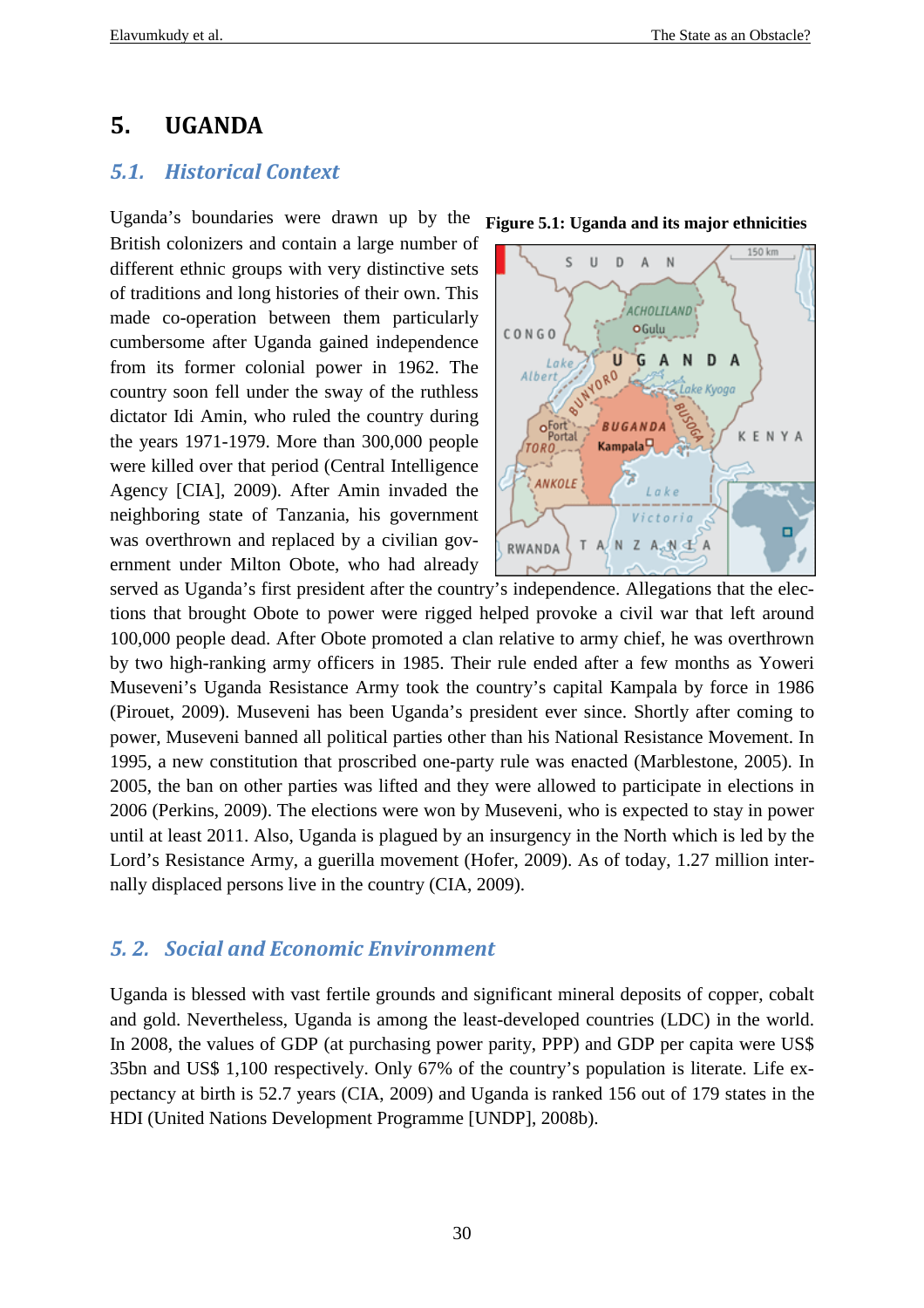

#### **Figure 5.2: GDP per capita and HDI score**

#### *Source: World Bank (2007)*

Macroeconomic conditions in the country are relatively stable. When President Museveni came to power in 1986, inflation was running at 240% per year. The soaring rate was subsequently reduced to 42% in 1992 and 5.3% in 2003. Inflation was likely to be over 10% in 2008 but is still considered to be at a reasonable level by international experts (United States Department of State, 2009; CIA, 2009). The GDP increased by over 5% every single year between 1988 and 2007, except for 1992 when it increased by only 4% (World Bank, 2007). This, in turn, has helped reduce poverty: the percentage of the population under the national poverty level decreased from 56% (1992) to 31% (2006) (World Bank, 2009b). In the fiscal year 2007/2008, economic growth exceeded expectations with a growth rate of 8.9%. This compares well with the figure for Sub-Saharan Africa as a whole, which is 6.5% according to Price Waterhouse Coopers ([PWC], 2008, p. 1). However, most of the increase in GDP has been eaten away by population growth, which has averaged around 3% per year between 1960 and 2005, that is, at a rate at which the population doubles every 20 years. After independence, there were about 7 million people living in Uganda, whereas today there are over 32 million Ugandans. It follows that economic growth must be at least 7% per year in order to sustainably reduce poverty (Euromonitor, 2008c).

Agriculture contributed 24% of GDP in 2007 and currently provides employment for over 80% of Uganda's workforce. Two-thirds of Ugandans depend on subsistence farming. The service sector accounts for 50% of GDP and manufacturing for 26% respectively (World Bank, 2009c; CIA, 2009). Main exports include coffee, fish, tea, cotton, flowers and gold (CIA, 2009). In 2007, net FDI amounted to US\$ 484 million. Between 2000 and 2007, FDI accounted for around US\$ 2.3bn (IMF, 2009, p. 16). The only industries in the countryside – where 87% of Ugandans live – that could benefit from the significant increase in FDI were tourism and tea production (Euromonitor, 2008c). Government officials claim that the economy will grow by 9% in 2009, but pundits put the number closer to 4% ("A country adrift, a president amiss", 2009). Economic growth lags behind its potential, since infrastructure is inadequate and business suffers from blackouts that last for 12 hours per day more often than not. Furthermore, Ugandan educational institutions fail to provide graduates with skills relevant to the labour market (Euromonitor, 2008c). Labour productivity is therefore low and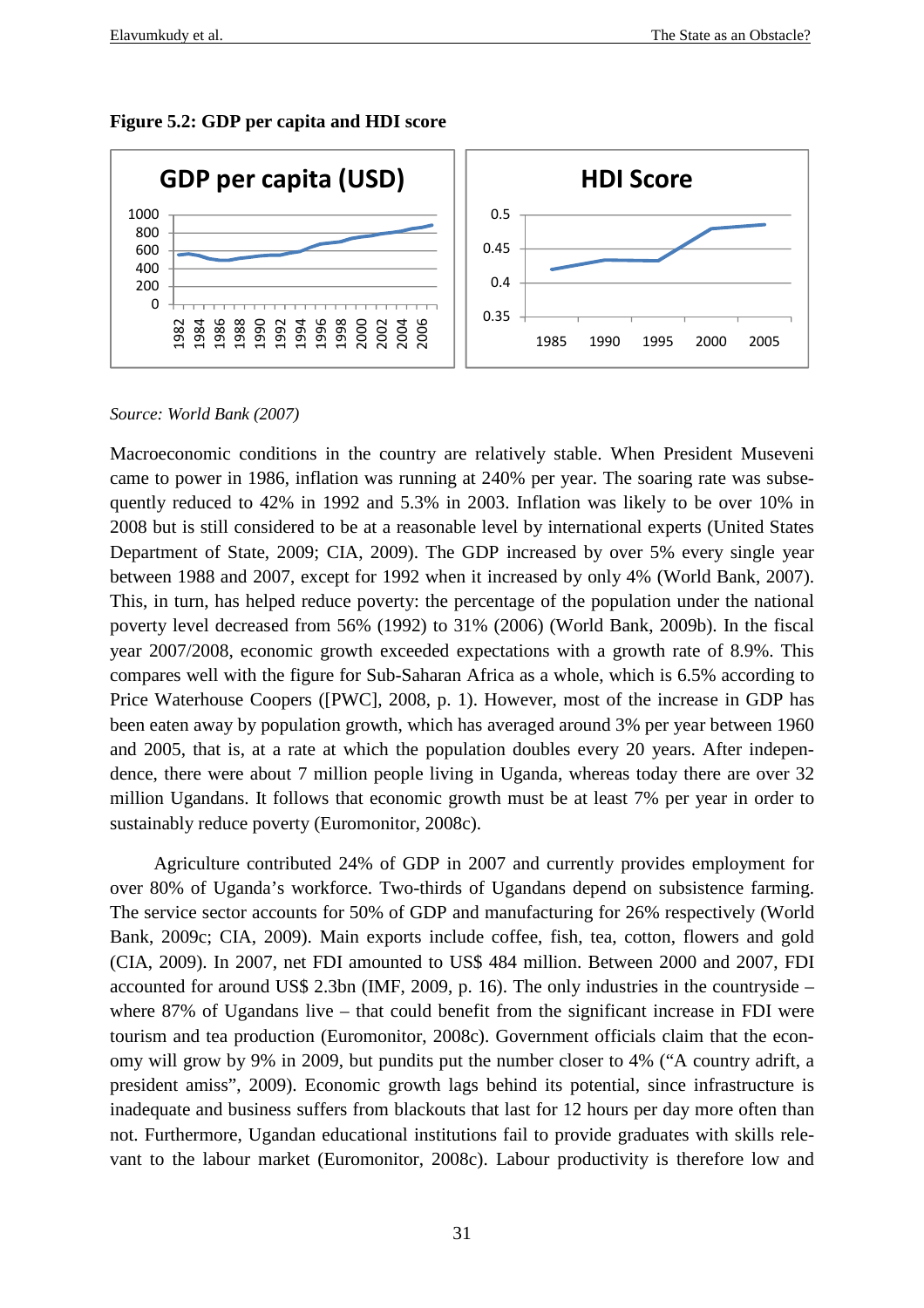"[i]nvestors often complain that Ugandans are not skilled or hard-working enough" ("A country adrift, a president amiss", 2009).

## *5. 3. Role of the State*

## *5. 3. 1. Size of the Public Sector*

Uganda's budget forecasts an increase of total government expenditure to US\$ 3.66bn in fiscal year 2008/2009. 70% of government revenues were projected to come from domestic sources and 30% from donors, down from 38.7% in fiscal year 2007/2008 (PWC, 2008, p. 4). This means that the government budget is approximately 25% of GDP in  $2008$ .<sup>7</sup> Income tax collection has increased by 41% between the fiscal years 2005/2006 and 2007/2008. This is due, on the one hand, to an expansion of economic activity, and, on the other hand, to a more effective enforcement of tax laws and efficiency gains within the tax authority (PWC, 2008, p. 6). Priorities within the 2008/9 government budget are health care (accounting for 10.8% of projected government expenditure), education (15.4%), defense and security spending (8.2%) and works and transport (18.6%) (Uganda Ministry of Finance, Planning and Economic Development, 2008, p. 75). Compensation of government employees in all sectors accounted for 23.6% of government expenditure in fiscal year 2007/8 and grew by 13% over the previous fiscal period (Ibid., p. 43). In its review of the government budget for 2008/2009, PWC (2008, p. 1) praises the government's efforts to ensure a stable macro-economic environment, but it points out that there remain "pockets of inefficient public expenditure" and criticizes government agencies for slow implementation of programmes that would likely have a stimulating effect on the economy (PWC, 2008, p. 5).

In the World Bank's Ease of Doing Business report, Uganda is ranked 111<sup>th</sup> out of 181 countries. The country was ranked  $106<sup>th</sup>$  in the previous report. Starting a business in Uganda is particularly troublesome, since 18 different procedures are required by the authorities. The average for the region is only 10.2 procedures and for OECD countries it is a mere 5.8 procedures. Registering property also is an administrative nightmare, with 13 different required procedures (almost double the regional average) and a wait time of 227 days, more than double the regional average and more than seven times the OECD average (World Bank, 2009d). More worrying still is the fact that since the last report by the World Bank Uganda has not undertaken a single reform aimed at improving the business friendliness of its administration (World Bank, 2008c, p. 48).

## *5. 3. 2. Governance Quality*

Kaufmann, Kraay and Mastruzzi's survey (2008, pp. 79-96) on governance indicators worldwide shows a mixed picture for Uganda. Due to the violent insurgency in the north of the country, Uganda is ranked in the bottom quarter for political stability.

<sup>&</sup>lt;sup>7</sup> Own calculation based on an estimate of the GDP by Euromonitor (2008) and the official budget for fiscal year 2008/2009.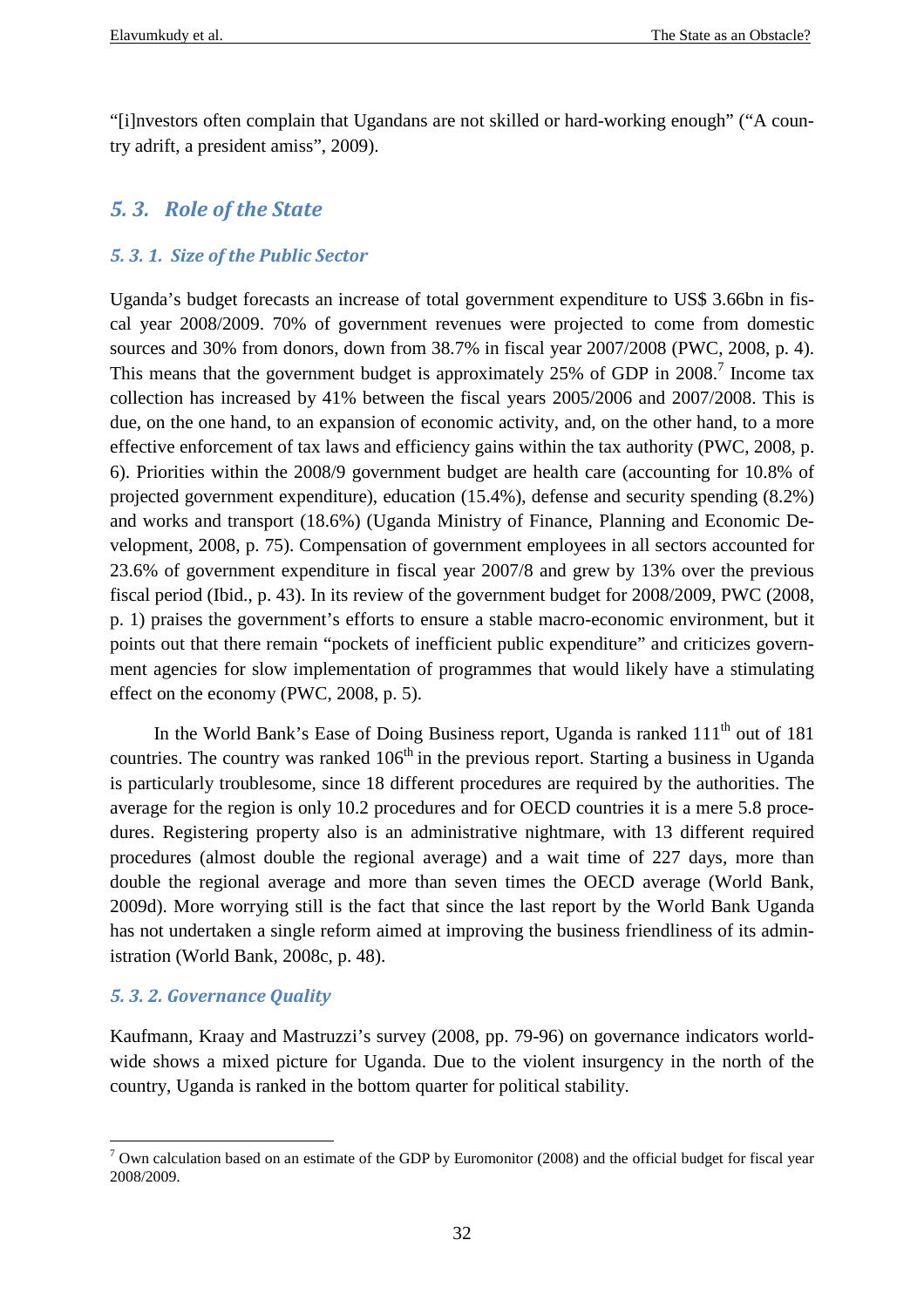

## **Figure 5.3: Six governance dimensions between 2007, 2002 and 1996 (top-bottom order)**

Corruption is a permanent problem that was so far not effectively tackled. However, in other areas some progress was made: Regulatory quality is stable (if slightly decreasing) on a relatively high level. Uganda's ranking for voice and accountability, the rule of law and government effectiveness all improved between 1998 and 2007. These rankings draw our attention to one field of particular concern: corruption. Uganda's performance in anti-corruption measures has been disappointing at best, which is also reflected in Transparency International (TI)'s Corruption Perception Index (CPI). The last CPI survey ranked Uganda  $126<sup>th</sup>$  and gave it a rating of 2.6, which is the same as in 1998. In the meantime, the problem of corruption worsened until 2001, when it hit a bottom. Since then, the overall trend has been slightly positive, but results remain still unsatisfactory (TI, 2008).

#### **Figure 5.4: CPI score**



*Source: TI (2009)*

One area where Uganda's government has won plaudits in recent years was the implementation of the principles outlined in the Paris declaration. A 2006 survey found that the Ugandan government has a long-term vision for its country which is described in its Poverty Eradication Action Plan (PEAP). It also has various medium-term strategies in a range of sectors – such as agriculture, strategic exports and education – in order to make that vision come true.

*Source: World Bank (2008b)*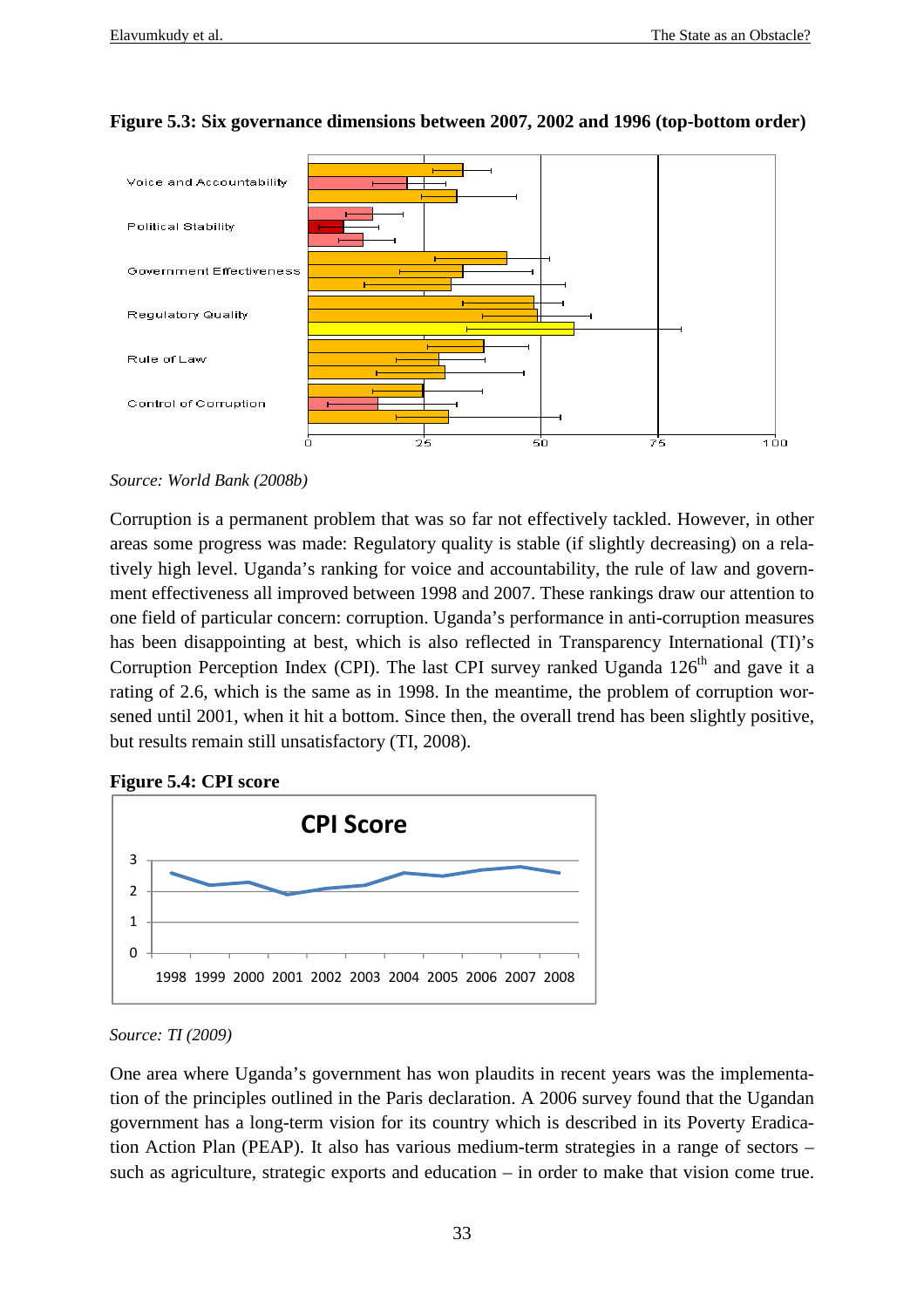With sound financial mechanisms in place, the Ministry of Finance, Planning and Economic Development's Aid Liaison Department is in charge of aligning incoming foreign aid with national strategies. Both alignment and ownership of development projects can therefore be described as high. Uganda's public financial management (PFM) is rated 4.0 by the OECD (the average rating for developing countries worldwide is 3.2) (OECD, 2007, p. 3). The OECD (2007, p. 1) concludes that due to such responsible handling of aid money, Uganda was able to increase development aid from US\$ 712 million in 2002 to US\$ 1159 in 2004.

It is hard to assess the overall quality of governance in Uganda. On the one hand, the poverty level was reduced from 56% in 1992 to 31% in 2006. Prevalence of HIV was 5.4% in 2007 (World Bank, 2007), down from double digits figures in the early 1990s, due to responsible government action with President Museveni at the forefront of anti-AIDS campaigns. On the other hand, Uganda is still one of the poorest countries in the world in terms of GDP per capita. Furthermore, its ranking in the HDI is very low despite the country's fertile grounds and vast inflows of ODA. Infant mortality was still a staggering 0.134 in 2006, even if down from 0.224 in 1960. In view of all these trends, is the state adequately responding to the tasks at hand and does the government's performance merit all the Western governments' praise<sup>8</sup> and their taxpayers' money?

#### *5. 3. 3. Qualitative Analysis – The Problem of Vested Interests*

When President Yoweri Museveni took office in 1986, he stated in his first speech as new leader of his country that "The problems of Africa, and Uganda in particular, are caused by leaders who overstay in power, which breeds impunity, corruption and promotes patronage" (Perkins, 2009). 23 years on, Museveni is still president of Uganda and some critics claim that the country is plagued by the very problems that the president described in his inaugural address. Between 1986 and 2005, Uganda's one-party system was justified by Ugandan officials with the idea that election to parliament and promotion should be based on "personal merit" rather than party affiliation (Marblestone, 2005). President Museveni, a former military commander, is from the south-west of Uganda. He has filled the most important posts in the military with people from his homeland (Jones, 2009). A survey found that 74% of the 23 highestranking officers in the Ugandan armed forces are from the president's western region ("Family rule in Uganda", 2009, p. 2). Also, that region benefits the most from development initiatives undertaken by the central government in all fields, e. g. infrastructure and poverty reduction. The north and east of the country remain poor and excluded from the political stage (Jones, 2009).

When appointing high-ranking government figures, President Museveni developed a taste for choosing members of his own family. For example, he made his wife a state minister, his brother senior presidential adviser on defense, his brother-in-law foreign minister and his semi-literate sister administrator at State House. He also found posts for his children and their spouses as well as for a large number of other relatives and people somehow linked to his family ("Family rule in Uganda", 2009, p. 1). However, nepotism is not restricted to the realm

 $\overline{a}$ <sup>8</sup> Former US President George W. Bush said on a visit to Uganda: "You have shown the world what is possible in terms of reducing infection rates" ("Bush praises Uganda Aids fight", 2003).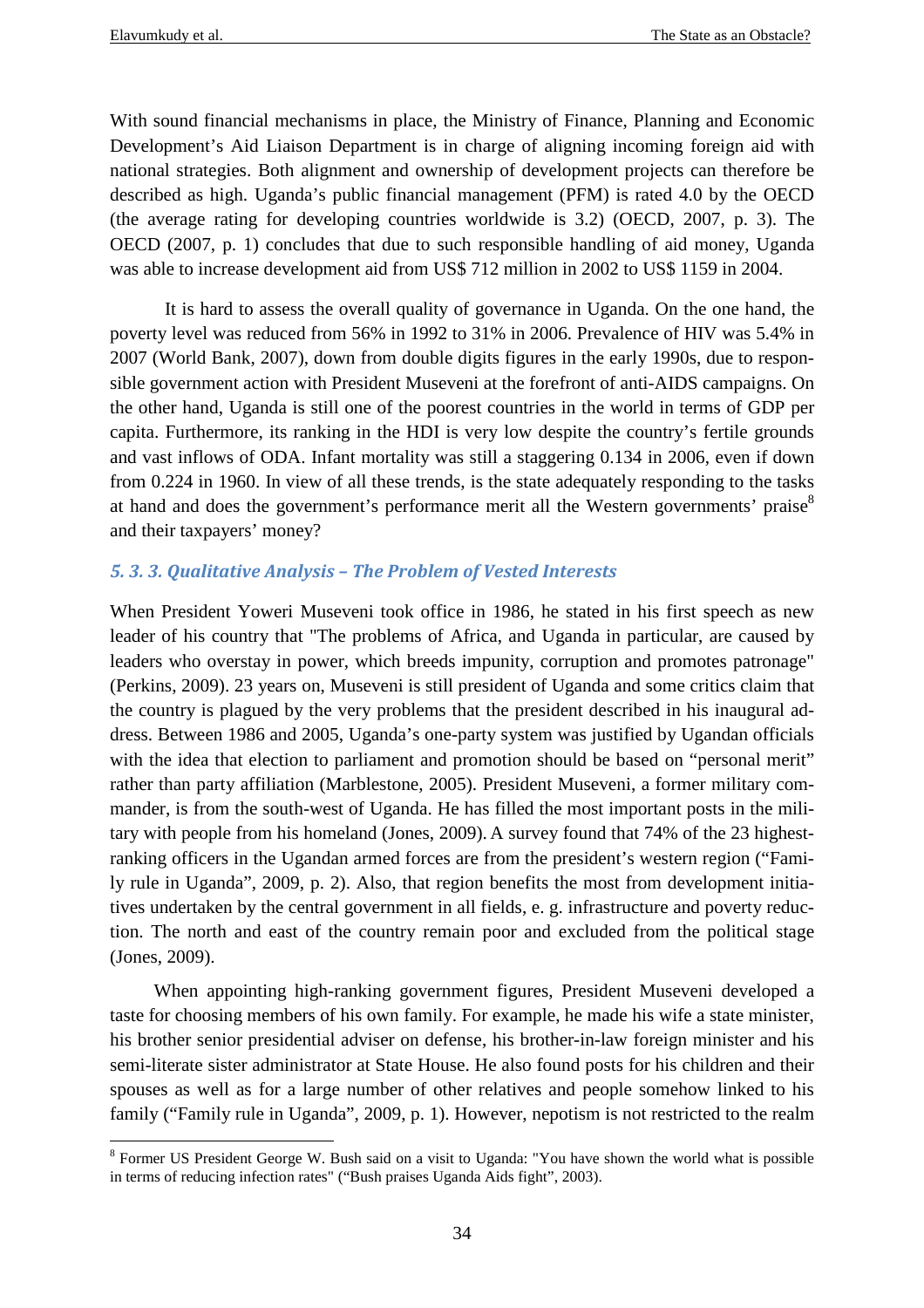of politics but stretches to other domains such as the military, business and the church ("Museveni govt's 'Family Tree'", 2009). The Ugandan weekly *The Independent* states that the government still reflects the diversity of society and different regions but decision-making is increasingly shifted to an "informal but highly powerful" network of members of the Museveni clan ("Family rule in Uganda", 2009, p. 1).

The Museveni clan's machinations have so far sparked little resistance from donors and the international community. Only the president's decision to replace his previous presidential aircraft – which he bought in the year  $2000$  (Nalugo,  $2007$ ) – with a US\$ 48.2 million Gulfstream V private jet is said to have angered some representatives of the IMF. The purchase came shortly after the IMF approved a debt-relief package for Uganda ("A country adrift, a president amiss", 2009). The outcry has so far been bigger at home. Uganda has a vibrant media landscape, with straight-talking radio stations and quality newspapers that "uncover corruption, excoriate incompetence [and] poke fun at pomposity", as Perkins (2009) puts it in an article for the British newspaper *The Guardian*. A prominent opposition journalist, Andrew Mwenda, urged the international community to refrain from giving foreign aid and granting debt cancellation to the Museveni Government. Mwenda argues that such programs hamper the government's accountability to its own people and provide a disincentive to undertake much-needed economic and political reform. He recounts the government's reaction to the Group of Eight (G8)'s promise to forgive Uganda 80% of its foreign debt: "Upon hearing the news, the government increased the number of administrative districts in the country, which serve as the main instrument of political patronage, from 56 to 80" (Mwenda, 2006, pp. 7-8). This 'reform' alone led to an increase in public administration cost of US\$ 120 million (Ibid.).

Undeterred by domestic criticism, Museveni seems to be determined to run in the next presidential elections in 2011. The 1995 constitution set a limit of two consecutive terms for Uganda's president, but that restriction was removed along with the ban on political parties in the constitutional reform of 2005. There have been efforts within the international community to offer Museveni a job in an international organization in order to prevent him from becoming "the new Mugabe" (Ross, 2005; Perkins, 2009). So far, there is no successor singled out in his National Resistance Movement, leading to speculations that Museveni might plan to install his wife or son as new leader of Uganda ("A country adrift, a president amiss", 2009). That smacks of the evils Mr. Museveni so eloquently criticized in his inaugural address 23 years ago.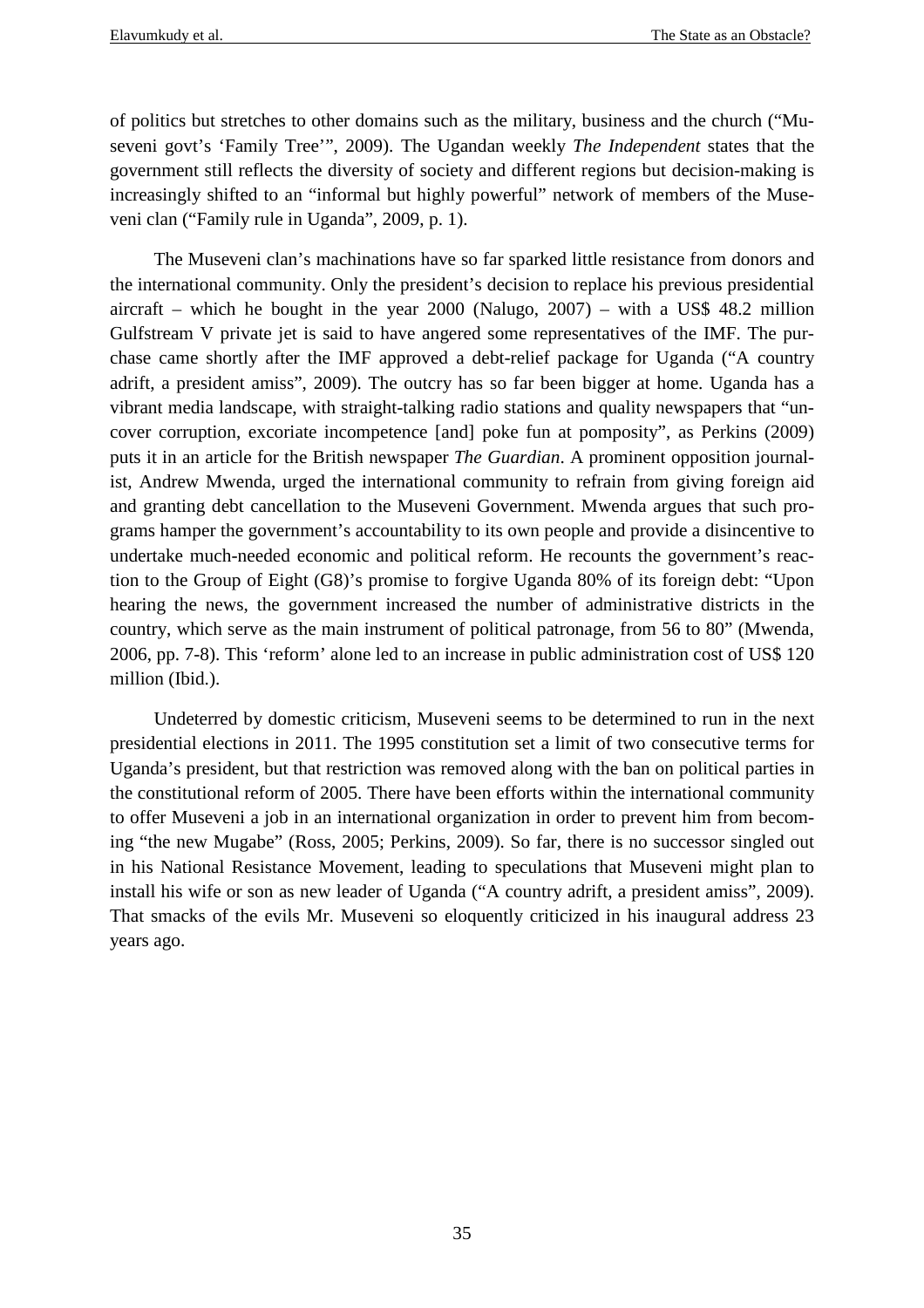## **6. Conclusion**

The main research question of this paper was whether the state acts as a catalyst or as an obstacle to development in low-income countries. Our hypothesis was that while the mere size of the state is not per se an impediment, the state may hamper the development process if practices of "bad governance" are ingrained in its institutions and policies. In order to test this hypothesis, the focus was placed on indicators related to the *"size"* of the state (e.g. public expenditures, number of employees in the public sector and "ease of doing business" indicators measuring the quality of the regulatory environment) as well as on indicators measuring the *"quality"* of state governance (e.g. "Governance Matters" indicators of the World Bank). Socio-economic indicators were also taken into account, for they provide a good indication of the development stage. This set of multiple indicators was then applied on four Sub-Saharan African countries: Botswana, Kenya, Mozambique and Uganda.

 Our findings show a complex and multilayered picture. On the one hand, it can be firmly argued that the state is an actor that can promote development. Indeed, state institutions often play a key role in providing several important public goods and services that are a necessary precondition for long-term economic growth and development. It is important, however, to begin with the observation that there is a great variety in the form and functions in the four countries under consideration.

The tasks and functions of a state are daunting. First of all, the state guarantees security. This task – viewed as the precondition of all further state activities – can be divided in two sub-groups: maintaining internal order (internal security) and protecting independence from external threats (external security). The crucial importance of security is evident in the case of Mozambique. The country succeeded in achieving higher growth rates only after the devastating civil war and the conflictual relations with the Apartheid regimes in the region ended. Obviously, people are willing to make long-term investments only in relatively secure and stable environments.

A second fundamental responsibility of the state is to provide rule making and political authority. Traditionally, the state is divided into three branches, each with separate and independent powers and areas of responsibility: legislative, executive and judicial. The legislature provides for the formulation and establishment of collectively binding decisions; the executive is charged with the implementation of the collectively binding decisions; and the judiciary interprets and applies the law. It goes without saying that these three branches are key actors in each of the four countries under consideration. Although there are important differences in practice, the three branches are assigned more or less the same tasks and responsibilities in each country. In particular, the state is expected to act on the rule of law, whose essential function is to safeguard against arbitrary governance and to create secure and stable expectations about state activities. Also, the state institutions contribute to establishing political stability, which in turn is a necessary precondition for economic advancement of a country. This finding can be derived from the strong growth rates that both Mozambique and Uganda achieved after a certain degree of political stability was established in the two countries that had long been plagued by wars and authoritarian regimes. The case of Botswana corroborates the hypothesis that political stability fosters economic prosperity. The country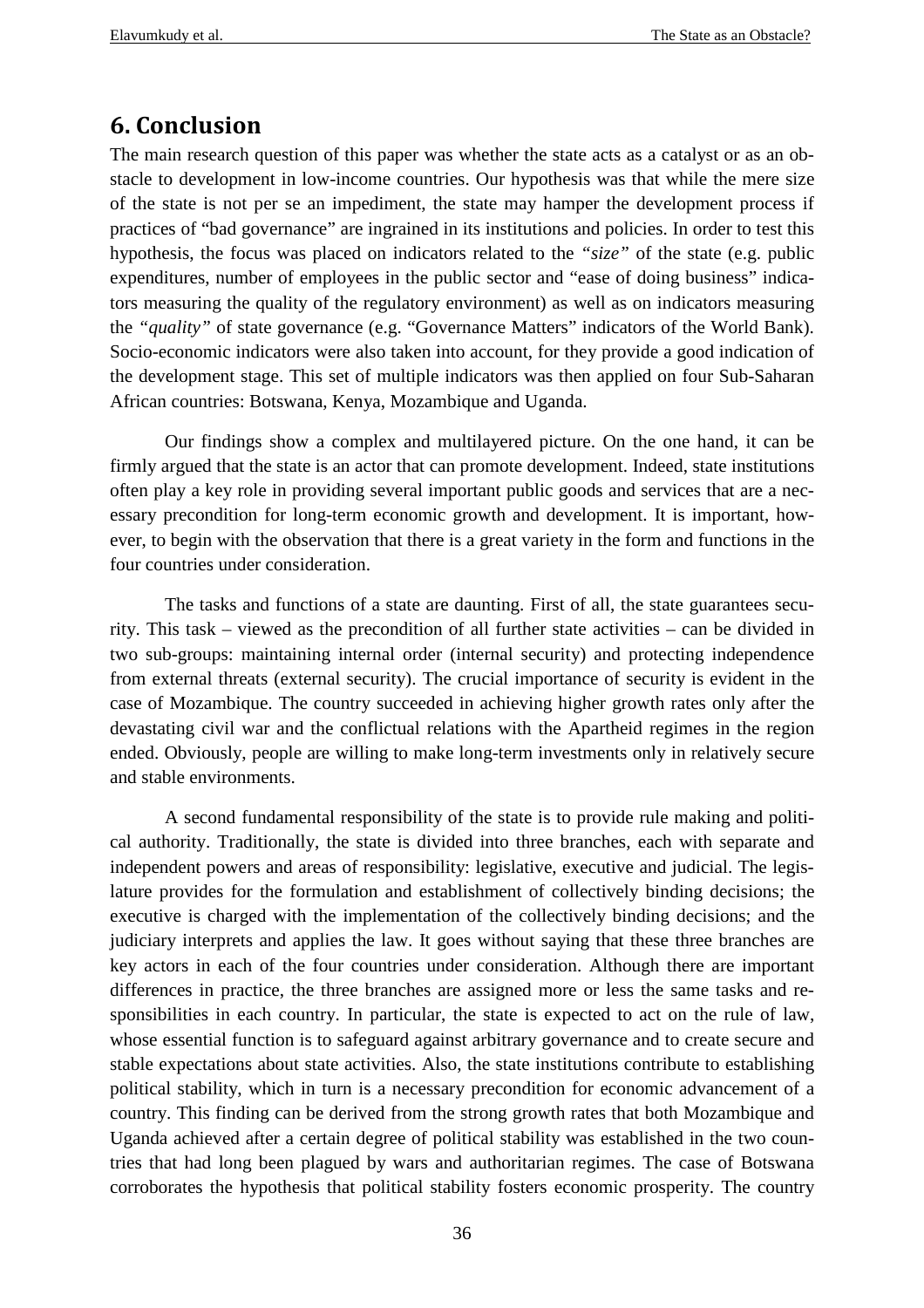largely owes its economic success to the presence of institutions that have generated marketoriented incentives, protected the property rights of investors and deterred political instability.

A third task of the state is to promote welfare. The object and the extent of state involvement in this governance area vary greatly in the four countries under consideration. But, in general terms, it can be noted that the state institutions play a key role in the following areas: economic stability, physical infrastructure, public health, education and social insurance. The four countries aim at fostering economic stability through different degrees of regulation and economic reforms. Mozambique, for example, has succeeded in achieving a stable macroeconomic environment, which is reflected in the improvements in debt sustainability, control over inflation, reduction of the exchange rate, and growth of international reserves. Another common area of state involvement is infrastructure, which includes aspects such as communication (e.g. telephone or postal service), transport (road and rail networks, ports and airports), and utilities (e.g. water and sanitation services, gas and electricity). Mozambique is also active in areas such as health and education. In Uganda, for instance, priorities within the 2008/2009 government budget are, among others, health care (accounting for 10.8% of projected government expenditure) and education (15.4%). An example of basic social insurance is provided by Botswana, where the government has introduced a number of social safety nets in order to ensure that all citizens benefit from the rapidly growing economy.

On the other hand, the paper brings to light that *the state can also act as an obstacle to development*. The following paragraphs attempt to illustrate the extent to which the state tends to hamper the development process in the four countries.

First, state institutions are often weak and ineffective. The deficiencies are especially evident in the case of Kenya, Mozambique and Uganda, whereas Botswana appears to fare much better. In general, the main constraints are found at the following dimensions: technical, personnel, administrative and financial. Mozambique is a case in point. The state apparatus is overextended and faces huge difficulties in delivering services and enforcing legislation. The public sector is also plagued by problems such as high centralization, insufficient technical and administrative capacity, inadequate management of financial resources, and lack of qualified human resources. Kenya, too, is confronted with similar difficulties. For instance, the size of the state is of great concern: the government still employs one third of the Kenyan labour force and compensation of employees represented *59%* of government expenses in 2005 Second, corruption and "red tape" appear to be ingrained in the state institutions of several countries under consideration. In particular, Kenya, Uganda and Mozambique are plagued by widespread corruption in the public sector. The extent of corruption in the three countries is exemplified by the fact that President Kibaki (Kenya) and President Guebuza (Mozambique) came to power by running on an anti-corruption platform. President Museveni of Uganda also stressed his opposition to corrupt government practices in the early years of his presidency. Corruption is one of the biggest impediments that a country faces on its development path. Excessive administrative regulation – "red tape" – is another area of concern. As the following figures suggest, all four countries are confronted with massive constraints and flaws in the system**.**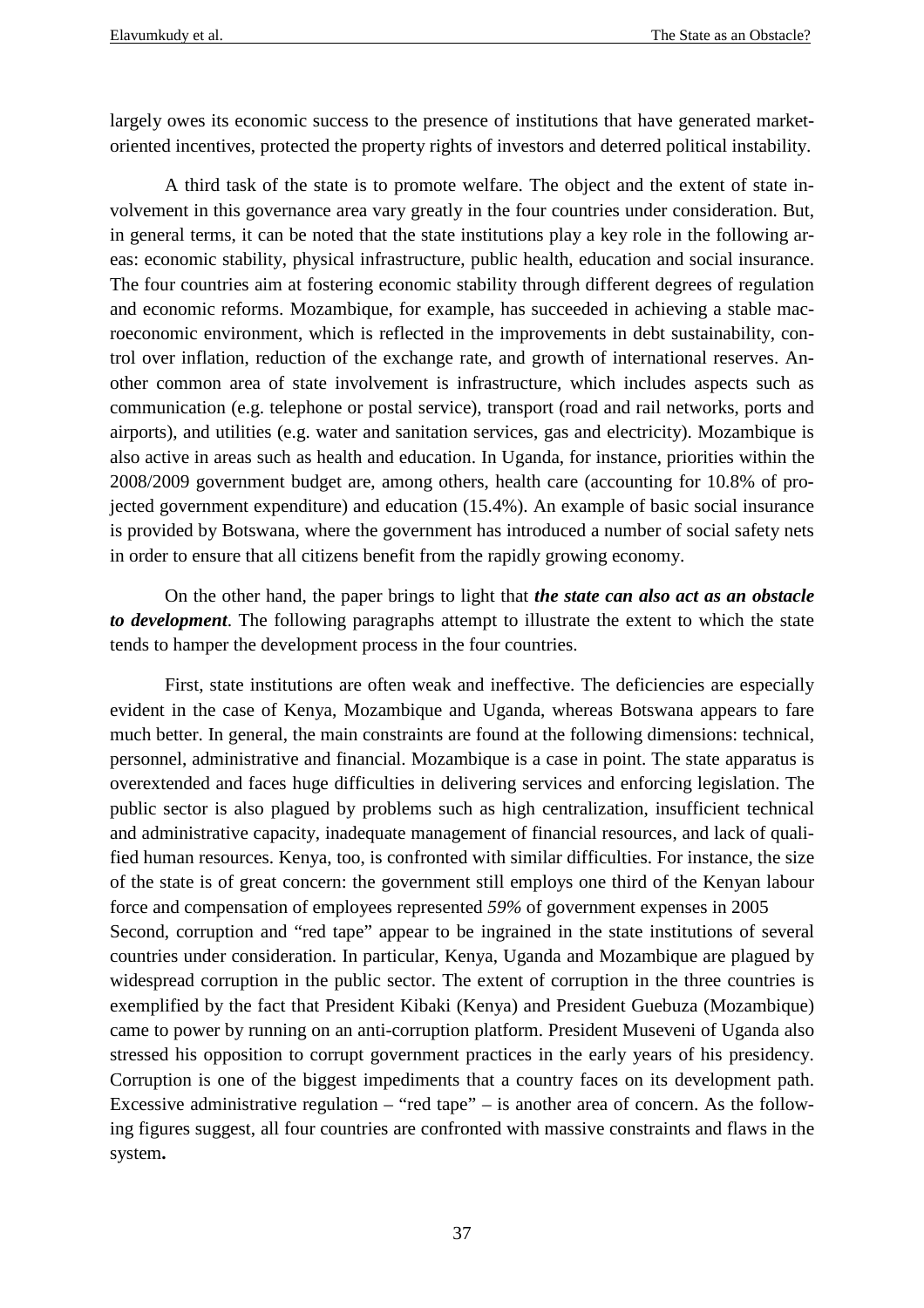





#### *Source: World Bank (2009)*



The third factor that should be taken into consideration is how the state is dealing with the different groups in the society. Kenya and Uganda, for instance, were able to lift some social strata out of dire poverty, even though they failed to bring prosperity to the majority of the population. As this example suggests, the attitudes of governmental and societal elites towards the state might be of utmost relevance for every development strategy in a country. The most fundamental concern is that certain social groups might capture the state institutions and exploit them to their advantage. In theory, the state is expected to be neutral, that is, it must not become a source of income for specific ethnic groups and large family clans. But the case of the Museveni administration in Uganda illustrates the fact that certain sections of socase of the Museveni administration in Uganda illustrates the fact that certain sections of s ciety can gain access to public office, and use the power of public authority to build and consolidate an impregnable social position. In such societies, once a social group gets the chance<br>to put its hand on state coffers, it is likely to undertake every attempt to weaken the position<br>of competing social groups.<br>F to put its hand on state coffers, it is likely to undertake every attempt to weaken the position of competing social groups. strata out of dire poverty, even though they failed to bring prosperity to the majority of pulation. As this example suggests, the attitudes of governmental and societal elites is the state might be of utmost relevance for

Fourth, the macroeconomic data and socio-economic indicators point to the fac four countries are at very different stages of development ( (Figure 6.2). Botswana is the only country which displays high economic growth and a relatively high standard of living. I Instead, the economies of the other three countries - Kenya, Uganda and Mozambique - are stagnant and still remain at a very low level. Improvements in the standard of living are also very limited, once the catch-up effects that were discussed in the respective sections are a acvery limited, once the catch-up effects that were discussed in the respective sections are accounted for. This is even more astonishing if one takes into consideration that those three countries are affected by HIV/AIDS to a much lesser degree than Botswana. The disease has a highly negative impact on the latter's HDI score. Were it not for HIV/AIDS, the divide between Botswana and the rest of the countries would probably be even more glaring.  f one takes into consideration that those three<br>lesser degree than Botswana. The disease has a<br>core. Were it not for HIV/AIDS, the divide be-

This paper has stressed on several occasions that Botswana represents an exceptional case in Sub-Saharan Africa. The concluding remarks are thus made by taking Botswana as a benchmark against which to make some suggestions about the other African countries. Botswana is blessed with vast natural resources and has somehow succeeded in channeling the revenues from the use of those riches towards fostering socio-economic development. But it would be wrong to draw the conclusion that the endowment with natural resources is the only reason for Botswana's rapid economic growth and higher-than-average HDI score. broad economic experience shows that the abundance of land and natural resources alone does hly negative impact on the latter's HDI score. Were it not for HIV/AIDS, the divide be-<br>een Botswana and the rest of the countries would probably be even more glaring.<br>This paper has stressed on several occasions that Bots economic development. But it<br>th natural resources is the only<br>n-average HDI score. Africa's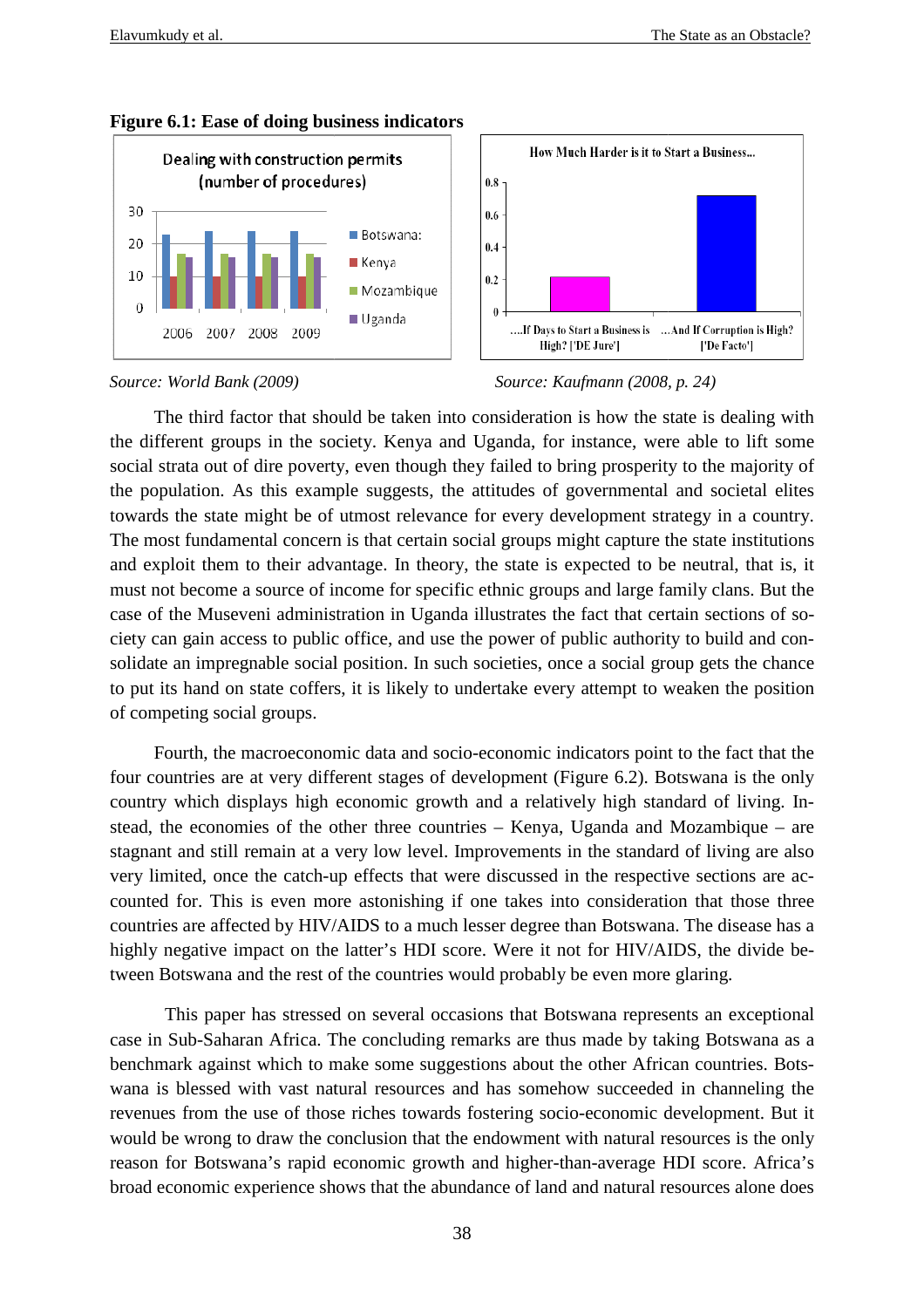not guarantee economic success. If the Sub-Saharan African countries aim at achieving<br>progress in long-term economic growth and development, they are well-advised to follow progress in long-term economic growth and development, they are well some of the policies that Botswana implemented with great success. In particular, the eradication of corruption, cronyism and patronage seems to be of great importance. Not surprisingly, Botswana outperforms all other three countries in the governance quality indicators. Without progress in long-term economic growth and development, they are well-advised to follow<br>some of the policies that Botswana implemented with great success. In particular, the eradica-<br>tion of corruption, cronyism and patrona wealth, Botswana yielded tangible benefits for the country. This, in turn, has been conducive to business and investment. The outstanding case of Botswana clearly indicates an existing to business and investment. The outstanding case of Botswana clearly indicates an existin<br>correlation between governance and prosperity. The case of Botswana also provides the ev dence that even without large amounts of foreign aid the African countries could still achieve higher levels of economic development and prosperity. Furthermore, although Botswana has a heavy bureaucracy, the latter has not hindered the country to develop faster than its heavy bureaucracy, the latter has not hindered the country to develop faster than its neighbours. This somewhat surprising finding seems to corroborate the view that it is much harder to start a business in a country with few administrative procedures but a high level of corruption and other improper behavior by state officials, than in one with a cumbersome and slow but lawful bureaucracy. Its heavy bureaucracy burdens business with a high number of slow but lawful bureaucracy. Its heavy bureaucracy burdens business with a hi different steps to obtain construction permits and long wait times for the regist enterprises. Nevertheless, Botswana is ranked much higher than the other three countries in enterprises. Nevertheless, Botswana is ranked much higher than the other three countries in the World Bank's Ease of Doing Business Index. As this example suggests, the size and the workings of the state alone are not the only decisive factors. In other words, Governance mat*ters*! ent of its natural resource<br>in turn, has been conducive<br>learly indicates an existing<br>wana also provides the eviprising finding seems to corroborate the view that it is much<br>ountry with few administrative procedures but a high level of<br>behavior by state officials, than in one with a cumbersome and<br>s heavy bureaucracy burdens busines



#### **Figure 6.2: GDP per capita and HDI**

*Source: World Bank (2009)*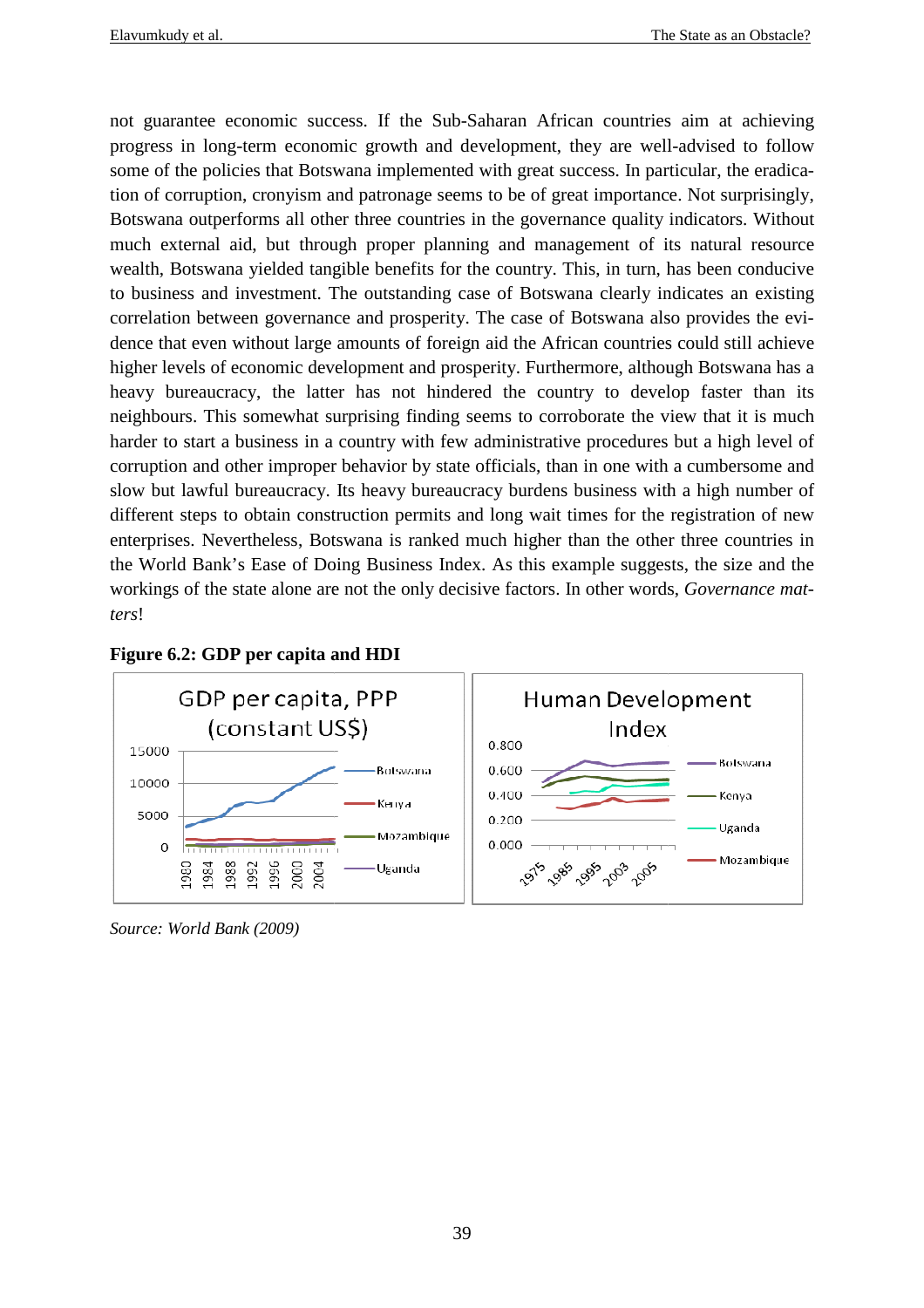## **7. Implications for the Swiss Agency for Development and Cooperation**

The newly favourable view on the role of the state in the development process has farreaching implications for practice. This paper takes the liberty of pointing out some implications for the workings of the SDC and making a few suggestions about the way forward.

 First of all, the SDC – in particular the *Sektion Analyse und Politik* – is well-advised to put greater emphasis on adopting a humble, open-minded and adaptive approach. The sobering reality is that nobody has a definitive answer to what determines long-term economic growth and development. History is replete with stories of pundits that boasted of having discovered "the truth" about economic phenomena, only to find out to their dismay that their theories and models had miserably failed in explaining real facts. People ignore the downside of an apparently omniscient mindset at their own peril. With regard to the factors that promote economic growth and development, economists would perhaps face some difficulties in agreeing on a commonly accepted catalogue. A present-day classification would probably take the form of a peculiar mix of factors such as capital accumulation, technological change, appropriate institutions, sound economic policies, geography and culture. A functioning and effective state is a relatively new entry to this already daunting set of determinants. If past developments are an indicator, it is reasonable to expect that new factors will be included in the list, while some other factors might be discarded. Just as importantly, the current discussion on the role of the state is likely to evolve over time. The main challenge for the SDC will lie in gaining relevant insights from theory and practice on this issue-area and incorporate them into its development policies in accordance with its overall goals and capabilities.

 Second, states in developing countries have different forms and functions. This key insight warns against formulating and implementing "one-size-fits-all" solutions. In addition, it is of great importance to not overestimate the capacity and capabilities of state institutions. The SDC should take into account the fact that low-income countries are often confronted with massive challenges related to technical, administrative, financial and political constraints. A conclusion that the inability of states to tackle development problems is due to a lack of commitment and effort would be wrong. Instead, the SDC should set realistic expectations and achievable goals. In particular, its primary focus should be to provide the priority countries ("Schwerpunktländer") with a form of assistance that meets their different development needs and suits the implementation of their own development strategies.

 Third, the SDC is well-advised against adopting an uncritical view of the state. On the one side, it should avoid an ideologically based rejection of the state. But, on the other side, an assumption that state institutions are always benign and act only in the interest of the people would be wrong-headed, counterproductive and outright naive. This is, of course, not to disparage the work of the majority of public servants that are sincerely committed to delivering better public services and often display a commendable public service ethos. But, unfortunately, cases in which the public office is used for private gains are not a rarity in developing countries. Public servants do not act only on values and norms, but also on interests and incentives. Similarly, state institutions aim not only at formulating and implementing collec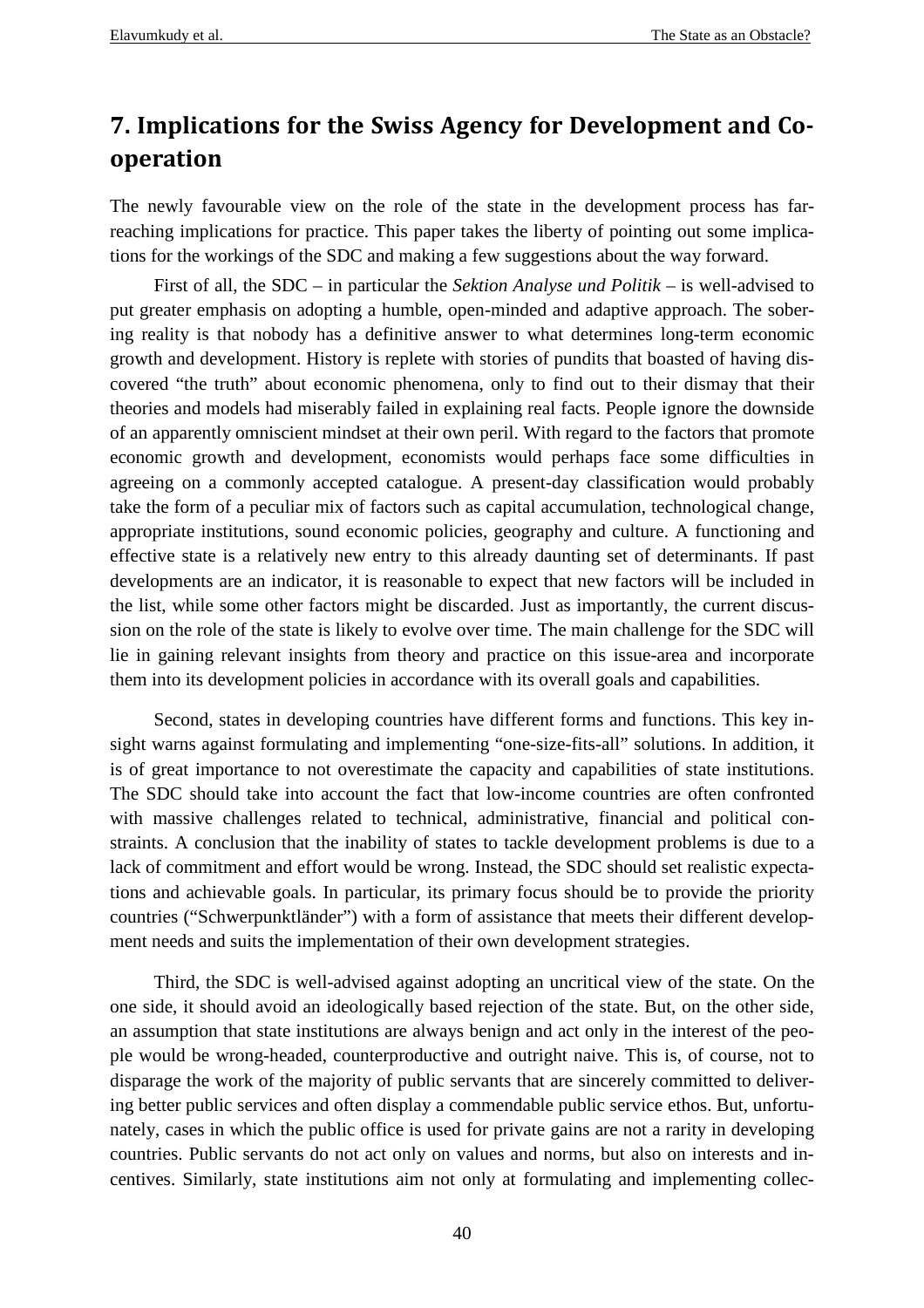tively binding decisions, but also at preserving the privileges and safeguarding the interests of their own organizations. The recommendation for the SDC is to be aware of these pitfalls and to closely and constantly monitor the activities of state institutions.

 The last observation is that the state is deeply embedded in society. This crucial insight has important implications for the workings of the SDC. Indeed, an exclusive focus on the state apparatus would prevent the SDC from recognising the importance of the state's relations to its surrounding society. The historical path and political environment tend to have a long-lasting effect on the shape of state institutions. Moreover, the effectiveness of the state depends on factors such as the culture, stage of nation and state building, and social context. Hence, a more holistic approach is required. It is of fundamental relevance to recognize that the efforts of the SDC to strengthen the state's capacity will have powerful effects on the state-society relations in a given country*.* It follows that the SDC faces a paradoxical task. On the one hand, it should help poor countries to develop and maintain state institutions that are strong and capable enough to carry out successful development policies; on the other hand, the state should not be provided with so much power that enables it to dominate society. Furthermore, the SDC should refrain from supporting state capacity building if state institutions are likely to be captured by powerful social groups, because it would only weaken the position of the very target of development assistance – poor people – and subject them to more exploitation. In view of this daunting array of challenges, a guiding principle for the SDC might be to promote the establishment of a system of "checks and balances" in which the state, the private sector and the civil society in a given country do not prevail over each other. A stable relationship of this kind, in turn, would prevent certain social groups from accumulating too much power and exercising it against other groups. It is the SDC's moral obligation to facilitate the creation of such neutral state apparatuses in Switzerland's partner countries.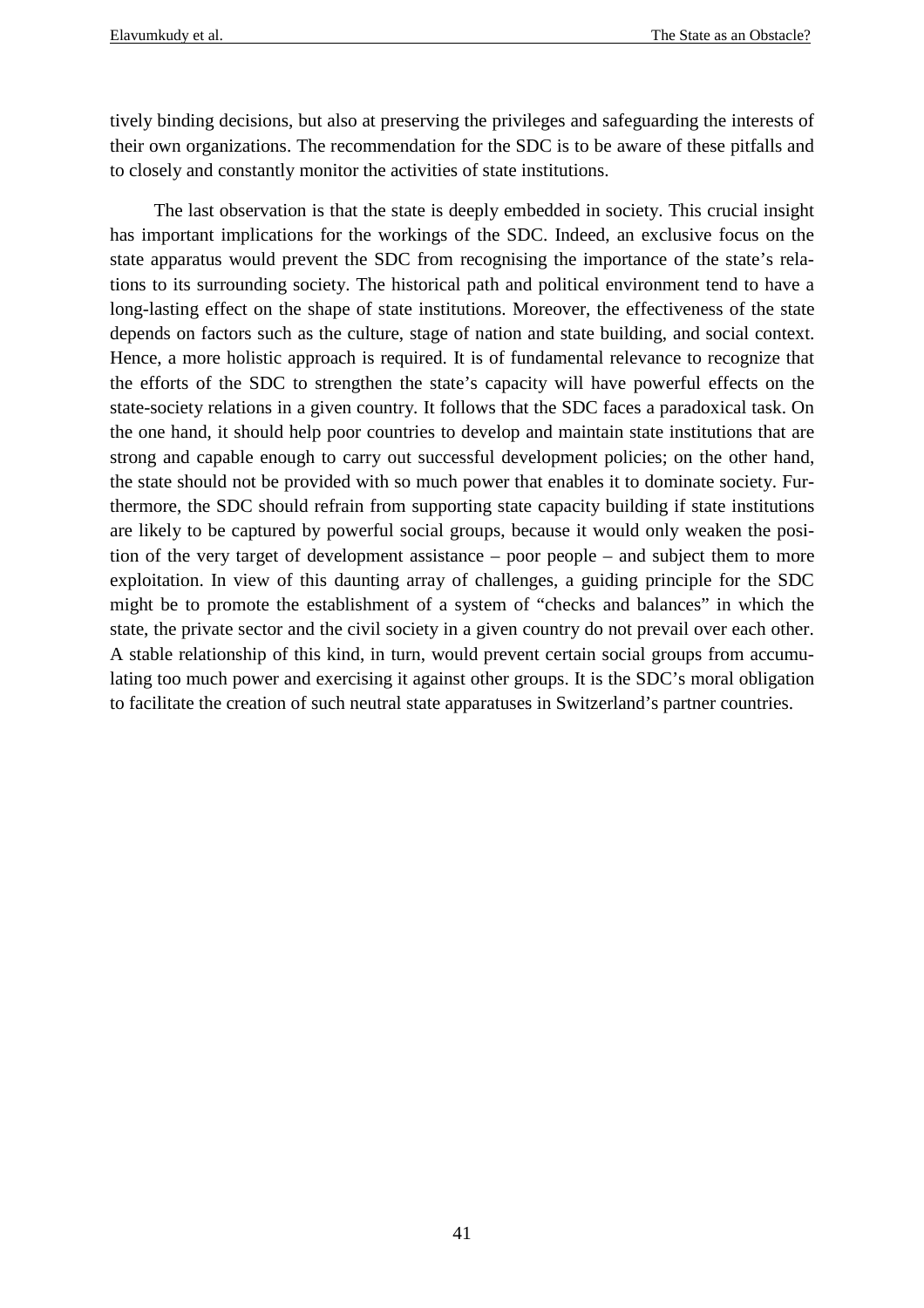## **Bibliography**

- A country adrift, a president amiss. (2009, February 12<sup>th</sup>). *The Economist*, Africa and Middle East. Retrieved on April 30<sup>th</sup>, 2009, from: http://www.economist.com/world/mideastafrica/displaystory.cfm?story\_id=13110786
- African Development Bank [ADB]. (2005). *Republic of Mozambique: Country Governance Profile*. Prepared by the Country Operations Department [ONCF].
- African Development Bank [ADB]/ African Development Fund [ADF]. (2002). *Republic of*  Botswana, Country Assistance Evaluation. Retrieved on April 24<sup>th</sup>, 2009, from: http://www.oecd.org/dataoecd/22/37/37949484.pdf
- African Development Fund [ADF]. (2004). *Kenya: Country Governance Profile.* Retrieved on April 18<sup>th</sup>, 2009, from: www.afdb.org/en/countries/east-africa/kenya
- Arndt, C., Jones, S. & Tarp, F. (2007). "Aid and Development: The Mozambican Case". In S. Lahiri (Ed.), *Theory and Practice of Foreign Aid* (pp. 235-288). Amsterdam: Elsevier.
- Batley, R. (2002). *Mozambique: A Country Case Study*. Prepared for the OECD DAC Task Force on Donor Practices. Birmingham: University of Birmingham, International Development Department School of Public Policy.
- Bigsten, A. (2007). "Aid and Economic Development in Africa". In S. Lahiri (Ed.), *Theory and Practice of Foreign Aid* (pp. 289-311). Amsterdam: Elsevier.
- Bush praises Uganda Aids fight. (2003, July 11<sup>th</sup>). *BBC News*. Retrieved on April 30<sup>th</sup>, 2009, from: http://news.bbc.co.uk/1/hi/world/africa/3057423.stm
- Carstens, A. (2005). *The Role of Transparency and Accountability for Economic Development in Resource-rich Countries*. Retrieved on May 6<sup>th</sup>, 2009, from: http://www.imf.org/external/np/speeches/2005/012705.htm
- Central Intelligence Agency [CIA]. (2009). *The World Factbook Uganda*. Retrieved on April  $30<sup>th</sup>$ , 2009, from: https://www.cia.gov/library/publications/the-worldfactbook/geos/ug.html
- Commission on the Public Sector Reform [CIRESP]. (2006). *Anti-Corruption Strategy 2006- 2010.* Republic of Mozambique, Maputo.
- Coolidge, J. and Rose-Ackerman, S. (1997). *High-Level Rent Seeking and Corruption in African Regimes: Theory and Cases*. Retrieved on April 24th 2009 from: http://wwwwds.worldbank.org/external/default/WDSContentServer/IW3P/IB/1999/08/17/0000092 65\_3970909143005/Rendered/PDF/multi\_page.pdf [Login required]
- Economist Intelligence Unit. (2008). *Kenya Country Report 2008*. Retrieved on March 18<sup>th</sup>, 2009, from: http://www.eiu.com/index.asp?rf=0 [Login required]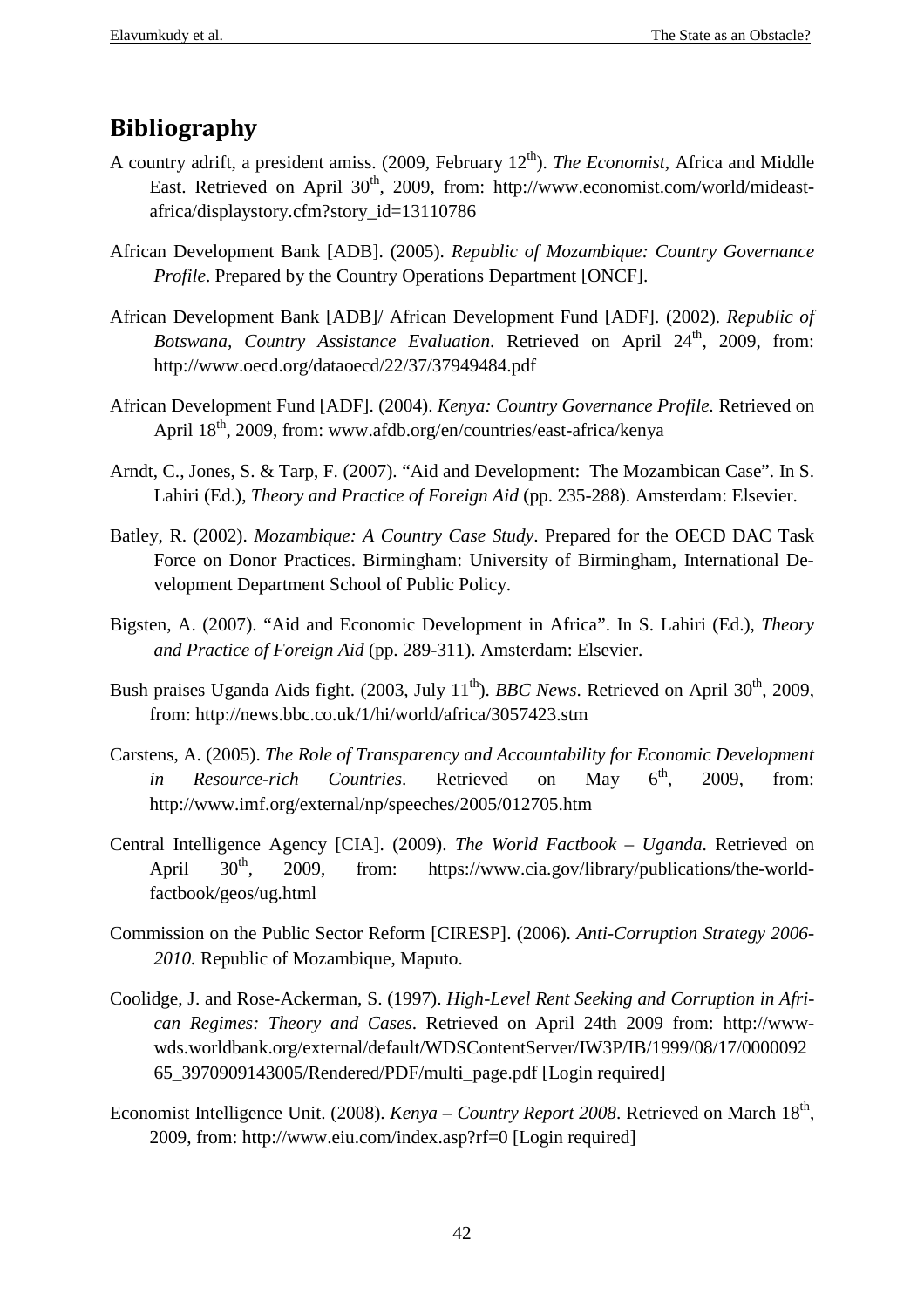- Euromonitor. (2008a). *Kenya: Country Profile.* Retrieved on March 18th, 2009, from: http://www.portal.euromonitor.com/passport/ResultsList.aspx [Login required]
- Euromonitor. (2008b). *Kenya: Income & Expenditure.* Retrieved on March 18th, 2009, from: http://www.portal.euromonitor.com/passport/ResultsList.aspx [Login required]
- Euromonitor. (2008c). *Uganda: Country Profile.* Retrieved on April 30th, 2009, from: http://www.portal.euromonitor.com/passport/ResultsList.aspx [Login required]
- Euromonitor. (2007). *Kenya business environment: State corruption and private growth*. Retrieved on March 18th, 2009, from: http://www.portal.euromonitor.com/passport/ResultsList.aspx [Login required]
- Family rule in Uganda. (2009, March 11<sup>th</sup>). *The Independent*. Retrieved on May 1<sup>st</sup>, 2009, from: http://independent.co.ug/index.php/cover-story/cover-story/82-cover-story/690 family-rule-in-uganda-
- Government of Kenya. (2005). *The Governance, Justice, Law & Order Sector Reform Pro*gram - Medium-Term Strategy (MTS) 2005-2009. Retrieved on April 17<sup>th</sup>, 2009 from: http://www.gjlos.go.ke/gjlos\_draft\_mts\_version5.pdf
- Harvey, C. (2002). *Review of Swiss Budget Support to Mozambique* (April). Sussex: University of Sussex, Institute of Development Studies.
- Hofer, M. (2009, March 3rd). "Lord's Resistance Army Die unheilige Armee des Joseph Kony". *Süddeutsche Zeitung* [Electronic version]. Retrieved on April 29<sup>th</sup>, 2009, from: http://www.sueddeutsche.de/politik/497/459142/text/
- Ikenberry, J. G. (2000). *After Victory: Institutions, Strategic Restraint, and the Rebuilding of Order After Major Wars*. Princeton, N.J.: Princeton University Press.
- International Monetary Fund [IMF]. (2009). *Uganda: Selected Issues*. IMF Country Report*.* No.  $09/37$ . Retrieved on April  $30<sup>th</sup>$ , 2009, from: http://www.imf.org/external/pubs/ft/scr/2009/cr0937.pdf
- International Monetary Fund [IMF]. (2007). *Republic of Mozambique: Selected Issues*. IMF Country Report. No. 07/258 (July). Washington, D.C.: International Monetary Fund.
- International Monetary Fund [IMF]. (2005a). *Botswana: 2005 Article IV Consultation—Staff Report; Staff Supplement; Public Information Notice on the Executive Board Discussion; and Statements by the Authorities of Botswana*. Retrieved on May 2<sup>nd</sup>, 2009, from: http://imf.org/external/pubs/ft/scr/2006/cr0666.pdf
- International Monetary Fund [IMF]. (2005b). "Republic of Mozambique: Selected Issues and Statistical Appendix". *IMF Country Report*. No. 05/311 (August). Washington, D.C.: International Monetary Fund.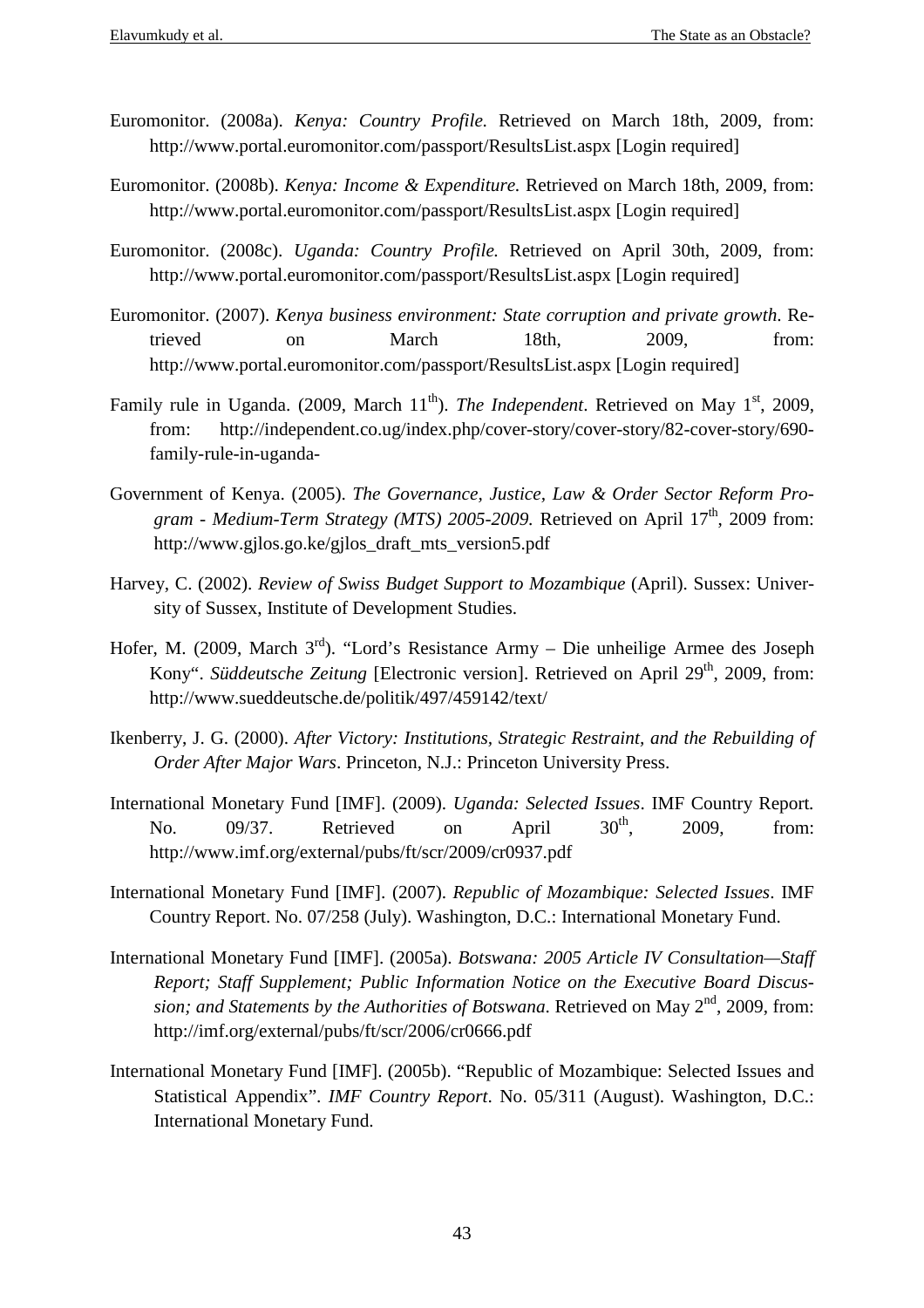- International Monetary Fund [IMF]. (2001). *Mozambique: Fiscal Transparency. Report on the Observance of Standards and Codes (ROSC).* Prepared by the Fiscal Affairs Department.
- Jones, B. (2009). "Museveni's rule has divided Uganda". *The Guardian Katine Chronicles Blog.* Retrieved on April  $30<sup>th</sup>$ , 2009, from: http://www.guardian.co.uk/ society/katineblog/2009/apr/02/museveni-divided-uganda
- Kaufmann, D. (2008). *Challenging Orthodoxy on Governance and Corruption: Lessons from Worldwide Empirics* (Handout for Presentation at the SAIS-John Hopkins Roundtable). Retrieved on May  $5<sup>th</sup>$ , 2009, from: http://siteresources.worldbank.org/ INTWBIGOVANTCOR/Resources/SAIS\_presentation.pdf
- Kaufmann, D., Kraay, A. & Mastruzzi, M. (2008). *Governance Matters VII: Aggregate and Individual Governance Indicators, 1996-2007*. Retrieved on April 30th, 2009, from: http://papers.ssrn.com/sol3/papers.cfm?abstract\_id=1148386
- Kenya Anti-Corruption Commission [KACC]. (2009). *Vision and Mission*. Retrieved on April 20th, 2009, from: http://www.kacc.go.ke/default.asp?pageid=3
- Kenya corruption 'back to Moi-era levels'. (2009, March 6<sup>th</sup>). *Reuters*. Retrieved on April 17<sup>th</sup>, 2009, from: www.reuters.com/article/latestCrisis/idUSL6163777
- Lalá, A. (2002). "Security Sector Reform as a Governance Issue: The Case of Mozambique". *Journal of Security Sector Management* (June), Vol. 1, No. 2, pp. 2-31.
- Lancaster, C. (2007). *Foreign Aid: Diplomacy, Development, Domestic Politics.* Chicago, Ill.: University of Chicago Press.
- Llyod, R. B. (2007). "Country Report Mozambique". *Countries at the* Crossroads. Washington, D. C.: Freedom House.
- Marblestone, C. (2005). *The History of Uganda*. Retrieved on April 29<sup>th</sup>, 2009, from: http://www.history.ucsb.edu/faculty/marcuse/classes/33d/projects/genocides/uganda/Ug andaHistoryClaire.htm
- Martinussen, J. & Pedersen, P. (2003). *Aid: Understanding International Development Cooperation*. London: Zed Books.
- Morgenthau, H. J. (1962). "A Political Theory of Foreign Aid". *American Political Science Review*, Vol. 56, No. 2 (June).
- Moyo, D. (2009). *Dead Aid*. London: Penguin.
- Museveni govt's 'Family Tree'. (2009, March 25<sup>th</sup>). *The Independent* [Electronic version]. Retrieved on May  $1<sup>st</sup>$ , 2009, from: http://independent.co.ug/index.php/news/newsanalysis/79-news-analysis/739-museveni-govts-family-tree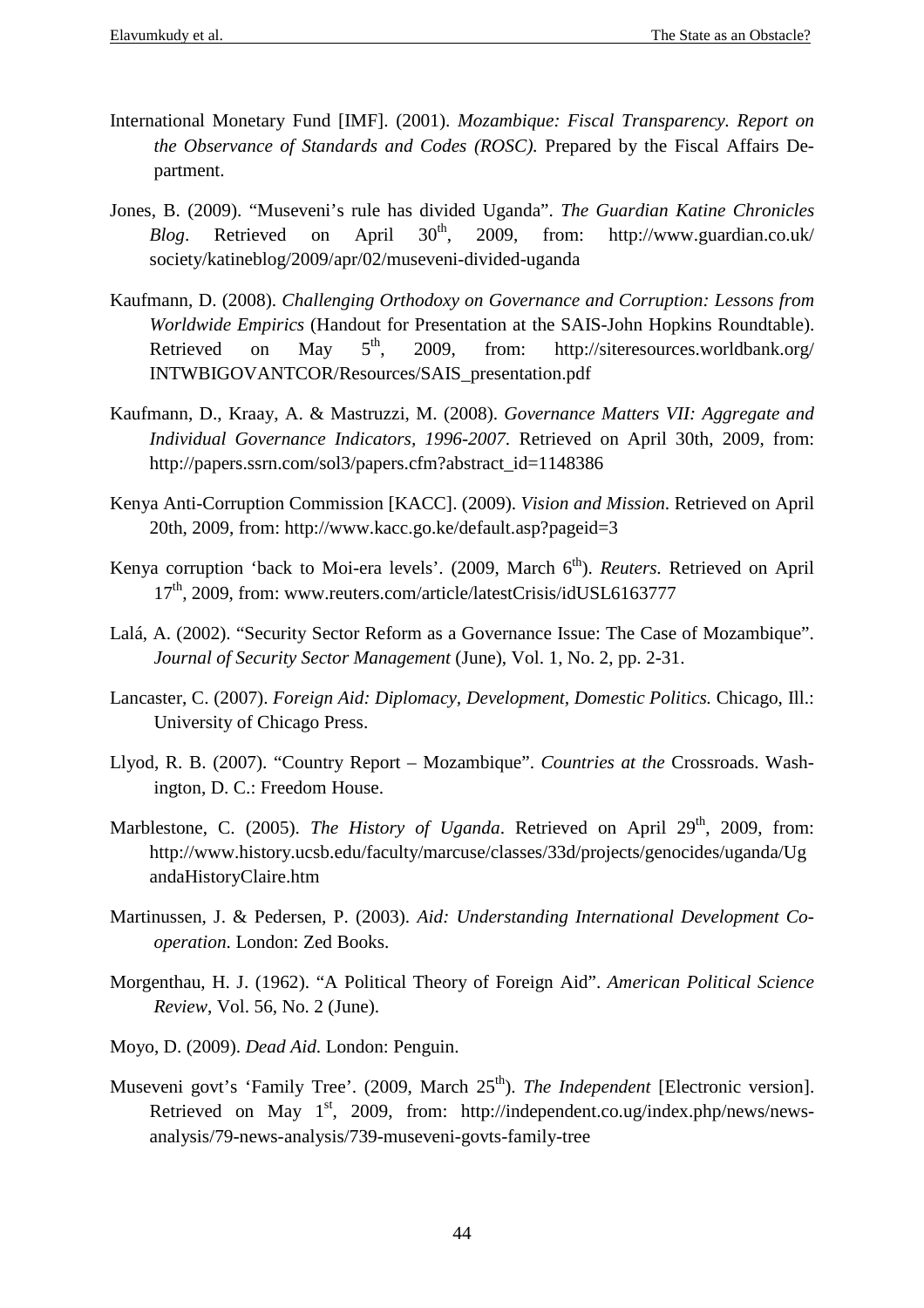- Mwenda, A. (2006). *Foreign Aid and the Weakening of Democratic Accountability in Uganda* (Cato Institute Foreign Policy Briefing No. 88). Retrieved on May  $1<sup>st</sup>$ , 2009, from http://www.cato.org/pubs/fpbriefs/fpb88.pdf
- Nalugo, M. (2007, December 17<sup>th</sup>). "New Shs82b jet for President Museveni". *Daily Monitor* [Electronic version]. Retrieved on May  $1<sup>st</sup>$ , 2009, from: http://www.monitor.co.ug/artman/publish/news/New\_Shs82b\_jet\_for\_President\_Musev eni.shtml
- O'Brien, F.S., and Terry C.I. Ryan (2001). "Kenya". *Aid and Reform in Africa: Lessons from Ten Case Studies.* Eds S. Devarajan
- Organisation for Economic Co-operation and Development [OECD]. (2008a). "Botswana". 2006 African Economic Outlook. Retrieved on April 26<sup>th</sup>, 2009, from: http://www.oecd.org/dataoecd/14/36/40573959.pdf
- Organisation for Economic Co-operation and Development [OECD]. (2008b). "Kenya". *2006 African Economic Outlook*. Retrieved on March 17<sup>th</sup>, 2009, from: www.oecd.org/dataoecd/12/54/40578108.pdf
- Organisation for Economic Co-operation and Development [OECD]. (2007). "Country Chapters – Uganda". *2006 Survey on Monitoring the Paris Declaration*. Retrieved on March 20th, 2009, from: http://www.oecd.org/dataoecd/25/7/38791802.pdf
- Perkins, A. (2009, February 19<sup>th</sup>). "Is it time for Yoweri Museveni to go?" *The Guardian* [Electronic version]. Retrieved on April 29<sup>th</sup>, 2009, from: http://www.guardian.co.uk/katine/2009/feb/19/state-of-uganda-museveni
- Pirouet, M. L. (2009). "Obote, (Apolo) Milton (1925–2005)". *Oxford Dictionary of National Biography* [Electronic version]. Oxford: OUP. Retrieved on April 29<sup>th</sup>, 2009, from: http://www.oxforddnb.com/view/article/96666
- Price Waterhouse Coopers [PWC]. (2008). *Staying the Course Budget 2008/2009*. Retrieved on April  $30^{th}$ ,  $2009$ , from: http://www.pwc.com/extweb/pwcpublications.nsf/ docid/53A798458DB834FF80257467003952DB
- Ross, W. (2005, November 30<sup>th</sup>). "Museveni: Uganda's fallen angel". *BBC News*. Retrieved on May 1<sup>st</sup>, 2009, from: http://news.bbc.co.uk/2/hi/africa/4482456.stm
- Rossiter, C. (1985). *The Bureaucratic Struggle for Control of U.S. Foreign Aid: Diplomacy vs. Development in Southern Africa*. Boulder/London: Westview Press.
- Royal Norwegian Ministry of Foreign Affairs. (2000). *Making Government Smaller and More Efficient: The Botswana Case, Evaluation Report 6/2000. Retrieved on April 24<sup>th</sup>, 2009,* from: http://www.oecd.org/dataoecd/9/54/35176115.pdf
- Swiss Agency for Development and Cooperation [SDC]. (2007). *Cooperation Strategy: Mozambique 2007-2011.* Bern.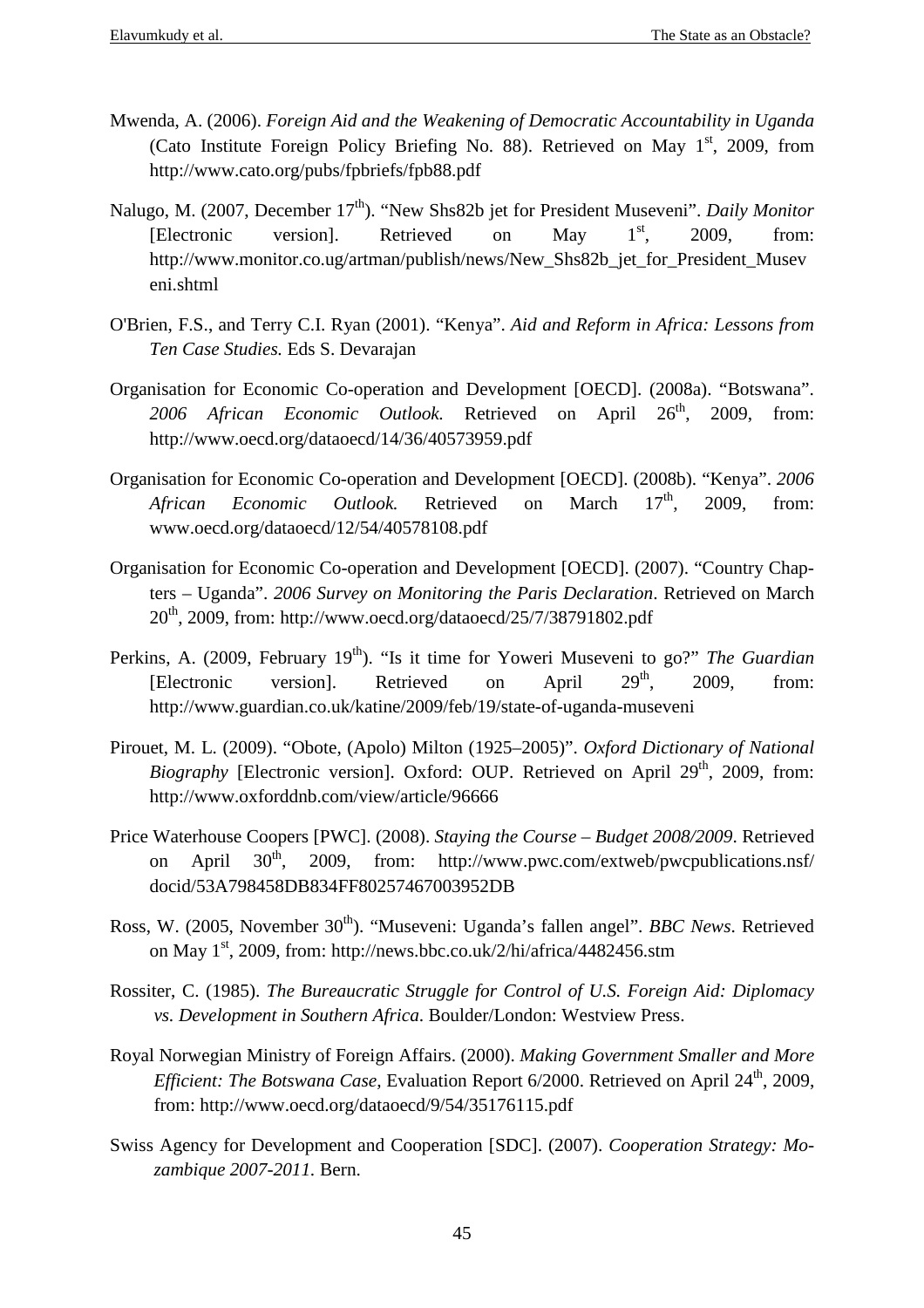- The Republic of Botswana. (2008). *Facts on Botswana*. Retrieved on April 24<sup>th</sup>, 2009, from: http://www.gov.bw/docs/FACTS\_ON%20BOTSWANA\_the%20book.pdf
- Transparency International [TI]. (2008). *2008 Corruption Perception Index*. Retrieved on April 30<sup>th</sup>, 2009, from: http://www.transparency.org/news\_room/in\_focus/2008/cpi2008
- Transparency International Kenya. (2008). *Kenya Bribery Index 2008*, Retrieved on April 16th, 2009, from: http://www.tikenya.org/documents/KenyaBriberyIndex08.pdf
- Transparency International Kenya. (2006). *Kenya Bribery Index 2006,* Retrieved on March 18th, 2009, from: http://www.tikenya.org/documents/Kenya Bribery Index 20061.pdf
- United Nations Conference on Trade and Development. (2003). *Investment Policy Review Botswana.* Retrieved on April  $24^{\text{th}}$ , 2009, from: http://www.unctad.org/en/docs/iteipcmisc10\_en.pdf
- United Nations Development Programme [UNDP]. (2008a). *2008 Human Development Re*ports: Statistical Update - Botswana. Retrieved on May 6<sup>th</sup>, 2009, from: http://hdrstats.undp.org/countries/data\_sheets/cty\_ds\_BWA.html
- United Nations Development Programme [UNDP]. (2008b). *2008 Human Development Reports: Statistical Update – Uganda*. Retrieved on April, 29<sup>th</sup>, from: http://hdrstats.undp.org/en/2008/countries/country\_fact\_sheets/cty\_fs\_UGA.html
- USAID (2002a). *Assessment of Corruption and Red Tape as Barriers to Trade and Investment in Mozambique*. Final Report. USAID, Virginia: Booz Allen Hamilton.
- United States Department of State. (2009). *Background Note: Uganda*. Retrieved on April  $29<sup>th</sup>$ , 2009, from: http://www.state.gov/r/pa/ei/bgn/2963.htm
- Vokral, E. (2008). "The Return of the State". *Medicus Mundi Suisse.* No. 107. Retrieved on April  $17<sup>th</sup>$ ,  $2009$ , from: http://www.medicusmundi.ch/mms/services/bulletin/bulletin107\_2008/chapter1/12.html
- World Bank. (2009a). *Uganda Country Brief*. Retrieved on April 30<sup>th</sup>, 2009, from: http://web.worldbank.org/WBSITE/EXTERNAL/COUNTRIES/AFRICAEXT/UGAND AEXTN/0,,menuPK:374947~pagePK:141132~piPK:141107~theSitePK:374864,00.html
- World Bank. (2009b). *Uganda Data Profile*. Retrieved on April 30<sup>th</sup>, 2009, from http://ddpext.worldbank.org/ext/ddpreports/ViewSharedReport?&CF=&REPORT\_ID=9147&RE QUEST\_TYPE=VIEWADVANCED
- World Bank. (2009c). *Doing Business in Uganda*. Retrieved on April 20<sup>th</sup>, 2009, from: http://www.doingbusiness.org/ExploreEconomies/?economyid=193
- World Bank. (2008a). *Beating the Odds: Sustaining Inclusion in a Growing Economy*. A Mozambique Poverty, Gender and Social Assessment. (In Two Volumes) Volume I: Main Report. Washington, D. C.: World Bank.